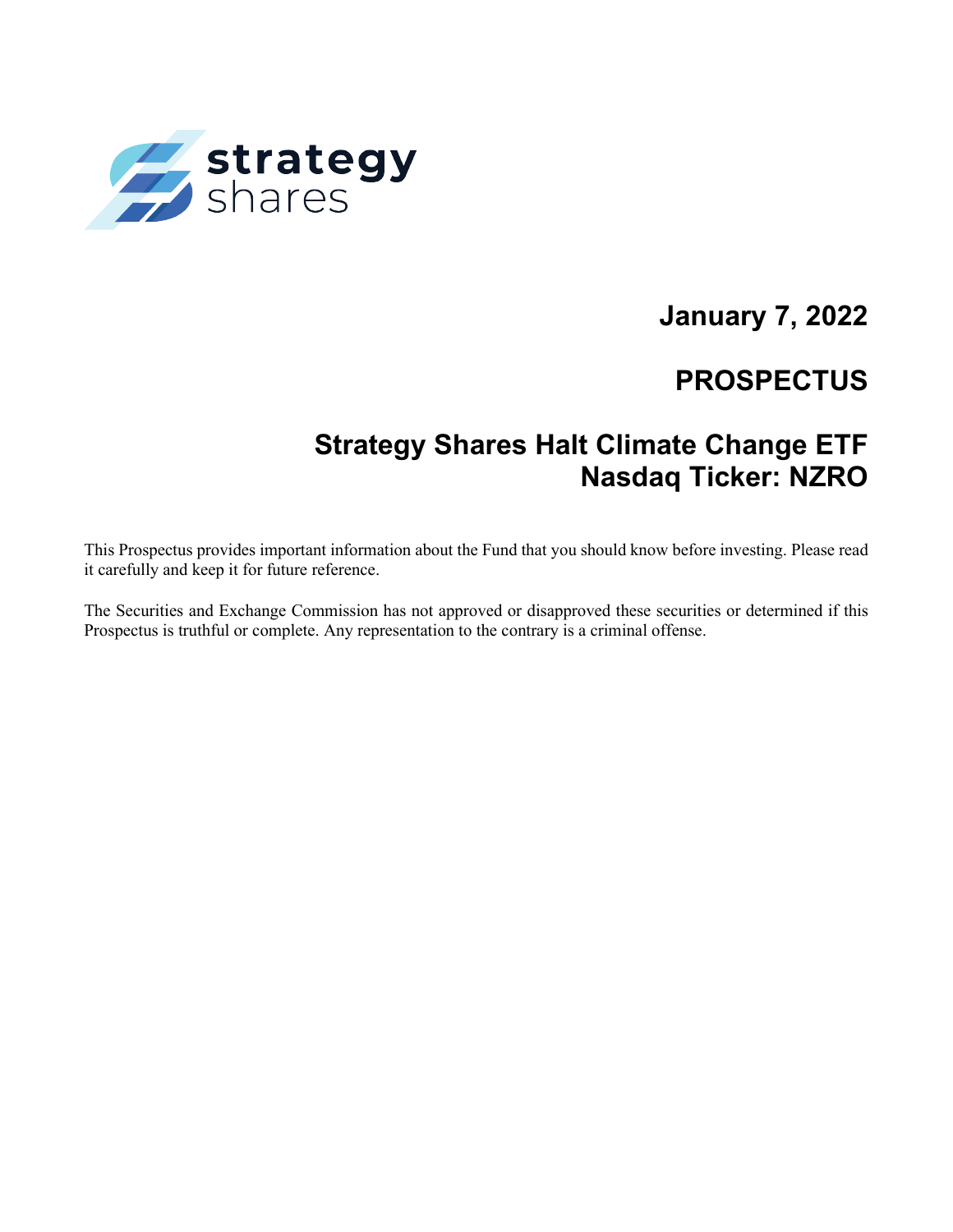# TABLE OF CONTENTS

| ADDITIONAL INFORMATION ABOUT THE FUND'S PRINCIPAL INVESTMENT STRATEGIES AND |  |
|-----------------------------------------------------------------------------|--|
|                                                                             |  |
|                                                                             |  |
|                                                                             |  |
|                                                                             |  |
|                                                                             |  |
|                                                                             |  |
|                                                                             |  |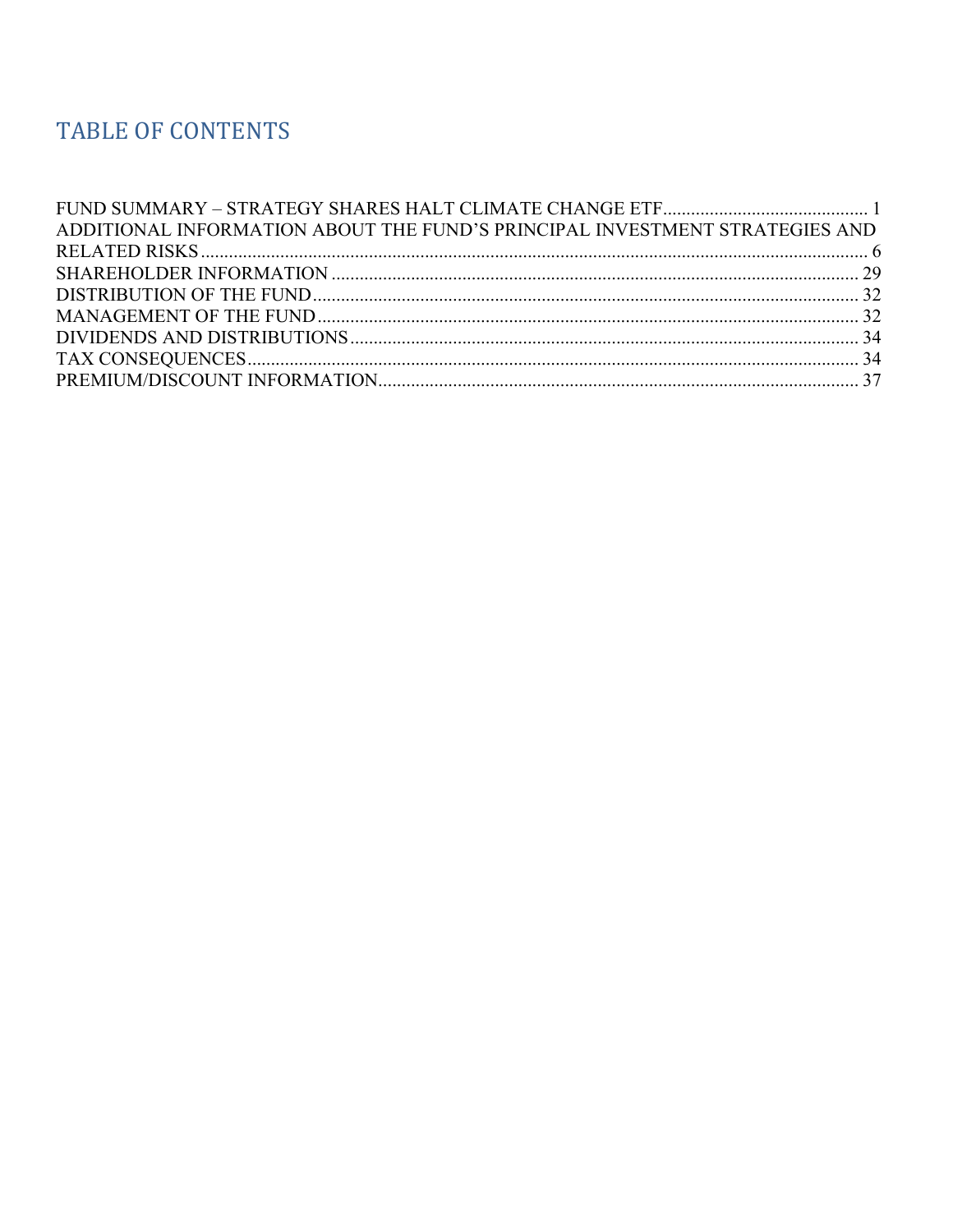# <span id="page-2-0"></span>**FUND SUMMARY – STRATEGY SHARES HALT CLIMATE CHANGE ETF**

**Investment Objective:** The Fund's investment objective is to seek long-term capital appreciation.

**Fees and Expenses:** This table describes the fees and expenses that you may pay if you buy, hold, and sell shares of the Fund. **You may pay other fees, such as brokerage commissions and other fees to financial intermediaries, which are not reflected in the table and example below.**

| <b>Shareholder Fees</b>                                                                                                    |          |
|----------------------------------------------------------------------------------------------------------------------------|----------|
| (fees paid directly from your investment)                                                                                  | None     |
| <b>Annual Fund Operating Expenses</b><br>(expenses that you pay each year as a percentage of the value of your investment) |          |
| Management $\text{Fee}^{(1)}$                                                                                              | $0.95\%$ |
| Distribution and/or Service Fee (12b-1) Fees                                                                               | $0.00\%$ |
| Other Expenses <sup><math>(2)</math></sup>                                                                                 | $0.00\%$ |
| <b>Total Annual Operating Expenses</b>                                                                                     | 0.95%    |

(1) The management fee is structured as a "unified fee," out of which the Fund's adviser pays all routine expenses of the Fund, except for the Fund's management fee; payments under any 12b-1 plan; taxes; brokerage commissions and trading costs; interest (including borrowing costs and overdraft charges); short sale dividends and interest expenses; acquired fund fees and expenses; and non-routine or extraordinary expenses of the Fund (such as litigation or reorganizational costs), each of which is paid by the Fund.

(2) Estimated for the current fiscal year.

**Example:** This Example is intended to help you compare the cost of investing in the Fund with the cost of investing in other funds. The Example assumes that you invest \$10,000 in the Fund for the time periods indicated and then redeem or hold all of your shares at the end of those periods. This Example does not reflect the effect of brokerage commissions or other transaction costs you pay in connection with the purchase or sale of Fund shares. The Example also assumes that your investment has a 5% return each year and that the Fund's operating expenses remain the same. Although your actual costs may be higher or lower, based on these assumptions your costs would be:

| 1 Year | <b>3 Years</b> |
|--------|----------------|
| \$97   | \$303          |

**Portfolio Turnover:** The Fund pays transaction costs, such as commissions, when it buys and sells securities (or "turns over" its portfolio). A higher portfolio turnover rate may indicate higher transaction costs and may result in higher taxes when Fund shares are held in a taxable account. These costs, which are not reflected in annual fund operating expenses or in the Example, affect the Fund's performance. Because the Fund has not commenced operations as of the date of this prospectus, the portfolio turnover rate for the last fiscal year is not available. In the future, the portfolio turnover rate for the fiscal period from January 7, 2022 (commencement of operations) to April 30, 2022 will be provided here.

# **Principal Investment Strategy**

The Fund seeks to achieve its investment objective by investing in the equity securities of companies that are committed to curbing or mitigating the deleterious effects of climate change. The equity securities in which the Fund may invest include common stock and American Depositary Receipts ("ADRs"). The Fund may invest in companies domiciled in any country, including emerging markets, and may invest in companies of any market capitalization.

Under normal market conditions, the Fund invests at least 80% of its net assets (plus borrowings for investment purposes) in the securities of climate conscious and environmentally friendly companies, with a focus on the reduction of carbon emissions ("Halt Climate Change Companies"), as determined by Rational Advisors, Inc., the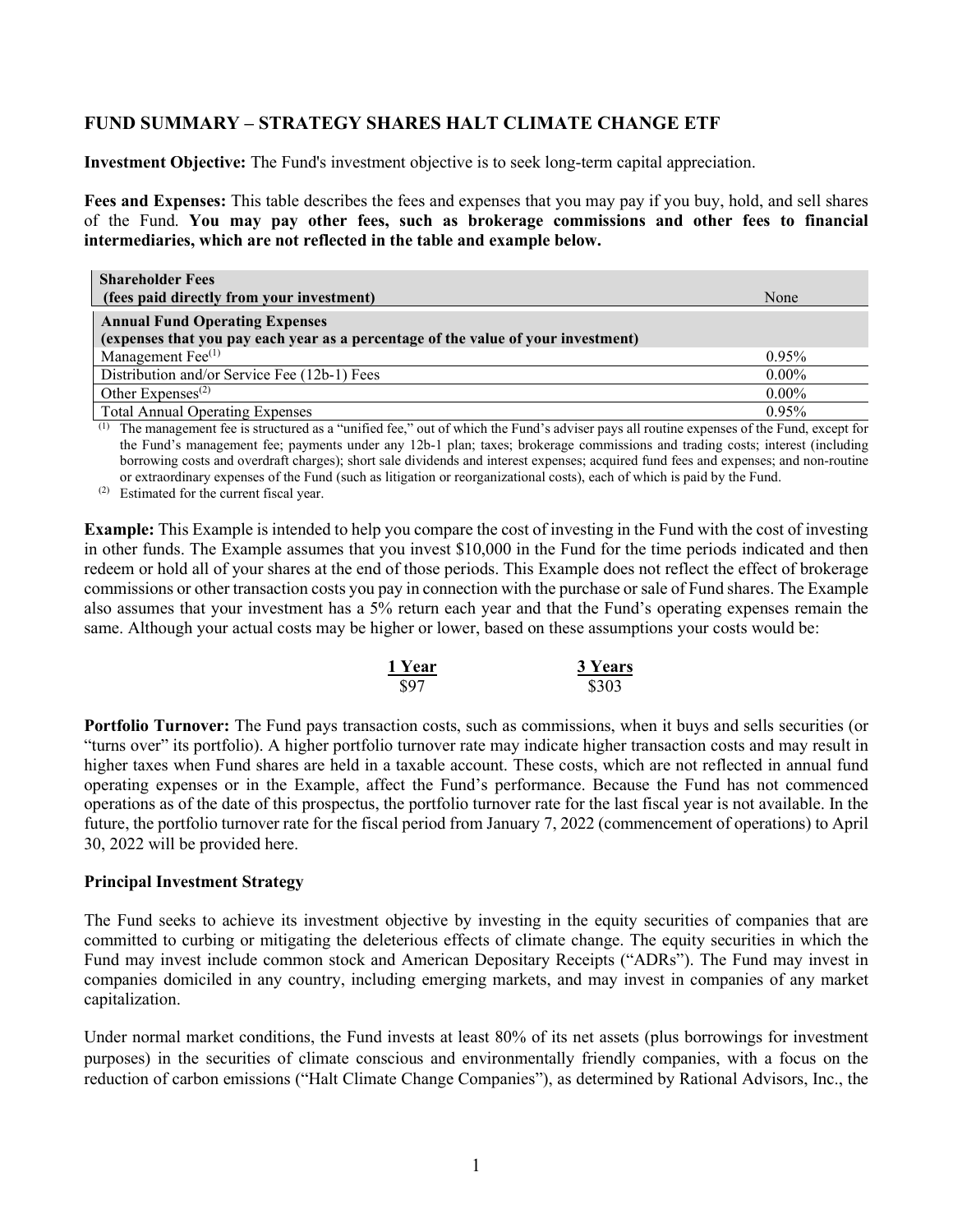Fund's investment advisor (the "Advisor"). The Fund defines Halt Climate Change Companies as those that meet one or more of the carbon impact criteria set forth below:

- Direct commitment to net zero or reduced carbon emissions through a company climate pledge or involvement in initiatives such as the Paris Agreement, The Climate Pledge or other similar types of accords.
- Companies deriving at least 50% of their revenues or profit from, or devoting at least 50% of their assets to activities focused on advancing the progress of reducing carbon emissions through alternative energy innovation in clean transportation as well as industrial efficiency, technological advancements in electrification, climate-conscious value chains and other similar initiatives.
- Companies that invest a significant portion of their capital expenditures in new processes and business segments that seek to accelerate the global transition of fossil fuel related energy to renewable energy, with the intention of such activities becoming a significant part of their business.

The Fund will not invest in any company whose principal business function is related to the extraction, development or transportation of oil, gas or other fossil fuels.

The Advisor selects securities of companies for the Fund's portfolio and weights them in the Fund's portfolio based on a review of various fundamental factors of a Halt Climate Change Company's risk return potential. Fundamental factors evaluated by the Advisor include the company's financial statements, business model, credit metrics, financial ratios, valuations, and other company-specific characteristics (which include, but are not limited to sector, industry, and market capitalization). Companies that the Advisor believes to have higher risk return potential receive greater weights in the Fund's portfolio.

The Fund will sell a company when it no longer meets the Advisor's criteria to be classified as a Halt Climate Change company and/or when the Advisor believes that the company no longer has a high risk return potential relative to others within the Fund's investment universe. The Fund actively trades its portfolio investments, which may lead to higher transaction costs that may affect the Fund's performance.

The Fund is classified as "non-diversified" for purposes of the Investment Company Act of 1940, as amended (the "1940 Act"), which means a relatively high percentage of the Fund's assets may be invested in the securities of a limited number of issuers.

# **Principal Investment Risks**

As with any ETF, there is no guarantee that the Fund will achieve its objective. Investment markets are unpredictable and there will be certain market conditions where the Fund will not meet its investment objective and will lose money. The Fund's net asset value, market price and returns will vary and you could lose money on your investment in the Fund and those losses could be significant. An investment in the Fund is not a bank deposit and is not insured or guaranteed by the Federal Deposit Insurance Corporation or any other government agency.

The following summarizes the principal risks of investing in the Fund. These risks could adversely affect the net asset value, market price, total return and the value of the Fund and your investment.

**Equity Securities Risk.** The price of equity securities in the Fund's portfolio will fluctuate based on actual or perceived changes in a company's financial condition and on market and economic conditions. Investor perceptions are based on various and unpredictable factors, including expectations regarding government, economic, monetary and fiscal policies; inflation and interest rates; economic expansion or contraction and global or regional political, economic and banking crises.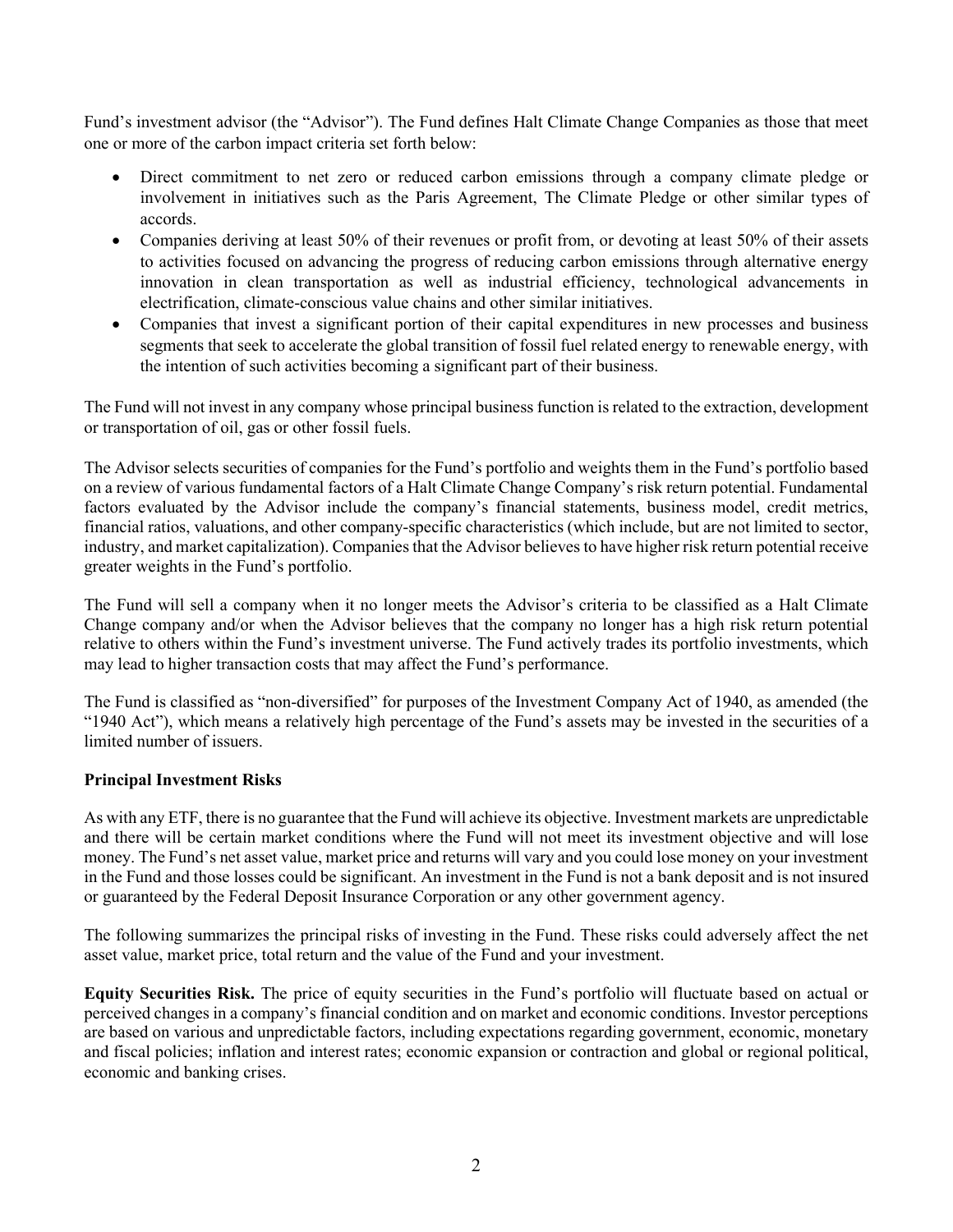**Market Risk.** The value of securities in the Fund's portfolio will fluctuate and, as a result, the Fund's NAV or market price per share may decline suddenly or over a sustained period of time. Factors such as domestic and foreign economic growth rates and market conditions, interest rate levels and political events may adversely affect the securities markets. The impacts of the novel coronavirus known as COVID-19 on the global economy has resulted, and may continue to result, in prolonged periods of heightened volatility with respect to inflation, the value of global currencies, including the U.S. dollar, and the value of gold, each of which may adversely affect the performance of the Fund. Further, the Fund may face challenges with respect to its day-to-day operations if key personnel of the Advisor or other service providers are unavailable due to quarantines and restrictions on travel. As a result, the risk environment remains elevated. The Advisor will monitor developments and seek to manage the Fund in a manner consistent with achieving the Fund's investment objective, but there can be no assurance that it will be successful in doing so.

**ADR Risk.** ADRs, which are typically issued by a bank, are certificates that evidence ownership of shares of a foreign company and are alternatives to purchasing foreign securities directly in their national markets and currencies. ADRs are subject to the same risks as direct investment in foreign companies and involve risks that are not found in investments in U.S. companies. ADRs may not track the price of the underlying foreign securities on which they are based, and their value may change materially at times when U.S. markets are not open for trading. Certain ADRs are not listed on an exchange and therefore may be considered to be illiquid.

**Foreign Investment Risk**. Investments in foreign securities tend to be more volatile and less liquid than investments in U.S. securities because, among other things, they involve risks relating to political, social and economic developments abroad, including economic sanctions, as well as risks resulting from differences between the regulations and reporting standards and practices to which U.S. and foreign issuers are subject. Investing in foreign securities includes trading related risks (e.g., government supervision and regulation of foreign securities and currency markets, trading systems and brokers maybe less than in the U.S., and foreign securities may be subject to foreign governmental restrictions such as exchange controls). All of the risks of investing in foreign securities are typically increased by investing in emerging market countries. Securities denominated in foreign currencies may be adversely affected by changes in currency rates and by substantial currency conversion costs. The departure of the United Kingdom and the potential departure of additional countries from the European Union may have significant political and financial consequences on global markets. Uncertainty relating to the withdrawal procedures and timeline may have adverse effects on valuations and the renegotiation of current trade agreements, as well as an increase in financial regulation in such markets.

**Emerging Market Risk.** Emerging market countries may have relatively unstable governments, weaker economies, and less-developed legal systems with fewer security holder rights. Securities law and the enforcement of systems of taxation in many emerging market countries may change quickly and unpredictably, and the ability to bring and enforce actions, or to obtain information needed to pursue or enforce such actions, may be limited. Companies in emerging market countries generally may be subject to less stringent regulatory, disclosure, financial reporting, accounting, auditing and recordkeeping standards than companies in more developed countries. As a result, information, including financial information, about such companies may be less available and reliable, which can impede the Fund's ability to evaluate such companies. Emerging markets usually are subject to greater market volatility, political, social and economic instability, uncertainty regarding the existence of trading markets and more governmental limitations on foreign investment than are more developed markets. Emerging market economies may be based on only a few industries and security issuers may be more susceptible to economic weakness and more likely to default. Emerging market securities also tend to be less liquid and the prices of such securities tend to be more volatile than the securities of issuers located in developed markets. Investments in emerging markets securities may be subject to additional transaction costs, delays in settlement procedures, unexpected market closures, and lack of timely information.

**Climate Change Investment Focus Risk**. The Fund's focus on securities of issuers that seek to prevent or mitigate the deleterious effects of climate change may affect the Fund's exposure to certain sectors or types of investments.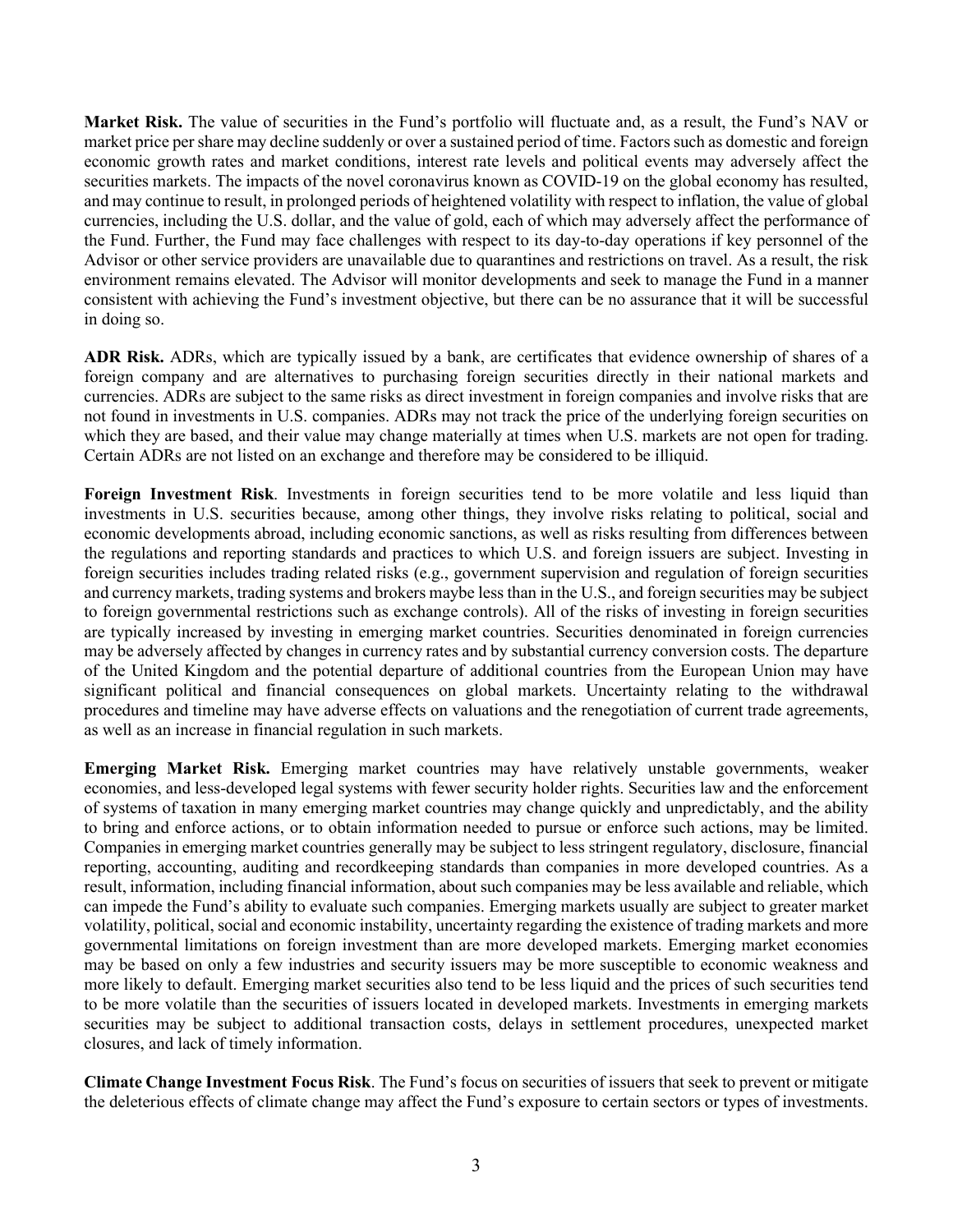The Fund's relative investment performance may also be negatively affected if such sectors or investments are out of favor with the market. Certain investments may be dependent on U.S. and foreign government policies, including tax incentives and subsidies, as well as on political support for certain environmental initiatives and developments affecting companies focused on sustainable energy and climate change solutions generally. In addition, under certain market conditions, the Fund may underperform funds that invest in a broader array of investments. The Fund's exclusion of investments in companies with significant fossil fuel exposure, in particular, may adversely affect the Fund's relative performance at times when such investments are performing well.

**Non-Diversification Risk.** To the extent that the Fund holds securities of a smaller number of issuers or invests a larger percentage of its assets in a single issuer than a diversified portfolio, the value of the Fund, as compared to the value of a diversified portfolio, will generally be more volatile and more sensitive to the performance of any one of those issuers and to economic, political, market or regulatory events affecting any one of those issuers.

**Investment Style Risk.** The type of securities in which the Fund focuses may underperform other assets or the overall market.

**Issuer Specific Risk.** The performance of the Fund depends on the performance of the issuers of the individual securities in which the Fund invests. Poor performance by any issuer may cause the value of its securities, and the value of the Fund's Shares, to decline. The value of a specific security can be more volatile than the market as a whole and can perform differently from the value of the market as a whole.

**Small and Medium Capitalization Companies**. The earnings and prospects of small and medium sized companies are more volatile than larger companies and may experience higher failure rates than larger companies. Small and medium sized companies normally have a lower trading volume than larger companies, which may tend to make their market price fall more disproportionately than larger companies in response to selling pressures and may have limited markets, product lines, or financial resources and lack management experience.

**Large Capitalization Company Risk.** Large-capitalization companies may be less able than smaller capitalization companies to adapt to changing market conditions. Large-capitalization companies may be more mature and subject to more limited growth potential compared with smaller capitalization companies. During different market cycles, the performance of large capitalization companies has trailed the overall performance of the broader securities markets.

**ETF Structure Risk**. The Fund is structured as an ETF and, as a result, is subject to special risks, including:

- o *Not Individually Redeemable*. Shares are not individually redeemable and may be redeemed by the Fund at NAV only in large blocks known as "Creation Units." You may incur brokerage costs purchasing enough Shares to constitute a Creation Unit. Fund shares are typically bought and sold in the secondary market and investors typically pay brokerage commissions or other charges on these transactions.
- o *Trading Issues*. Trading in Shares on the Nasdaq Stock Market (the "Exchange") may be halted due to market conditions or for reasons that, in the view of the Exchange, make trading in Shares inadvisable, such as extraordinary market volatility. There can be no assurance that Shares will continue to meet the listing requirements of the Exchange. An active trading market for the Fund's shares may not be developed or maintained. If the Fund's shares are traded outside a collateralized settlement system, the number of financial institutions that can act as authorized participants that can post collateral on an agency basis is limited, which may limit the market for the Fund's shares.
- o *Market Price Variance Risk*. The market prices of Shares will fluctuate in response to changes in NAV and supply and demand for Shares and will include a "bid-ask spread" charged by the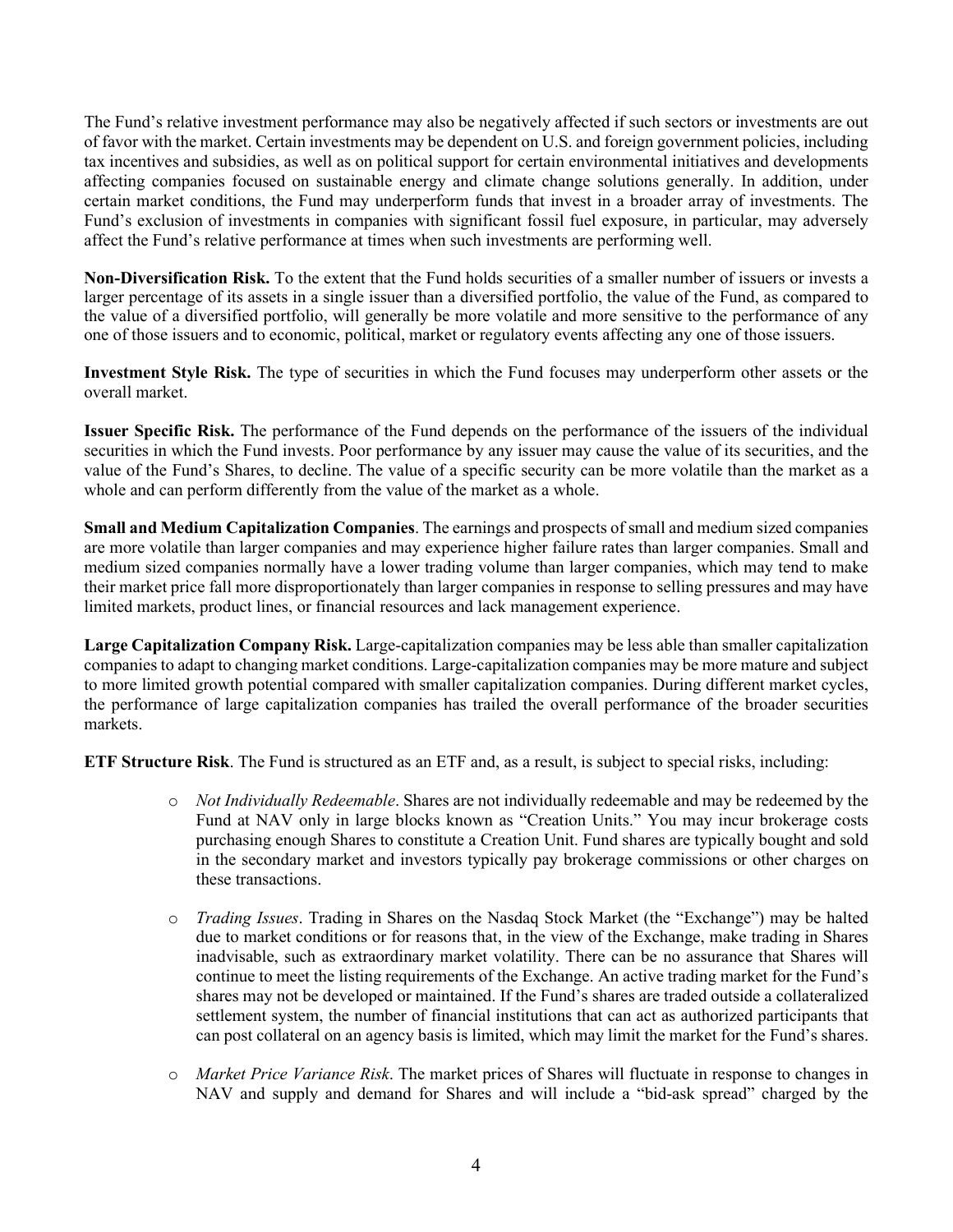exchange specialists, market makers or other participants that trade the particular security. There may be times when the market price and the NAV vary significantly. This means that Shares may trade at a discount to NAV.

- In times of market stress, market makers may step away from their role market making in shares of ETFs and in executing trades, which can lead to differences between the market value of Fund shares and the Fund's net asset value.
- The market price for the Fund's shares may deviate from the Fund's net asset value, particularly during times of market stress, with the result that investors may pay significantly more or significantly less for Fund shares than the Fund's net asset value, which is reflected in the bid and ask price for Fund shares or in the closing price.
- When all or a portion of an ETF's underlying securities trade in a market that is closed when the market for the Fund's shares is open, there may be changes from the last quote of the closed market and the quote from the Fund's domestic trading day, which could lead to differences between the market value of the Fund's shares and the Fund's net asset value.
- In stressed market conditions, the market for the Fund's shares may become less liquid in response to the deteriorating liquidity of the Fund's portfolio. This adverse effect on the liquidity of the Fund's shares may, in turn, lead to differences between the market value of the Fund's shares and the Fund's net asset value.

**Management Risk.** The Advisor may not successfully implement the Fund's investment strategies and, as a result, the Fund may not meet its investment objective and/or underperform other investment vehicles with similar investment objectives and strategies.

**New Fund Risk.** The Fund is a new fund with no history of operations as an ETF for investors to evaluate. If the Fund is unable to achieve an economic size, expenses will be higher than expected and the Fund might close, which could produce adverse tax consequences for shareholders.

**Authorized Participant Risk.** The Fund has a limited number of financial institutions that may act as Authorized Participants. An "Authorized Participant" is a participant in the Continuous Net Settlement System of the National Securities Clearing Corporation or the Depository Trust Company ("DTC") and that has executed a Participant Agreement with the Fund's distributor ("Distributor"). To the extent these Authorized Participants exit the business or are unable to process creation and/or redemption orders and no other Authorized Participant is able to step forward to process creation and/or redemption orders, in either of these cases, shares of the Fund may trade like closed-end fund shares at a discount to NAV and possibly face delisting.

**Turnover Risk.** The Fund may have a high turnover of the securities held in its portfolio. Increased portfolio turnover causes the Fund to incur higher brokerage costs, which may adversely affect the Fund's performance and may produce increased taxable distributions.

# **Performance:**

Because the Fund is a new fund, it has no performance history. In the future, performance information will be presented in this section of this Prospectus. Updated performance information will be available at no cost at www.strategysharesetfs.com or by calling (855) 4SS-ETFS or (855) 477-3837.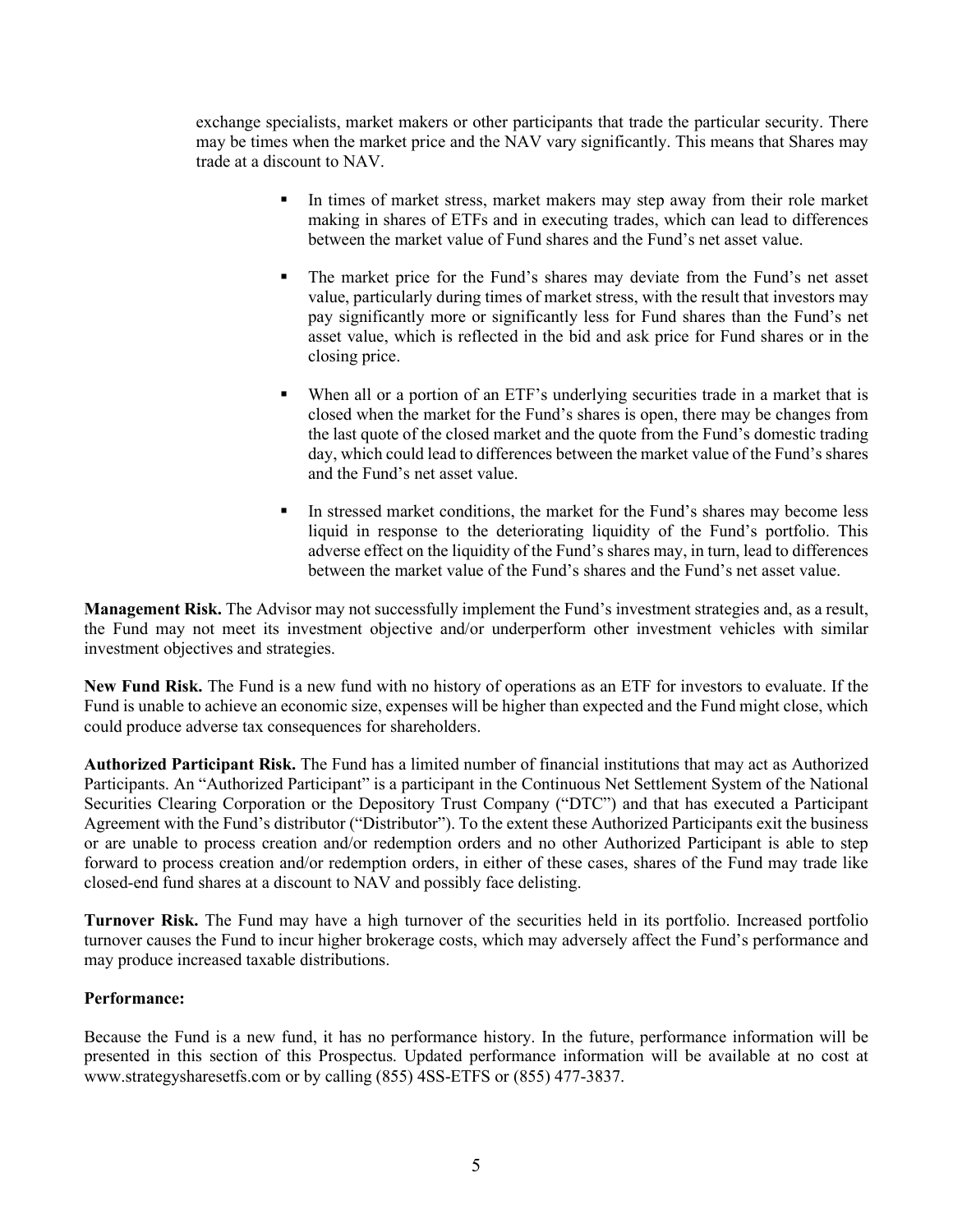**Advisor:** Rational Advisors, Inc. is the Fund's investment advisor.

**Portfolio Managers:** David Miller, Senior Portfolio Manager of the Advisor, Charles Ashley, Portfolio Manager of the Advisor, and Robert Gough, Portfolio Manager of the Advisor, serve as the Fund's Portfolio Managers and are jointly and primarily responsible for the day-to-day management of the Fund. Messrs. Miller, Ashley, and Gough have served the Fund in this capacity since it commenced operations in January 2022.

**Purchase and Sale of Fund Shares:** You may purchase and sell individual Fund shares at market prices on the Nasdaq Stock Market (the "Exchange") through your financial institution on each day that the Exchange is open for business ("Business Day"). Because individual Fund shares trade at market prices rather than at their NAV, shares may trade at a price greater than NAV (premium) or less than NAV (discount). You may incur costs attributable to the difference between the highest price a buyer is willing to pay to purchase shares of the Fund (bid) and the lowest price a seller is willing to accept for shares of the Fund (ask) when buying or selling shares in the secondary market (the "bid-ask spread").

Recent information, including information on the Fund's NAV, market price, premiums and discounts, and bid-ask spreads, is available online at www.strategysharesetfs.com.

**Tax Information**: The Fund's distributions are taxable as ordinary income or capital gains, except when your investment is through a tax-advantaged account such as an Individual Retirement Account (IRA) or you are a taxexempt investor. Distributions from a tax-advantaged account may be taxed as ordinary income when withdrawn from such account.

**Payments to Broker-Dealers and Other Financial Intermediaries:** If you purchase the Fund through a brokerdealer or other financial intermediary (such as a bank), the Advisor and its related companies may pay the intermediary for the sale of Fund shares and related services. These payments may create a conflict of interest by influencing the broker-dealer or other intermediary and your salesperson to recommend the Fund over another investment. Ask your salesperson or visit your financial intermediary's website for more information.

# <span id="page-7-0"></span>**ADDITIONAL INFORMATION ABOUT THE FUND'S PRINCIPAL INVESTMENT STRATEGIES AND RELATED RISKS**

# **INVESTMENT OBJECTIVE**

The Fund's investment objective is to seek long-term capital appreciation. The investment objective of the Fund is non-fundamental and may be changed by the Board of Trustees without shareholder approval. If the Board decides to change the Fund's investment objective or the Fund's policy to invest at least 80% of its net assets, plus the amount of any borrowings for investment purposes, in the securities of Halt Climate Change Companies, shareholders will be given 60 days' advance notice.

# **PRINCIPAL INVESTMENT STRATEGIES**

The Fund seeks to achieve its investment objective by investing in the equity securities of companies that are committed to curbing or mitigating the deleterious effects of climate change. Such companies include those that have adopted environmentally friendly business practices, such as pledging to reduce carbon emissions, and those that produce products and services that combat climate change, such as clean energy alternatives to fossil fuels, hydrogen- and/or electric-powered vehicles, and solar energy products and services. The equity securities in which the Fund may invest include common stock and American Depositary Receipts ("ADRs"). The Fund may invest in companies domiciled in any country, including emerging markets, and may invest in companies of any market capitalization.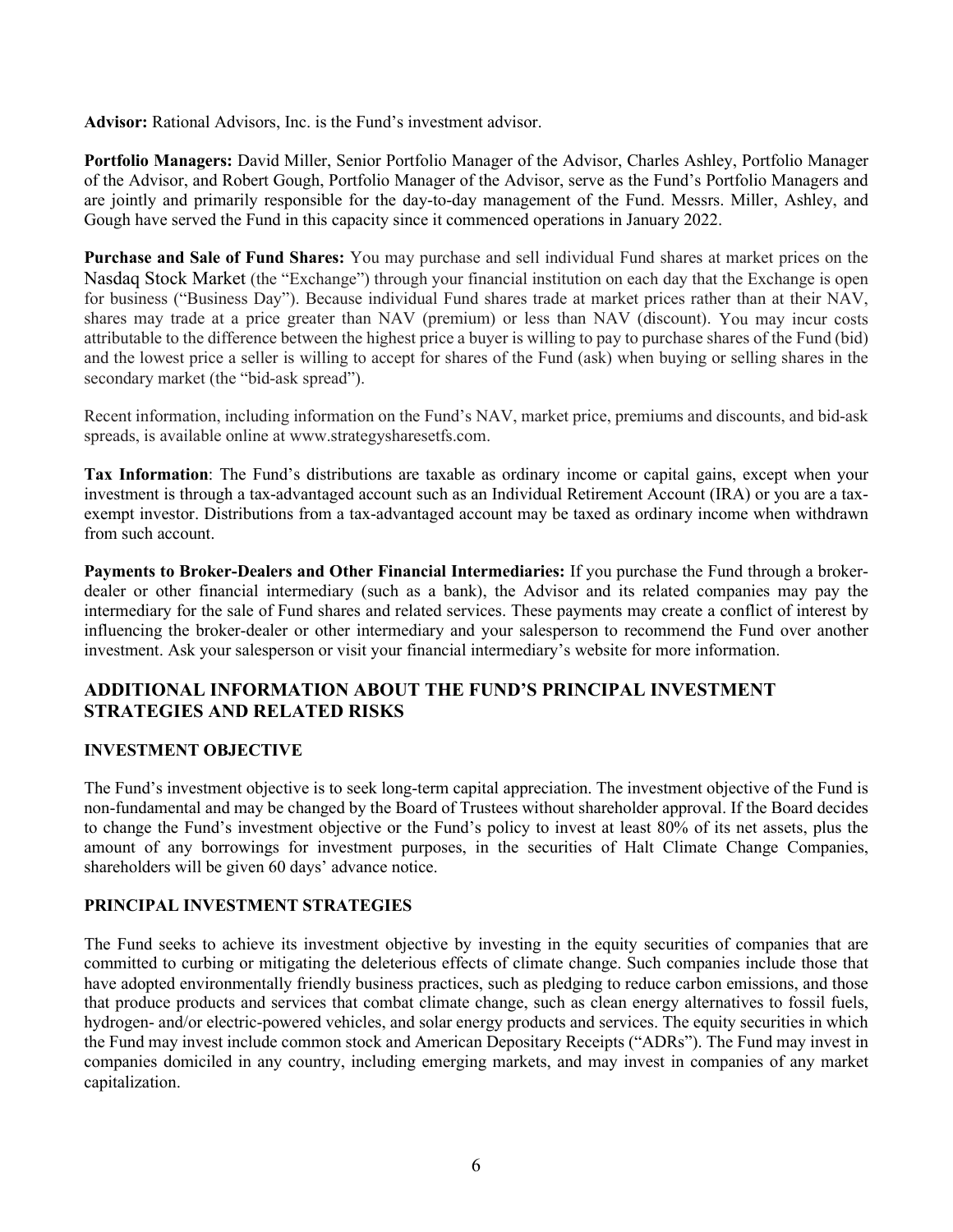Under normal market conditions, the Fund invests at least 80% of its net assets (plus borrowings for investment purposes) in the securities of Halt Climate Change Companies, as determined by Advisor. The Fund defines Halt Climate Change Companies as those that meet one or more of the carbon impact criteria set forth below:

- Direct commitment to net zero or reduced carbon emissions through a company climate pledge or involvement in initiatives such as the Paris Agreement (a widely adopted international accord that seeks to limit the average global temperature rise to well below 2°C above preindustrial levels and limit this increase to 1.5°C; to increase the ability to adapt to the adverse effects of climate change and foster climate-resilient and low greenhouse gas emissions development; and to make financial flows consistent with a pathway toward low greenhouse gas emissions and climate-resilient development), The Climate Pledge (a commitment to be net-zero carbon by 2040) or other similar types of accords.
- Companies deriving at least 50% of their revenues or profit from, or devoting at least 50% of their assets to activities focused on advancing the progress of reducing carbon emissions through alternative energy innovation in clean transportation (such as electric vehicles) as well as industrial efficiency (such as utilizing or constructing energy efficient buildings and installing solar panels, or using other sources of alternative energy), technological advancements in electrification, climate-conscious value chains (such as reducing packaging material and increasing use of suppliers who have adopted carbon reduction in their processes) and other similar initiatives.
- Companies that invest a significant portion of their capital expenditures in new processes and business segments that seek to accelerate the global transition of fossil fuel related energy to renewable energy, with the intention of such activities becoming a significant part of their business.

The Fund will not invest in any company whose principal business function is related to the extraction, development or transportation of oil, gas or other fossil fuels.

The Advisor selects securities of companies for the Fund's portfolio and weights them in the Fund's portfolio based on a review of various fundamental factors of a Halt Climate Change Company's risk return potential. Fundamental factors evaluated by the Advisor include the company's financial statements, business model, credit metrics, financial ratios, valuations, and other company-specific characteristics (which include, but are not limited to sector, industry, and market capitalization). Companies that the Advisor believes to have higher risk return potential receive greater weights in the Fund's portfolio.

The Fund will sell a company when it no longer meets the Advisor's criteria to be classified as a Halt Climate Change company and/or when the Advisor believes that the company no longer has a high risk return potential relative to others within the Fund's investment universe.

The Fund actively trades its portfolio investments, which may lead to higher transaction costs that may affect the Fund's performance.

The Fund is classified as "non-diversified" for purposes of the Investment Company Act of 1940, as amended (the "1940 Act"), which means a relatively high percentage of the Fund's assets may be invested in the securities of a limited number of issuers.

# **PRINCIPAL INVESTMENT RISKS**

All ETFs carry a certain amount of risk. As with any ETF, there is no guarantee that the Fund will achieve its objective. Investment markets are unpredictable and there will be certain market conditions where the Fund will not meet its investment objective and will lose money. The Fund's net asset value, market price and returns will vary and you could lose money on your investment in the Fund and those losses could be significant. An investment in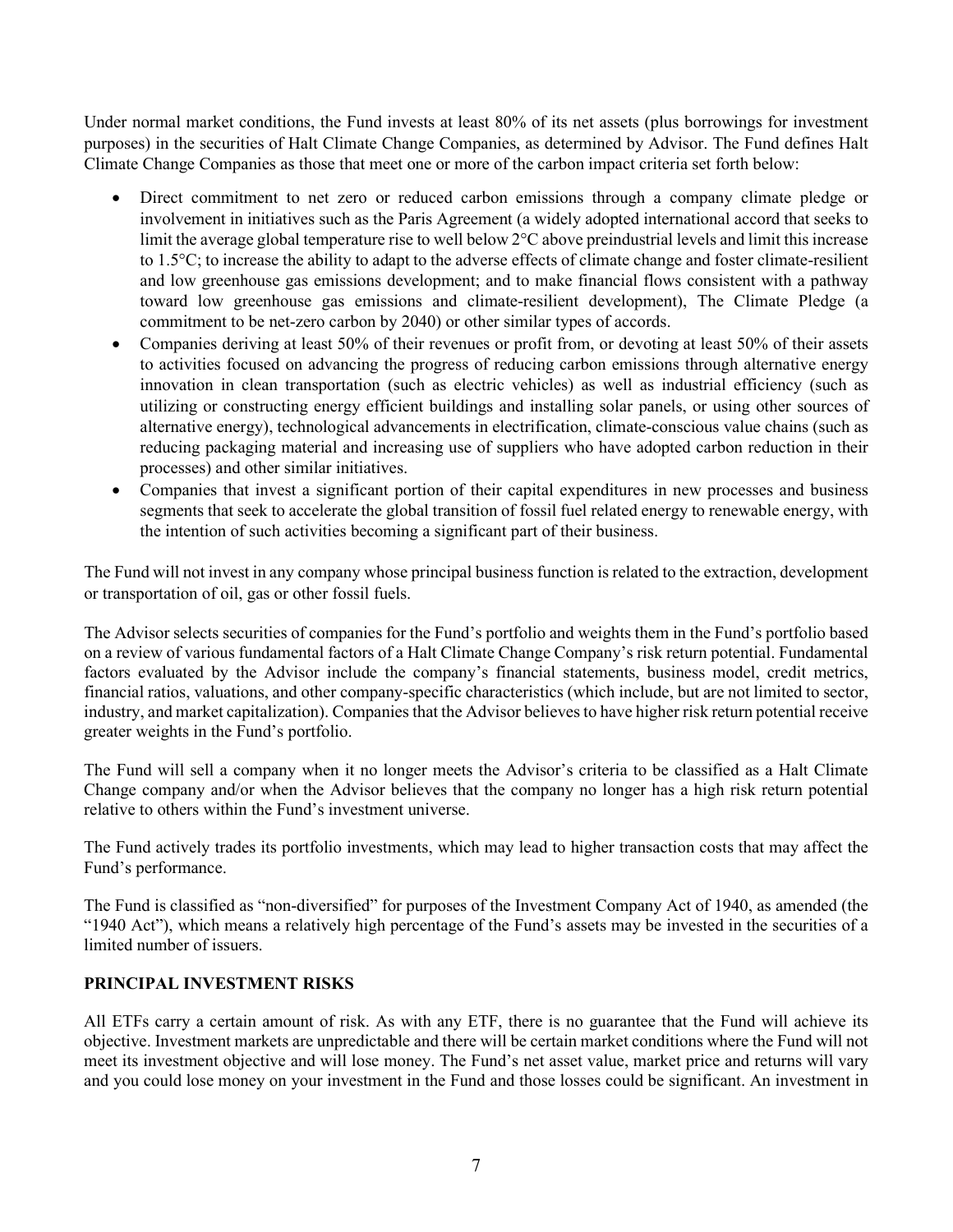the Fund is not a complete investment program. These risks affect the Fund directly as well as through the Underlying Funds in which it invests.

The following summarizes the principal risks of the Fund. These risks could adversely affect the net asset value, market price, total return and the value of the Fund and your investment. The risk descriptions below provide a more detailed explanation of the principal investment risks that correspond to the risks described in the Fund Summary section of the Prospectus.

**American Depositary Receipts ("ADRs") Risk.** ADRs, which are typically issued by a bank, are certificates that evidence ownership of shares of a foreign company and are alternatives to purchasing foreign securities directly in their national markets and currencies. ADRs are subject to the same risks as direct investment in foreign companies and involve risks that are not found in investments in U.S. companies. In addition to the risks of investing in foreign securities discussed below, there is no guarantee that an ADR issuer will continue to offer a particular ADR. As a result, the Fund may have difficulty selling the ADR, or selling them quickly and efficiently at the prices at which they have been valued. In a sponsored ADR arrangement, the foreign company assumes the obligation to pay some or all of the depositary's transaction fees. Under an unsponsored ADR arrangement, the foreign company assumes no obligations and the depositary's transaction fees are paid directly by the ADR holders. Because unsponsored ADR arrangements are organized independently and without the cooperation of the foreign company, available information concerning the foreign company may not be as current as for sponsored ADRs and voting rights with respect to the deposited securities are not passed through. ADRs may not track the price of the underlying foreign securities on which they are based, and their value may change materially at times when U.S. markets are not open for trading. Certain ADRs are not listed on an exchange and therefore may be considered to be illiquid. Because ADRs are denominated in US dollars, they are also subject to currency risk, as movements in the exchange rate of the local currency of the foreign issuer versus the US dollar are automatically reflected in the price of the ADR in US dollars. Therefore, even if the price of the foreign security does not change on its local market, if the exchange rate of the local currency relative to the US dollar declines, the ADR price would decline by a similar measure.

**Authorized Participant Risk.** The Fund has a limited number of financial institutions that may act as Authorized Participants. An "Authorized Participant" is a participant in the Continuous Net Settlement System of the National Securities Clearing Corporation or the Depository Trust Company ("DTC") and that has executed a Participant Agreement with the Fund's distributor ("Distributor"). To the extent these Authorized Participants exit the business or are unable to process creation and/or redemption orders and no other Authorized Participant is able to step forward to process creation and/or redemption orders, in either of these cases, shares of the Fund may trade like closed-end fund shares at a discount to NAV and possibly face delisting.

**Climate Change Investment Focus Risk**. The Fund's focus on securities of issuers that seek to prevent or mitigate the deleterious effects of climate change may affect the Fund's exposure to certain sectors or types of investments. The Fund's relative investment performance may also be negatively affected if such sectors or investments are out of favor with the market. Certain investments may be dependent on U.S. and foreign government policies, including tax incentives and subsidies, as well as on political support for certain environmental initiatives and developments affecting companies focused on sustainable energy and climate change solutions generally. In addition, under certain market conditions, the Fund may underperform funds that invest in a broader array of investments. The Fund's exclusion of investments in companies with significant fossil fuel exposure, in particular, may adversely affect the Fund's relative performance at times when such investments are performing well.

**Emerging Market Risk.** The Fund may invest in countries with newly organized or less developed securities markets. There are typically greater risks involved in investing in emerging markets securities. Generally, economic structures in these countries are less diverse and mature than those in developed countries and their political systems tend to be less stable. Emerging markets countries may have a higher degree of corruption and fraud than developed market countries, as well as counterparties and financial institutions with less financial sophistication, creditworthiness and/or resources. Emerging market economies may be based on only a few industries, therefore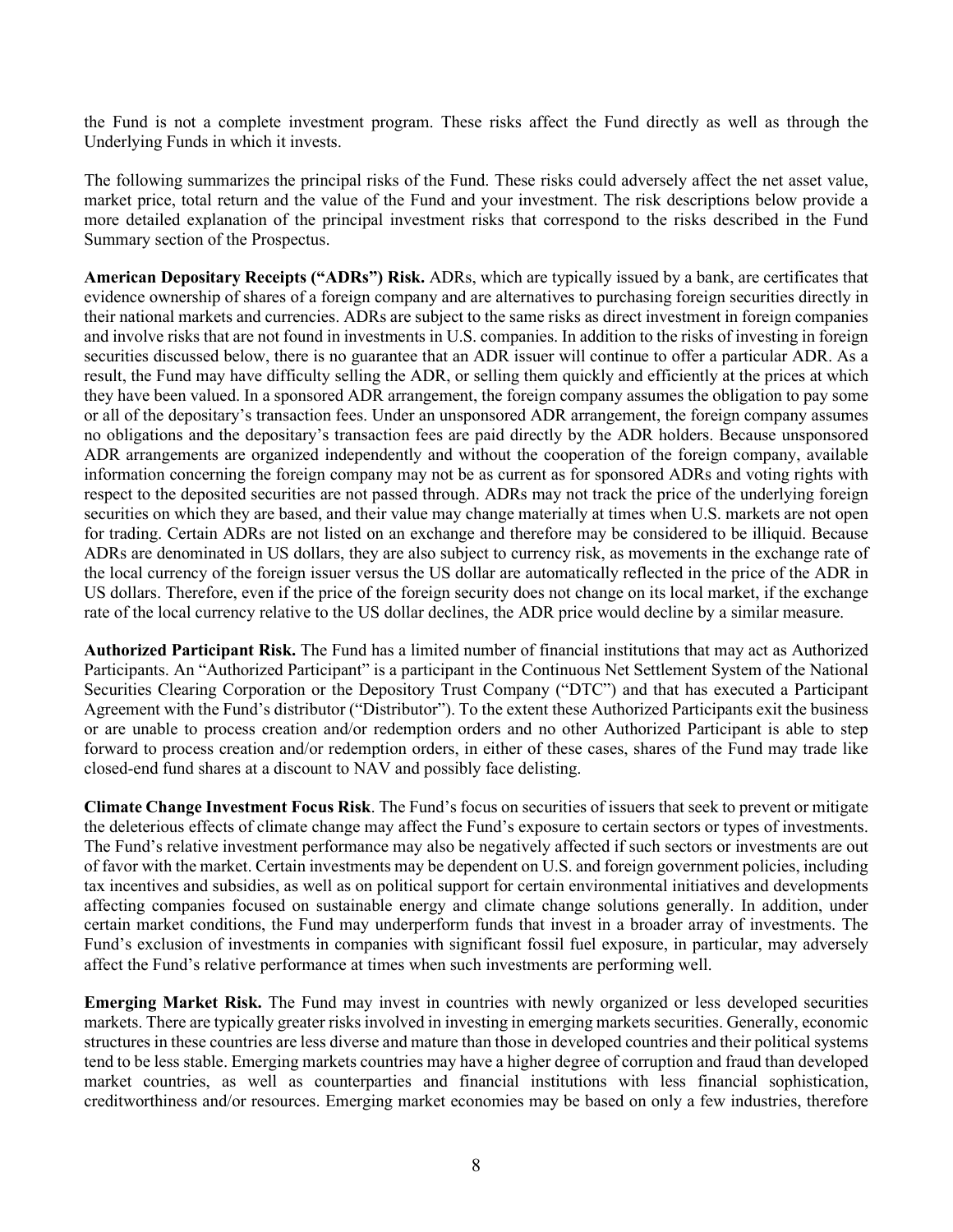security issuers, including governments, may be more susceptible to economic weakness and more likely to default. Emerging market countries may also have higher rates of inflation and more rapid and extreme fluctuations in inflation rates and greater sensitivity to interest rate changes. Emerging market countries may have relatively unstable governments, weaker economies, and less-developed legal systems with fewer security holder rights. Therefore, laws regarding foreign investment in emerging market securities, securities regulation, title to securities, and shareholder rights may change quickly and unpredictably. Emerging markets countries also may have less developed legal systems allowing for enforcement of private property rights and/or redress for injuries to private property, such as bankruptcy. The ability to bring and enforce actions in emerging market countries, or to obtain information needed to pursue or enforce such actions, may be limited and shareholder claims may be difficult or impossible to pursue. In addition, the taxation systems at the federal, regional and local levels in emerging market countries may be less transparent and inconsistently enforced, and subject to sudden change. Further, companies in emerging market countries generally may be subject to less stringent regulatory, disclosure, financial reporting, accounting, auditing and recordkeeping standards than companies in more developed countries and, as a result, the nature and quality of such information may vary. Information about such companies may be less available and reliable and, therefore, the ability to conduct adequate due diligence in emerging markets may be limited which can impede the Fund's ability to evaluate such companies. In addition, certain emerging market countries have material limitations on Public Company Accounting Oversight Board ("PCAOB") inspection, investigation and enforcement capabilities which hinder the ability to engage in independent oversight or inspection of accounting firms located in or operating in certain emerging markets; therefore, there is no guarantee that the quality of financial reporting or the audits conducted by audit firms of emerging market issuers meet PCAOB standards. The potentially smaller size of emerging markets countries' securities markets and lower trading volumes can make investments relatively illiquid and potentially more volatile than investments in developed countries, and such securities may be subject to abrupt and severe price declines. Due to this relative lack of liquidity, the Fund may have to accept a lower price or may not be able to sell a portfolio security at all. An inability to sell a portfolio position can adversely affect the Fund's value or prevent the Fund from being able to meet cash obligations or take advantage of other investment opportunities. Other risks of investing in emerging markets securities may include additional transaction costs, delays in settlement procedures, unexpected market closures, and lack of timely information.

**Equity Securities Risk.** The price of the common stock in the Fund's portfolio will fluctuate based on actual or perceived changes in a company's financial condition and on market and economic conditions. Investor perceptions are based on various and unpredictable factors, including expectations regarding government, economic, monetary and fiscal policies; inflation and interest rates; economic expansion or contraction and global or regional political, economic and banking crises

**ETF Structure Risk.** The Fund is structured as an ETF and, as a result, is subject to special risks, including:

- o *Not Individually Redeemable*. Shares are not individually redeemable and may be redeemed by the Fund at NAV only in large blocks known as "Creation Units." You may incur brokerage costs purchasing enough Shares to constitute a Creation Unit. Fund shares are typically bought and sold in the secondary market and investors typically pay brokerage commissions or other charges on these transactions.
- o *Trading Issues*. Trading in Shares on the Exchange may be halted due to market conditions or for reasons that, in the view of the Exchange, make trading in Shares inadvisable, such as extraordinary market volatility. There can be no assurance that Shares will continue to meet the listing requirements of the Exchange. An active trading market for the Fund's shares may not be developed or maintained. If the Fund's shares are traded outside a collateralized settlement system, the number of financial institutions that can act as authorized participants that can post collateral on an agency basis is limited, which may limit the market for the Fund's shares.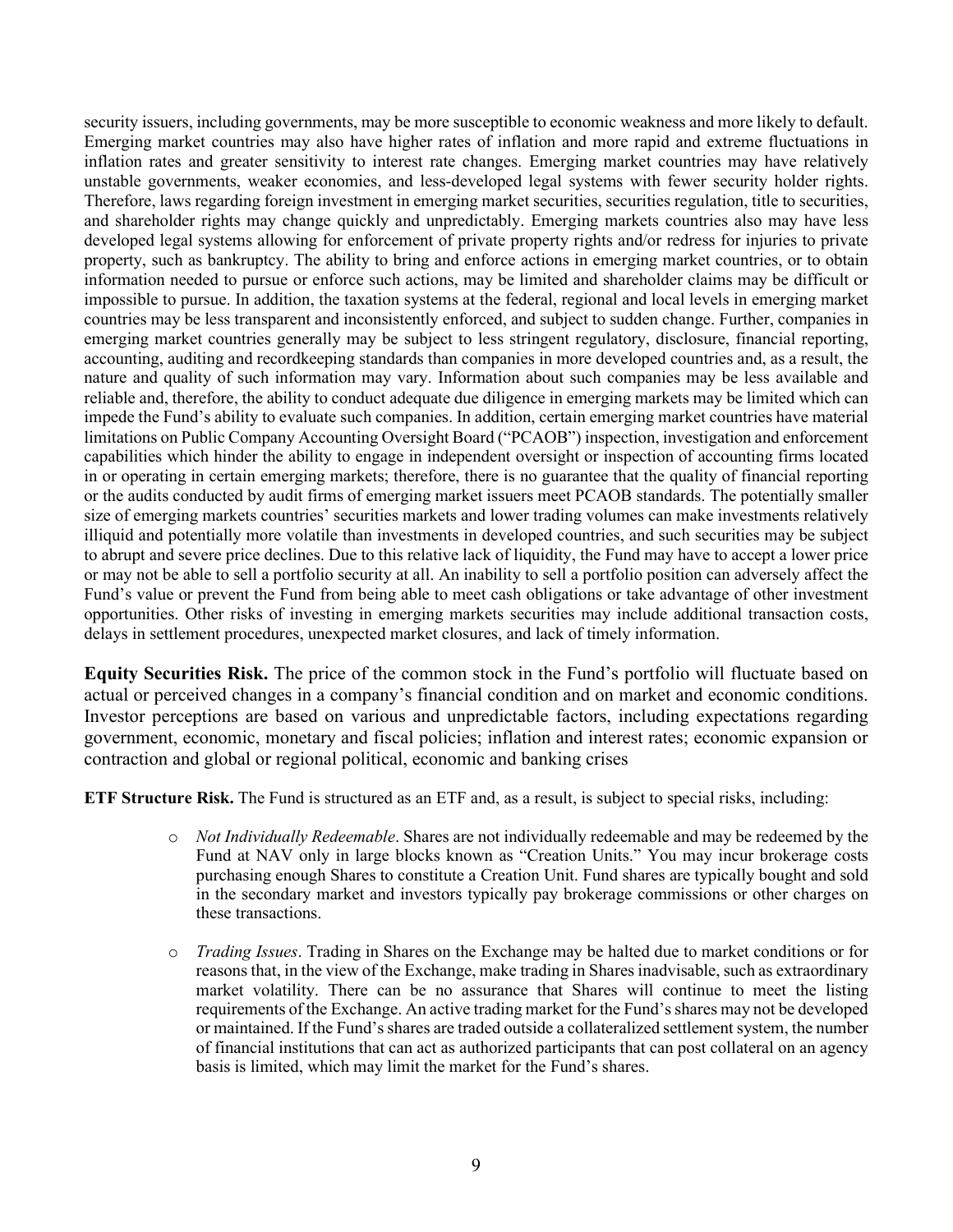- o *Market Price Variance Risk*. Individual Shares of the Fund that are listed for trading on the Exchange can be bought and sold in the secondary market at market prices. The market prices of Shares will fluctuate in response to changes in NAV and supply and demand for Shares. There may be times when the market price and the NAV vary significantly and you may pay more than NAV when buying Shares on the secondary market, and you may receive less than NAV when you sell those Shares. The market price of Shares, like the price of any exchange-traded security, includes a "bid-ask spread" charged by the exchange specialists, market makers or other participants that trade the particular security. In times of severe market disruption, the bid-ask spread often increases significantly. This means that Shares may trade at a discount to NAV and the discount is likely to be greatest when the price of Shares is falling fastest, which may be the time that you most want to sell your Shares. The Fund's investment results are measured based upon the daily NAV of the Fund over a period of time. Investors purchasing and selling Shares in the secondary market may not experience investment results consistent with those experienced by those creating and redeeming directly with the Fund.
	- In times of market stress, market makers may step away from their role market making in shares of ETFs and in executing trades, which can lead to differences between the market value of Fund shares and the Fund's net asset value.
	- The market price for the Fund's shares may deviate from the Fund's net asset value, particularly during times of market stress, with the result that investors may pay significantly more or significantly less for Fund shares than the Fund's net asset value, which is reflected in the bid and ask price for Fund shares or in the closing price.
	- When all or a portion of an ETF's underlying securities trade in a market that is closed when the market for the Fund's shares is open, there may be changes from the last quote of the closed market and the quote from the Fund's domestic trading day, which could lead to differences between the market value of the Fund's shares and the Fund's net asset value.
	- In stressed market conditions, the market for the Fund's shares may become less liquid in response to the deteriorating liquidity of the Fund's portfolio. This adverse effect on the liquidity of the Fund's shares may, in turn, lead to differences between the market value of the Fund's shares and the Fund's net asset value.

**Foreign Investment Risk.** To the extent the Fund invest in foreign securities, the Fund could be subject to greater risks because the Fund's performance may depend on issues other than the performance of a particular company or U.S. market sector. Changes in foreign economies and political climates are more likely to affect the Fund than they would a mutual fund that invests exclusively in U.S. companies. The value of foreign securities is also affected by the value of the local currency relative to the U.S. dollar. There may also be less government supervision of foreign markets, resulting in non-uniform accounting practices and less publicly available information. The values of foreign investments may be affected by changes in exchange control regulations, application of foreign tax laws (including withholding tax), changes in governmental administration or economic or monetary policy (in this country or abroad) or changed circumstances in dealings between nations. In addition, foreign brokerage commissions, custody fees and other costs of investing in foreign securities are generally higher than in the United States. Investments in foreign issuers could be affected by other factors not present in the United States, including expropriation, armed conflict, confiscatory taxation, and potential difficulties in enforcing contractual obligations. As a result, the Fund may be exposed to greater risk and will be more dependent on the Advisor's ability to assess such risk than if the Fund invested solely in more developed countries. The departure of the United Kingdom and the potential departure of additional countries from the European Union may have significant political and financial consequences on global markets. Uncertainty relating to the withdrawal procedures and timeline may have adverse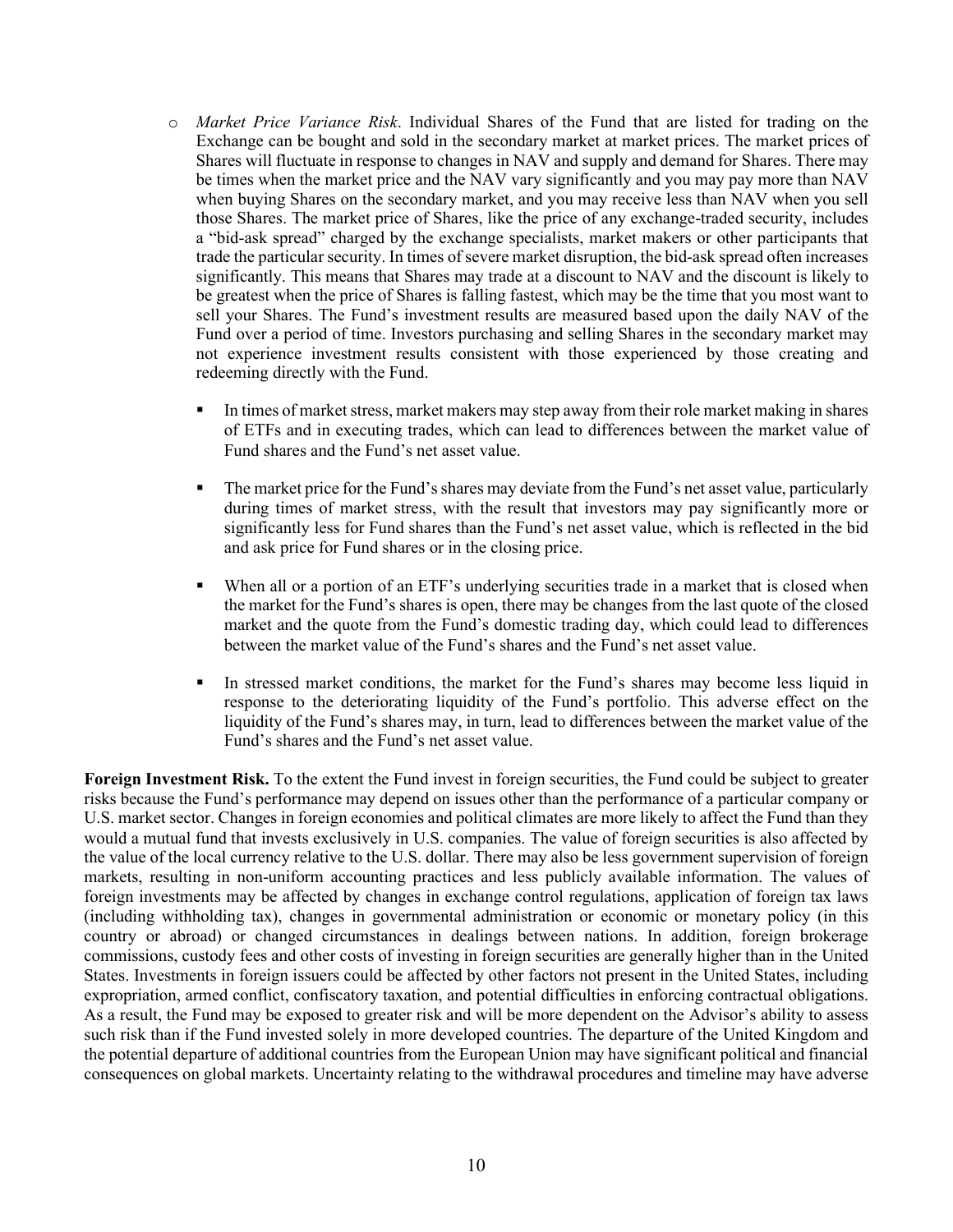effects on valuations and the renegotiation of current trade agreements, as well as an increase in financial regulation in such markets.

**Investment Style Risk.** The particular type of investments in which the Fund focuses (such as large-capitalization stocks) may underperform other asset classes or the overall market. Individual market segments such as the largecap U.S. equity market segment tends to go through cycles of performing better or worse than other types of securities. These periods may last as long as several years. Additionally, a particular market segment could fall out of favor with investors, causing the Fund that focuses on that market segment to underperform those that favor other kinds of securities.

**Issuer Specific Risk.** The performance of the Fund depends on the performance of the issuers of the individual securities in which the Fund invests. Poor performance by any issuer may cause the value of its securities, and the value of the Fund's Shares, to decline. The value of a specific security can be more volatile than the market as a whole and can perform differently from the value of the market as a whole. The value of securities of smaller issuers can be more volatile than those of larger issuers. The value of certain types of securities can be more volatile due to increased sensitivity to adverse issuer, political, regulatory, market, or economic developments.

**Large Capitalization Stock Risk**. Investments in larger, more established companies are subject to the risk that larger companies are sometimes unable to attain the high growth rates of successful, smaller companies, especially during extended periods of economic expansion. Large capitalization companies may be less able than smaller capitalization companies to adapt to changing market conditions. Larger, more established companies may be unable to respond quickly to new competitive challenges such as changes in consumer tastes or innovative smaller competitors potentially resulting in lower markets for their common stock. During different market cycles, the performance of large capitalization companies has trailed the overall performance of the broader securities markets.

**Management Risk.** The Advisor may not successfully implement the Fund's investment strategies and, as a result, the Fund may not meet its investment objective and/or underperform other investment vehicles with similar investment objectives and strategies.

**Market Risk.** Overall market risks may also affect the value of the Fund. The market values of securities or other investments owned by the Fund will go up or down, sometimes rapidly or unpredictably. Factors such as economic growth and market conditions, interest rate levels, exchange rates and political events affect the securities markets. Changes in market conditions and interest rates generally do not have the same impact on all types of securities and instruments. Unexpected local, regional or global events and their aftermath, such as war; acts of terrorism; financial, political or social disruptions; natural, environmental or man-made disasters; the spread of infectious illnesses or other public health issues; recessions and depressions; or other tragedies, catastrophes and events could have a significant impact on the Fund and its investments and could result in increased premiums or discounts to the Fund's net asset value, and may impair market liquidity, thereby increasing liquidity risk. Such events can cause investor fear and panic, which can adversely affect the economies of many companies, sectors, nations, regions and the market in general, in ways that cannot necessarily be foreseen. The Fund could lose money over short periods due to short-term market movements and over longer periods during more prolonged market downturns. During a general market downturn, multiple asset classes may be negatively affected. In times of severe market disruptions you could lose your entire investment.

An outbreak of infectious respiratory illness caused by a novel coronavirus known as COVID-19 was first detected in China in December 2019 and subsequently spread globally. This coronavirus has resulted in, among other things, travel restrictions, closed international borders, enhanced health screenings at ports of entry and elsewhere, disruption of and delays in healthcare service preparation and delivery, prolonged quarantines, significant disruptions to business operations, market closures, cancellations and restrictions, supply chain disruptions, lower consumer demand, and significant volatility and declines in global financial markets, as well as general concern and uncertainty. The impact of COVID-19 has adversely affected, and other infectious illness outbreaks that may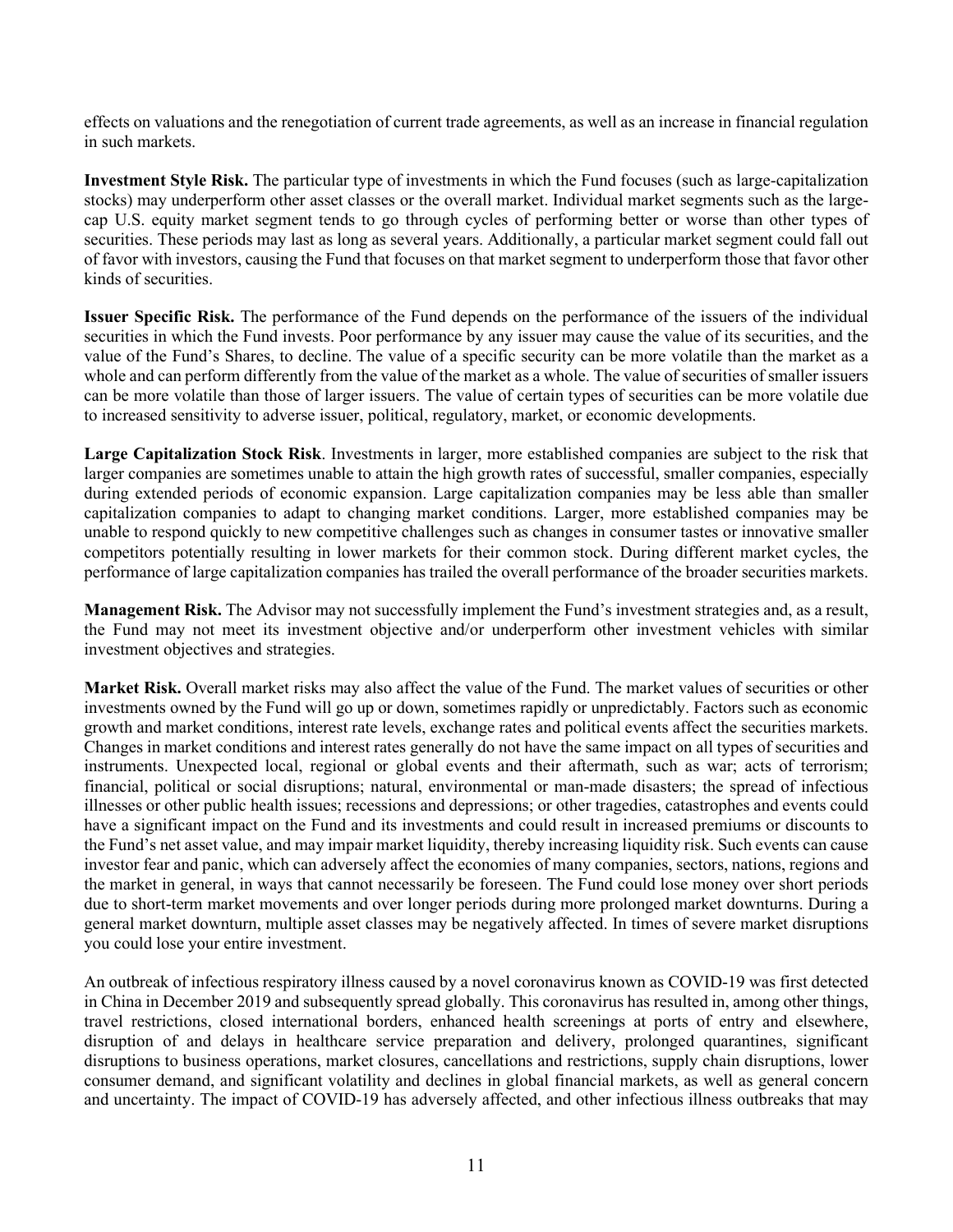arise in the future could adversely affect, the economies of many nations and the entire global economy, individual issuers and capital markets in ways that cannot necessarily be foreseen. In addition, the impact of infectious illnesses in emerging market countries may be greater due to generally less established healthcare systems. Public health crises caused by the COVID-19 outbreak may exacerbate other pre-existing political, social and economic risks in certain countries or globally.

The impacts of COVID-19 on the global economy has resulted, and may continue to result, in prolonged periods of heightened volatility with respect to inflation, the value of global currencies, including the U.S. dollar, and the value of gold, each of which may adversely affect the performance of the Fund. Further, the Fund may face challenges with respect to its day-to-day operations if key personnel of the Advisor or other service providers are unavailable due to quarantines and restrictions on travel. As a result, the risk environment remains elevated. The Advisor will monitor developments and seek to manage the Fund in a manner consistent with achieving the Fund's investment objective, but there can be no assurance that it will be successful in doing so. The duration of the COVID-19 outbreak and its effects cannot be determined with certainty.

**New Fund Risk.** The Fund is a new fund with no history of operations for investors to evaluate. Investors in the Fund bear the risk that the Fund may not be successful in implementing its investment strategies, may be unable to implement certain of its investment strategies or may fail to attract sufficient assets, any of which could result in the Fund being liquidated and terminated at any time without shareholder approval and at a time that may not be favorable for all shareholders. Such a liquidation could have negative tax consequences for shareholders and will cause shareholders to incur expenses of liquidation. ETFs and their advisers are subject to restrictions and limitations imposed by the Investment Company Act of 1940, as amended, and the Internal Revenue Code that do not apply to the Advisor's management of individual and institutional accounts. As a result, the Advisor may not achieve its intended result in managing the Fund.

**Medium (Mid) Capitalization Stock Risk**. To the extent the Fund invests in the stocks of mid-sized companies, the Fund may be subject to additional risks. The earnings and prospects of these companies are more volatile than larger companies. These companies may experience higher failure rates than larger companies. Mid-sized companies normally have a lower trading volume than larger companies, which may tend to make their market price fall more disproportionately than larger companies in response to selling pressures. Mid-sized companies may also have limited markets, product lines or financial resources and may lack management experience.

**Non-Diversification Risk.** To the extent that the Fund holds securities of a smaller number of issuers or invests a larger percentage of its assets in a single issuer than a diversified portfolio, the value of the Fund, as compared to the value of a diversified portfolio, will generally be more volatile and more sensitive to the performance of any one of those issuers and to economic, political, market or regulatory events affecting any one of those issuers

**Small Capitalization Stock Risk**. To the extent a Fund invests in the stocks of smaller-sized companies, the Fund may be subject to additional risks. The earnings and prospects of these companies are more volatile than larger companies. Smaller-sized companies may experience higher failure rates than do larger companies. The trading volume of securities of smaller-sized companies is normally less than that of larger companies and, therefore, may disproportionately affect their market price, tending to make them fall more in response to selling pressure than is the case with larger companies. Smaller-sized companies may have limited markets, product lines or financial resources and may lack management experience.

**Turnover Risk.** The Fund may have a high turnover of the securities held in its portfolio. Increased portfolio turnover causes the Fund to incur higher brokerage costs, which may adversely affect the Fund's performance and may produce increased taxable distributions.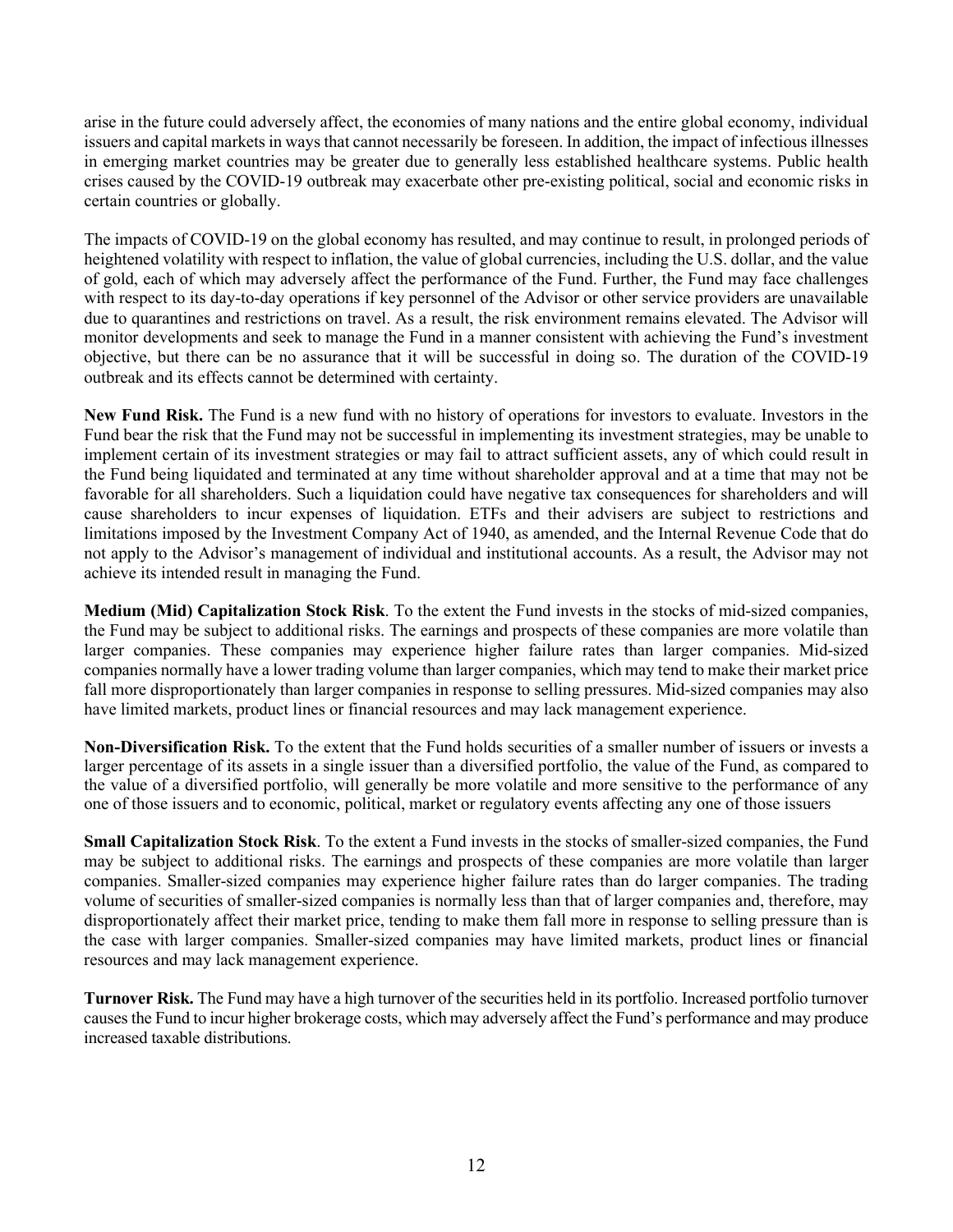#### **NON-PRINCIPAL INVESTMENT RISKS**

Descriptions of non-principal risks are set forth below. These risks could adversely affect the net asset value, total return and the value of the Fund and your investment.

**ADR Currency Risk.** To establish a value for the shares, the issuer establishes a "conversion rate" equal to one share of an ADR for a certain number of shares of the stock of a foreign company. This "conversion rate" establishes a universal monetary relationship between the value of the ADR and the local currency of the foreign company stock. Although an ADR is priced in the US dollar, in order to preserve the uniformity of the established "conversion rate," movements in the exchange rate of the local currency versus the US dollar are automatically reflected in the price of the ADR in US dollars. Therefore, even if the price of the foreign security does not change on its market, if the exchange rate of the local currency relative to the US Dollar declines, the ADR price would decline by a similar measure.

**Affiliated Investment Company Risk**. The Fund may invest in affiliated underlying funds (the "Affiliated Funds"), unaffiliated underlying funds, or a combination of both. The Advisor, therefore, is subject to conflicts of interest in allocating the Fund's assets among the underlying funds. The Advisor will receive more revenue to the extent it selects an Affiliated Fund rather than an unaffiliated fund for inclusion in the Fund's portfolio. In addition, the Advisor may have an incentive to allocate the Fund's assets to those Affiliated Funds for which the net advisory fees payable to the Advisor are higher than the fees payable by other Affiliated Funds.

**Asset-Backed and Mortgage Backed Security Risk.** Prepayment risk is associated with mortgage-backed and asset-backed securities. If interest rates fall, the underlying debt may be repaid ahead of schedule, reducing the value of the Fund's investments. If interest rates rise, there may be fewer prepayments, which would cause the average bond maturity to rise, increasing the potential for the Fund to lose money. The value of these securities may be significantly affected by changes in interest rates, the market's perception of issuers, and the creditworthiness of the parties involved. The ability of the Fund to successfully utilize these instruments may depend on the ability of the Fund's Adviser to forecast interest rates and other economic factors correctly. These securities may have a structure that makes their reaction to interest rate changes and other factors difficult to predict, making their value highly volatile. Certain mortgage-backed securities may be secured by pools of mortgages on single-family, multifamily properties, as well as commercial properties. Similarly, asset backed securities may be secured by pools of loans, such as student loans, automobile loans and credit card receivables. The credit risk on such securities is affected by homeowners or borrowers defaulting on their loans. The values of assets underlying mortgage-backed and asset-backed securities may decline and, therefore, may not be adequate to cover underlying investors. Mortgage-backed securities and other securities issued by participants in housing and commercial real estate finance, as well as other real estate-related markets have experienced extraordinary weakness and volatility in recent years. Possible legislation in the area of residential mortgages, credit cards and other loans that may collateralize the securities in which the Fund may invest could negatively impact the value of the Fund's investments. To the extent the Fund focuses its investments in particular types of mortgage-backed or asset-backed securities, the Fund may be more susceptible to risk factors affecting such types of securities.

**Bank Loans Risk.** The market for bank loans may not be highly liquid and the Fund may have difficulty selling them. These investments expose the Fund to the credit risk of both the financial institution and the underlying borrower. Bank loans settle on a delayed basis, potentially leading to the sale proceeds of such loans not being available to meet redemptions for a substantial period of time after the sale of the bank loans. Certain bank loans may not be considered "securities" under the federal securities laws and purchasers, such as the Fund, therefore may not be entitled to rely on the protections of such laws, including anti-fraud provisions.

**Business Development Companies ("BDC") Risk.** BDCs may carry risks similar to those of a private equity or venture capital fund. BDC company securities are not redeemable at the option of the shareholder and they may trade in the market at a discount to their net asset value. A BDC is a form of investment company that is required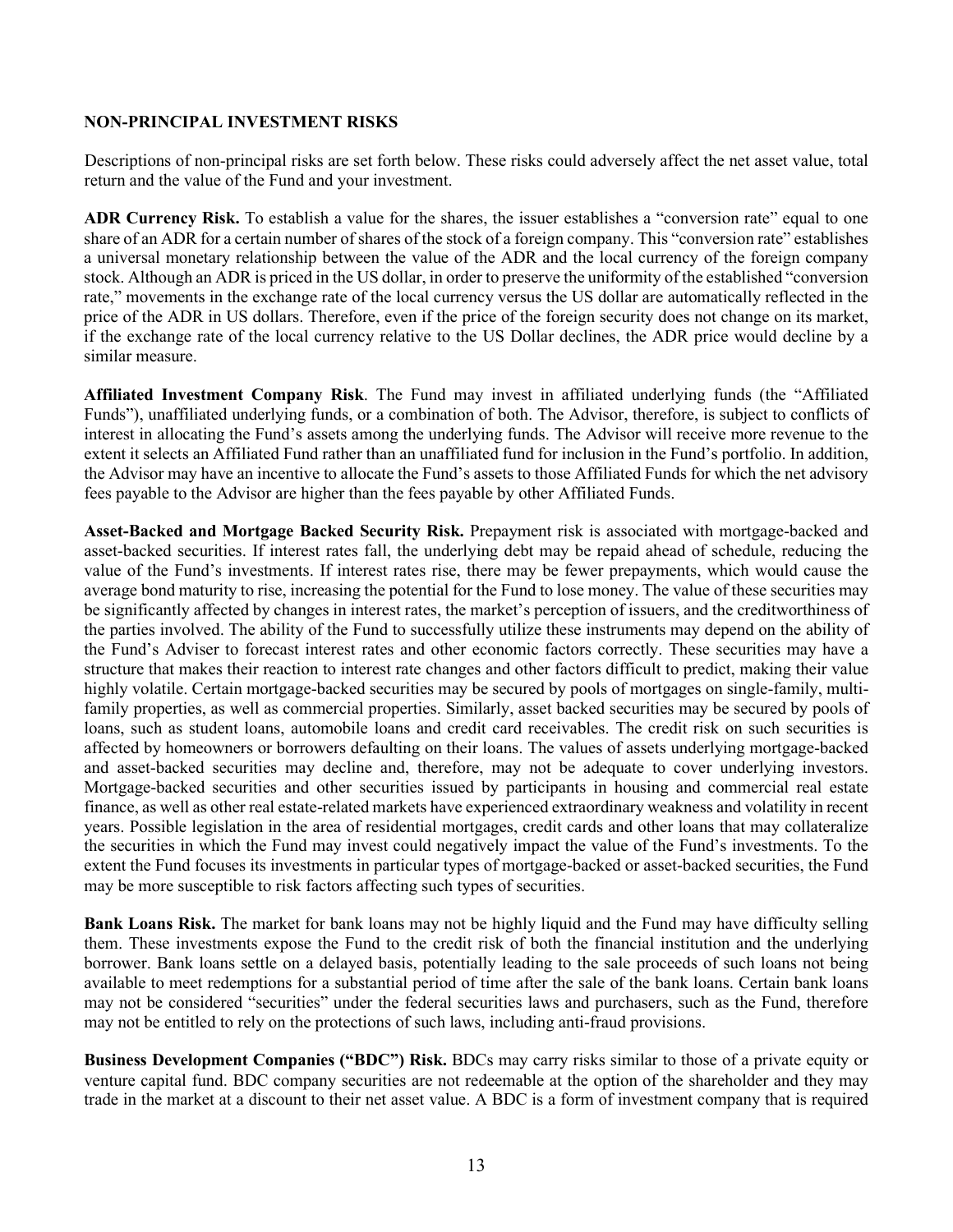to invest at least 70% of its total assets in securities (typically debt) of private companies, thinly traded U.S. public companies, or short-term high-quality debt securities. The BDCs held by the Fund may leverage their portfolios through borrowings or the issuance of preferred stock. While leverage often serves to increase the yield of a BDC, this leverage also subjects a BDC to increased risks, including the likelihood of increased volatility and the possibility that a BDC's common share income will fall if the dividend rate of the preferred shares or the interest rate on any borrowings rises. A significant portion of a BDC's investments are recorded at fair value as determined by its board of directors which may create uncertainty as to the value of the BDC's investments. Non-traded BDCs are illiquid and it may not be possible to redeem shares or to do so without paying a substantial penalty. Publiclytraded BDCs usually trade at a discount to their net asset value because they invest in unlisted securities and have limited access to capital markets. BDCs are subject to high failure rates among the companies in which they invest and federal securities laws impose restraints upon the organization and operations of BDCs that can limit or negatively impact the performance of a BDC. However, the Fund does not believe it would be liable for the actions of any entity in which it invests and that only its investment is at risk. Also, BDCs may engage in certain principal and joint transactions that a mutual fund or closed-end fund may not without an exemptive order from the SEC.

**Capacity Risk.** The markets and securities in which the Fund invests may, at times, have limited capacity, and the Advisor may not be able to allocate as much of the Fund's assets to a particular investment or type of investment as it desires. Under such conditions, the execution of the Fund's strategy may be affected and the Fund may not achieve its investment objective. In addition, the Fund may not be able to purchase or sell securities at favorable market prices.

**Cash and Cash Equivalent Risk.** At times, the Fund may have significant investments in cash or cash equivalents. When a substantial portion of a portfolio is held in cash or cash equivalents, there is the risk that the value of the cash account, including interest, will not keep pace with inflation, thus reducing purchasing power over time. Additionally, in rising markets, holding cash or cash equivalents may adversely affect the Fund's performance and the Fund may not achieve its investment objective.

**Cash Transactions.** ETFs generally are able to make in-kind redemptions and avoid being taxed on gain on the distributed portfolio securities at the Fund level. Because the Fund may effect redemptions partly or entirely in cash, rather than in-kind, it may be required to sell portfolio securities in order to obtain the cash needed to distribute redemption proceeds. If the Fund recognizes gain on these sales, this generally will cause the Fund to recognize gain it might not otherwise have recognized, or to recognize such gain sooner than would otherwise be required if it were to distribute portfolio securities in-kind. The Fund generally intends to distribute these gains to shareholders to avoid being taxed on this gain at the Fund level and otherwise comply with the special tax rules that apply to it. This strategy may cause shareholders to be subject to tax on gains they would not otherwise be subject to, or at an earlier date than, if they had made an investment in a different ETF. Moreover, cash transactions may have to be carried out over several days if the securities market is relatively illiquid and may involve considerable brokerage fees and taxes. These brokerage fees and taxes, which will be higher than if the Fund sold and redeemed its shares principally in-kind, could be imposed on the Fund and thus decrease the Fund's NAV to the extent they are not offset by the creation and redemption transaction fees paid by purchasers and redeemers of Creation Units.

**Changing Fixed Income Market Conditions Risk.** The current low interest rate environment was created in part by actions taken by the Board of Governors of the Federal Reserve System (the "Federal Reserve") to keep the federal funds rate at a historically low level, including expanding the scope of its repurchase agreement operations, and purchasing large quantities of securities issued or guaranteed by the U.S. government, its agencies or instrumentalities on the open market. Any future interest rate increases could cause the value of the Fund to decrease to the extent that it invests in fixed income securities. Federal Reserve policy changes may expose fixedincome and related markets to heightened volatility and may reduce liquidity for certain Fund investments, which could cause the value of the Fund's investments and share price to decline. To the extent the Fund experiences high redemptions because of these policy changes, the Fund may experience increased portfolio turnover, which will increase the costs the Fund incurs and may lower its performance. Furthermore, if rising interest rates cause the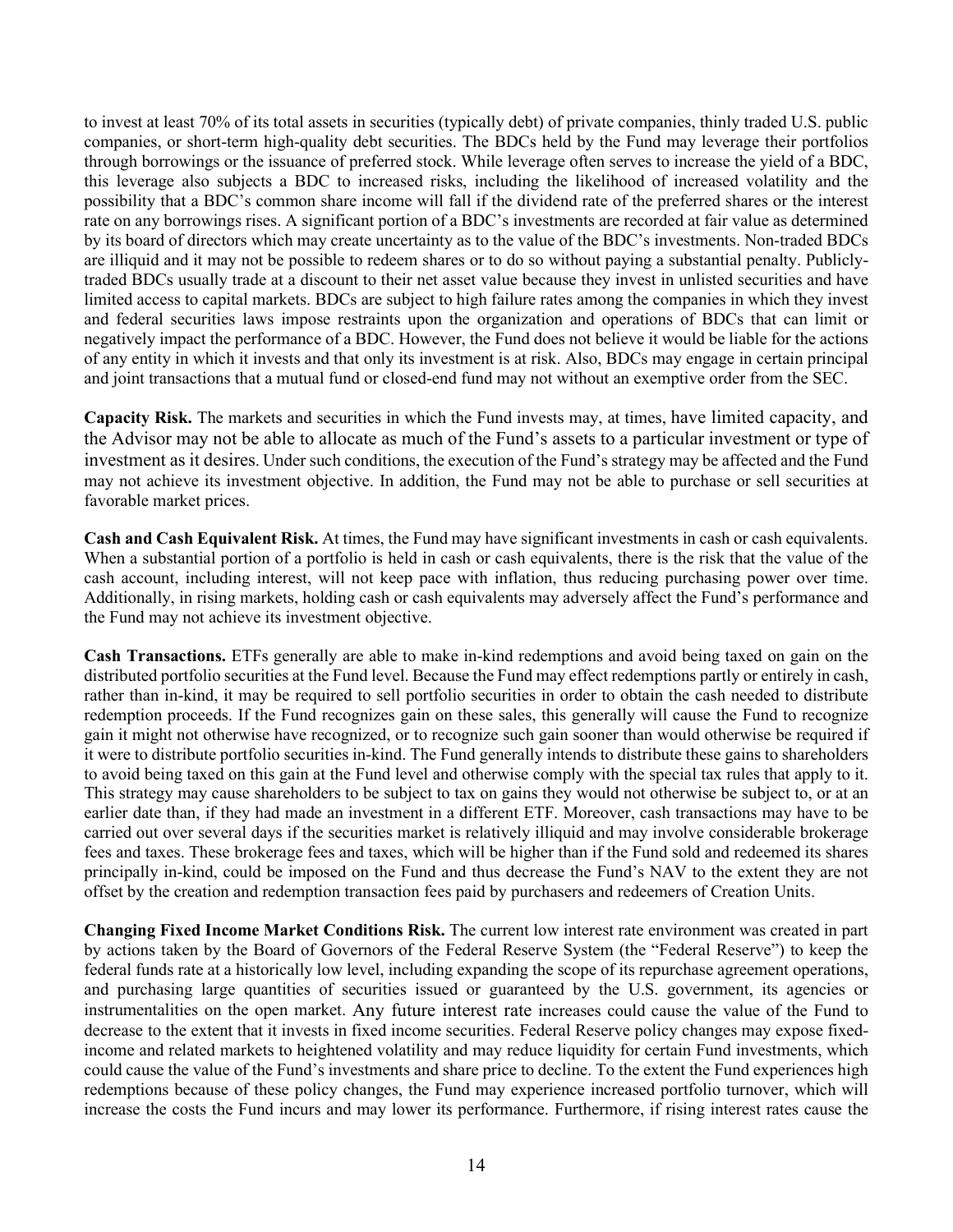Fund to lose enough value, the Fund could also face increased shareholder redemptions, which could force the Fund to liquidate investments at disadvantageous times or prices, therefore adversely affecting the Fund. In addition, decreases in fixed income dealer market-making capacity may persist in the future, potentially leading to decreased liquidity and increased volatility in the fixed income markets.

**Collateralized Debt Obligations ("CDO") and Collateralized Loan Obligations ("CLO") Risk.** CDOs and CLOs are securities backed by an underlying portfolio of debt and loan obligations, respectively. CDOs and CLOs issue classes or "tranches" that vary in risk and yield and may experience substantial losses due to actual defaults, decrease of market value due to collateral defaults and removal of subordinate tranches, market anticipation of defaults and investor aversion to CDO and CLO securities as a class. The risks of investing in CDOs and CLOs depend largely on the tranche invested in and the type of the underlying debts and loans in the tranche of the CDO or CLO, respectively, in which the Fund invests. The risks of investing in CDOs and CLOs depend largely on the tranche held by the Fund and the types of underlying debts and loans in such tranche of the CDO or CLO, respectively. The risks of CDOs and CLOs will be greater if the Fund invests in CDOs and CLOs that hold debt or loans of uncreditworthy borrowers or if the Fund holds subordinate tranches of the CDO or CLO that absorb losses from the defaults before senior tranches. CDOs and CLOs also carry risks including, but not limited to, interest rate risk and credit risk.

**Collateralized Bond Obligation Risk.** The pool of securities underlying collateralized bond obligations is typically separated in groupings called tranches representing different degrees of credit quality. The higher quality tranches have greater degrees of protection and pay lower interest rates. The lower quality tranches carry greater risk and pay higher interest rates.

**Conflict of Interest - Advisors Risk.** The Advisor and other individuals associated with the Advisor may have compensation and/or other arrangements that may be in conflict to the interests of the Fund.

**Conflict of Interest - Portfolio Manager Risk.** Actual or apparent conflicts of interest may arise when a portfolio manager has day-to-day management responsibilities with respect to more than one fund or other accounts. More specifically, portfolio managers who manage multiple funds are presented with the following potential conflicts:

- The management of multiple accounts may result in a portfolio manager devoting unequal time and attention to the management of each account. The management of multiple funds and accounts also may give rise to potential conflicts of interest if the funds and accounts have different objectives, benchmarks, time horizons, and fees as the portfolio manager must allocate his time and investment ideas across multiple funds and accounts.
- With respect to securities transactions for the Fund, the Advisor determines which broker to use to execute each order, consistent with the duty to seek best execution of the transaction. The portfolio manager may execute transactions for another fund or account that may adversely impact the value of securities held by the Fund. Securities selected for funds or accounts other than the Fund may outperform the securities selected for the Fund.
- The appearance of a conflict of interest may arise where the Advisor has an incentive, such as a performance-based management fee. The management of personal accounts may give rise to potential conflicts of interest; there is no assurance that the Fund's code of ethics will adequately address such conflicts. One of the portfolio manager's numerous responsibilities is to assist in the sale of Fund shares. Because the portfolio manager's compensation is indirectly linked to the sale of Fund shares, they may have an incentive to devote time to marketing efforts designed to increase sales of Fund shares
- The Advisor has adopted a code of ethics that, among other things, permits personal trading by employees under conditions where it has been determined that such trades would not adversely impact client accounts.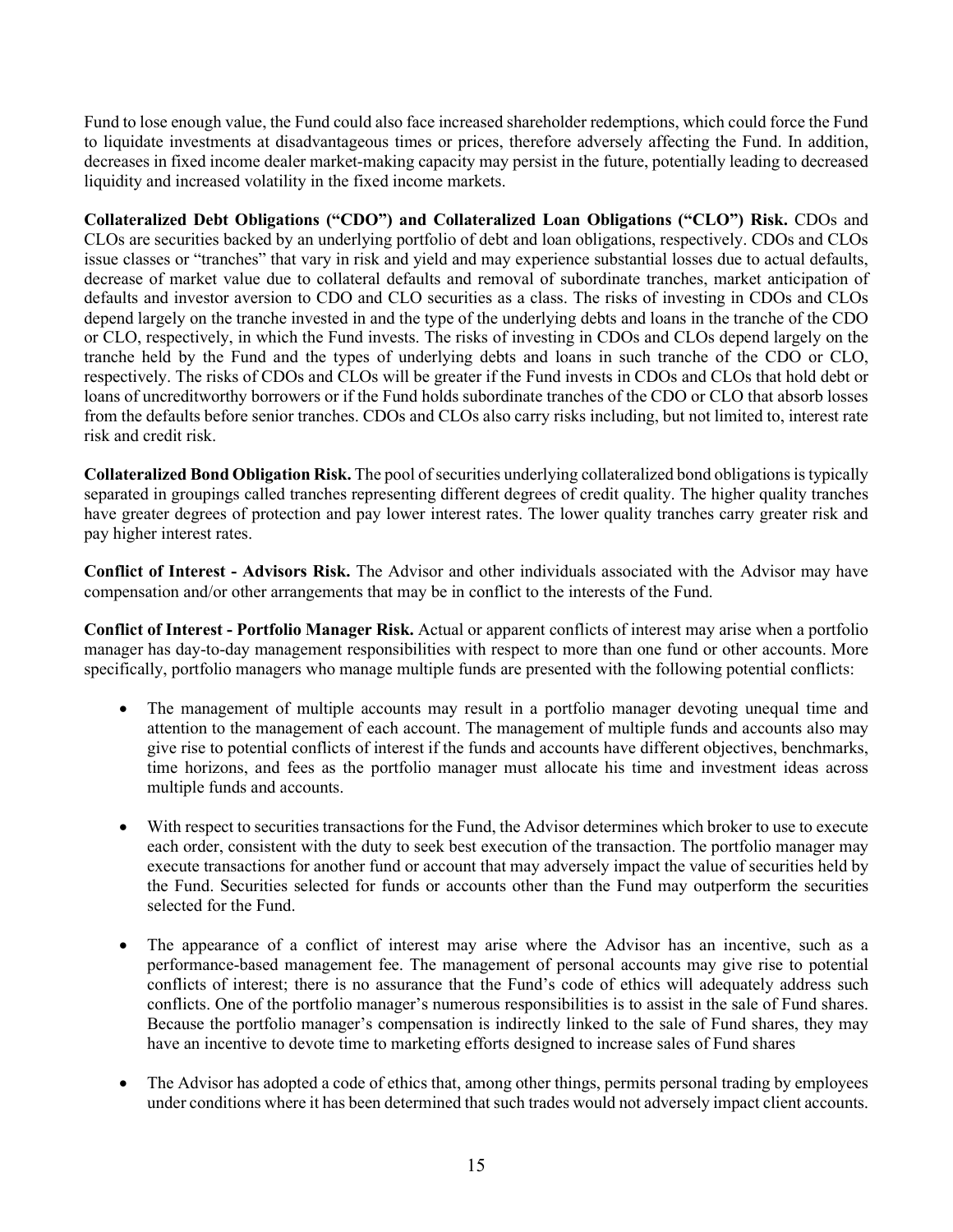Nevertheless, the management of personal accounts may give rise to potential conflicts of interest, and there is no assurance that these codes of ethics will adequately address such conflicts.

**Convertible Securities Risk**. Convertible bonds are hybrid securities that have characteristics of both bonds and common stocks and are subject to fixed income security risks and conversion value-related equity risk. Convertible bonds are similar to other fixed-income securities because they usually pay a fixed interest rate and are obligated to repay principal on a given date in the future. The market value of fixed-income securities tends to decline as interest rates increase. Convertible bonds are particularly sensitive to changes in interest rates when their conversion to equity feature is small relative to the interest and principal value of the bond. Convertible issuers may not be able to make principal and interest payments on the bond as they become due. Convertible bonds may also be subject to prepayment or redemption risk. If a convertible bond is called for redemption, the Fund will be required to surrender the security for redemption, convert it into the issuing company's common stock or cash at a time that may be unfavorable to the Fund. Convertible securities have characteristics similar to common stocks especially when their conversion value is greater than the interest and principal value of the bond. The price of equity securities may rise or fall because of economic or political changes. Stock prices in general may decline over short or even extended periods of time. Market prices of equity securities in broad market segments may be adversely affected by a prominent issuer having experienced losses or by the lack of earnings or such an issuer's failure to meet the market's expectations with respect to new products or services, or even by factors wholly unrelated to the value or condition of the issuer, such as changes in interest rates. When a convertible bond's value is more closely tied to its conversion to stock feature, it is sensitive to the underlying stock's price.

**Counterparty Risk.** The Fund may engage in transactions in securities and financial instruments that involve counterparties. Counterparty risk is the risk that a counterparty (the other party to a transaction or an agreement or the party with whom the Fund executes transactions) to a transaction with the Fund may be unable or unwilling to make timely principal, interest or settlement payments, or otherwise honor its obligations.

**Credit Default Swap Risk.** Credit default swaps ("CDS") are typically two-party financial contracts that transfer credit exposure between the two parties. Under a typical CDS, one party (the "seller") receives pre-determined periodic payments from the other party (the "buyer"). The seller agrees to make compensating specific payments to the buyer if a negative credit event occurs, such as the bankruptcy or default by the issuer of the underlying debt instrument. The use of CDS involves investment techniques and risks different from those associated with ordinary portfolio security transactions, such as potentially heightened counterparty, concentration and exposure risks.

**Credit Risk**. Credit risk is the risk that an issuer of a security will fail to pay principal and interest in a timely manner, reducing the Fund's total return. In addition, the credit quality of fixed income securities held by the Fund may be lowered if an issuer's financial condition changes. The issuer of a fixed income security may also default on its obligations. The Fund's exposure to credit risk may be increased through its investments in high-yield securities commonly known as "junk bonds." Credit risk may be substantial for the Fund.

**Credit Risk (for Floating Rate Loans).** Credit risk is the risk that the issuer of a security and other instrument will not be able to make principal and interest payments when due. The value of the Fund's shares, and the Fund's ability to pay dividends, is dependent upon the performance of the assets in its portfolio. Prices of the Fund's investments can fall if the actual or perceived financial health of the borrowers on, or issuers of, such investments deteriorates, whether because of broad economic or issuer-specific reasons. In severe cases, the borrower or issuer could be late in paying interest or principal, or could fail to pay altogether.

In the event a borrower fails to pay scheduled interest or principal payments on an investment held by the Fund, the Fund will experience a reduction in its income and a decline in the market value of such investment. This will likely reduce the amount of dividends paid by the Fund and likely lead to a decline in the net asset value and market price of the Fund's shares.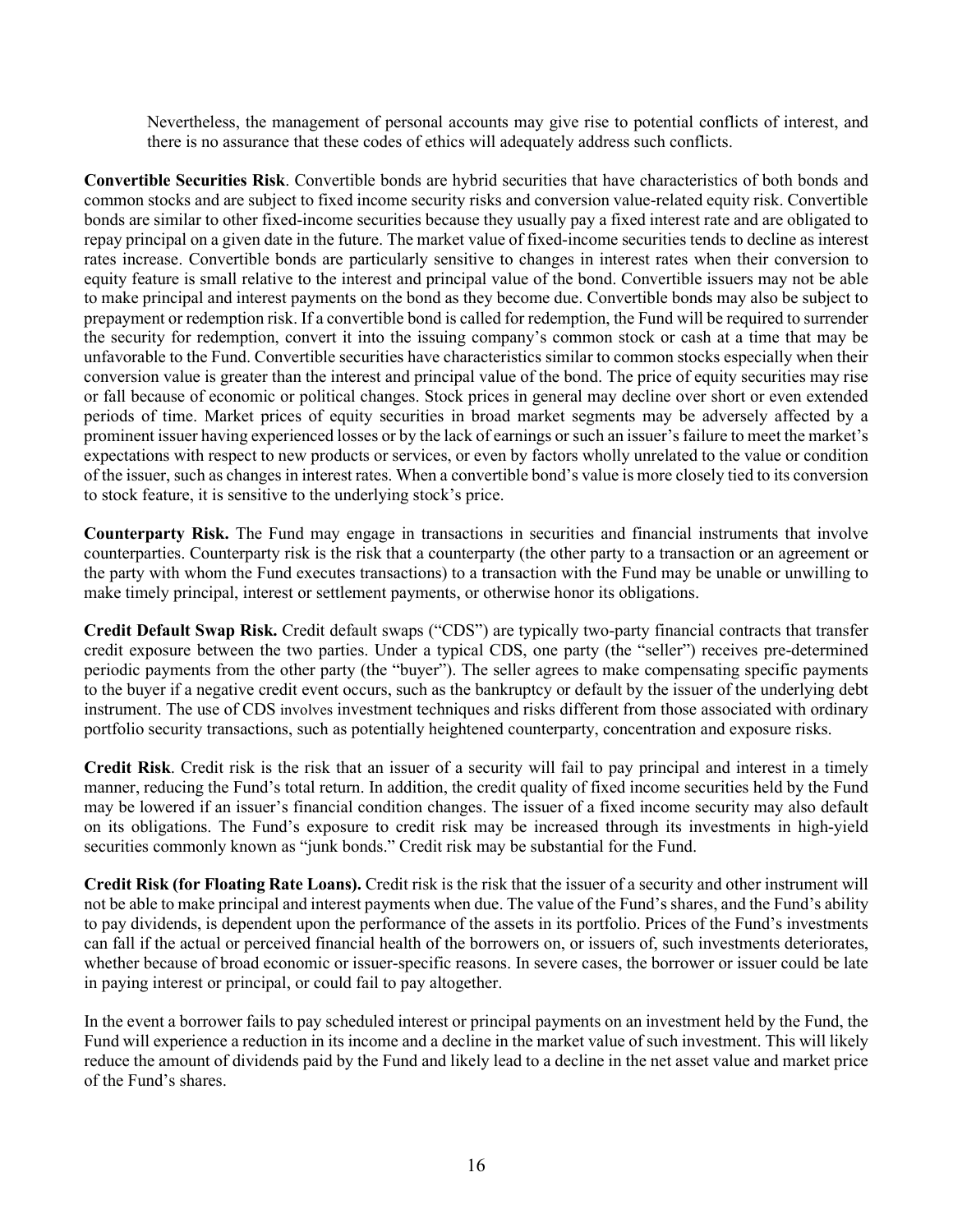The Fund may invest in floating rate loans that are senior in the capital structure of the borrower or issuer, and that are secured with specific collateral. Loans that are senior and secured generally involve less risk than unsecured or subordinated debt and equity instruments of the same borrower because the payment of principal and interest on senior loans is an obligation of the borrower that, in most instances, takes precedence over the payment of dividends or the return of capital to the borrower's shareholders, and payments to bond holders; and because of the collateral supporting the repayment of the debt instrument. However, the value of the collateral may not equal the Fund's investment when the debt instrument is acquired or may decline below the principal amount of the debt instrument subsequent to the Fund's investment. Also, to the extent that collateral consists of stocks of the borrower, or its subsidiaries or affiliates, the Fund bears the risk that the stocks may decline in value, be relatively illiquid, or may lose all or substantially all of their value, causing the Fund's investment to be undercollateralized. Therefore, the liquidation of the collateral underlying a floating rate loan in which the Fund has invested, may not satisfy the borrower's obligation to the Fund in the event of non-payment of scheduled interest or principal, and the collateral may not be able to be readily liquidated.

In the event of the bankruptcy of a borrower or issuer, the Fund could experience delays and limitations on its ability to realize the benefits of the collateral securing the Fund's investment. Among the risks involved in a bankruptcy are assertions that the pledge of collateral to secure a loan constitutes a fraudulent conveyance or preferential transfer that would have the effect of nullifying or subordinating the Fund's rights to the collateral.

The floating rate debt in which the Fund invests may be generally rated lower than investment-grade credit quality, i.e., rated lower than "Baa3" by Moody's Investors Service, Inc. ("Moody's") or "BBB-" by Standard & Poor's Ratings Services ("S&P"), or have been made to borrowers who have issued debt securities that are rated lower than investment-grade in quality or, if unrated, would be rated lower than investment-grade credit quality. A fund's investments in lower than investment-grade floating rate loans will generally be rated at the time of purchase between "B3" and "Ba1" by Moody's, "B-" and "BB+" by S&P or, if not rated, would be of similar credit quality. Investment decisions for the Fund will be based largely on the credit analysis performed by the Advisor, and not entirely on rating agency evaluation. This analysis may be difficult to perform. Information about a loan and its borrower generally is not in the public domain. Many borrowers have not issued securities to the public and are not subject to reporting requirements under federal securities laws. Generally, however, borrowers are required to provide financial information to lenders and information may be available from other loan market participants or agents that originate or administer loans.

**Cybersecurity Risk.** The computer systems, networks and devices used by the Fund and its service providers to carry out routine business operations employ a variety of protections designed to prevent damage or interruption from computer viruses, network failures, computer and telecommunication failures, infiltration by unauthorized persons and security breaches. Despite the various protections utilized by the Fund and its service providers, systems, networks, or devices potentially can be breached. The Fund and its shareholders could be negatively impacted as a result of a cybersecurity breach.

Cybersecurity breaches can include unauthorized access to systems, networks, or devices; infection from computer viruses or other malicious software code; and attacks that shut down, disable, slow, or otherwise disrupt operations, business processes, or website access or functionality. Cybersecurity breaches may cause disruptions and impact the Fund's business operations, potentially resulting in financial losses; interference with the Fund's ability to calculate its NAV; impediments to trading; the inability of the Fund, the Advisor and other service providers to transact business; violations of applicable privacy and other laws; regulatory fines, penalties, reputational damage, reimbursement or other compensation costs, or additional compliance costs; as well as the inadvertent release of confidential information.

Similar adverse consequences could result from cybersecurity breaches affecting issuers of securities in which the Fund invests; counterparties with which the Fund engages in transactions; governmental and other regulatory authorities; exchange and other financial market operators, banks, brokers, dealers, insurance companies, and other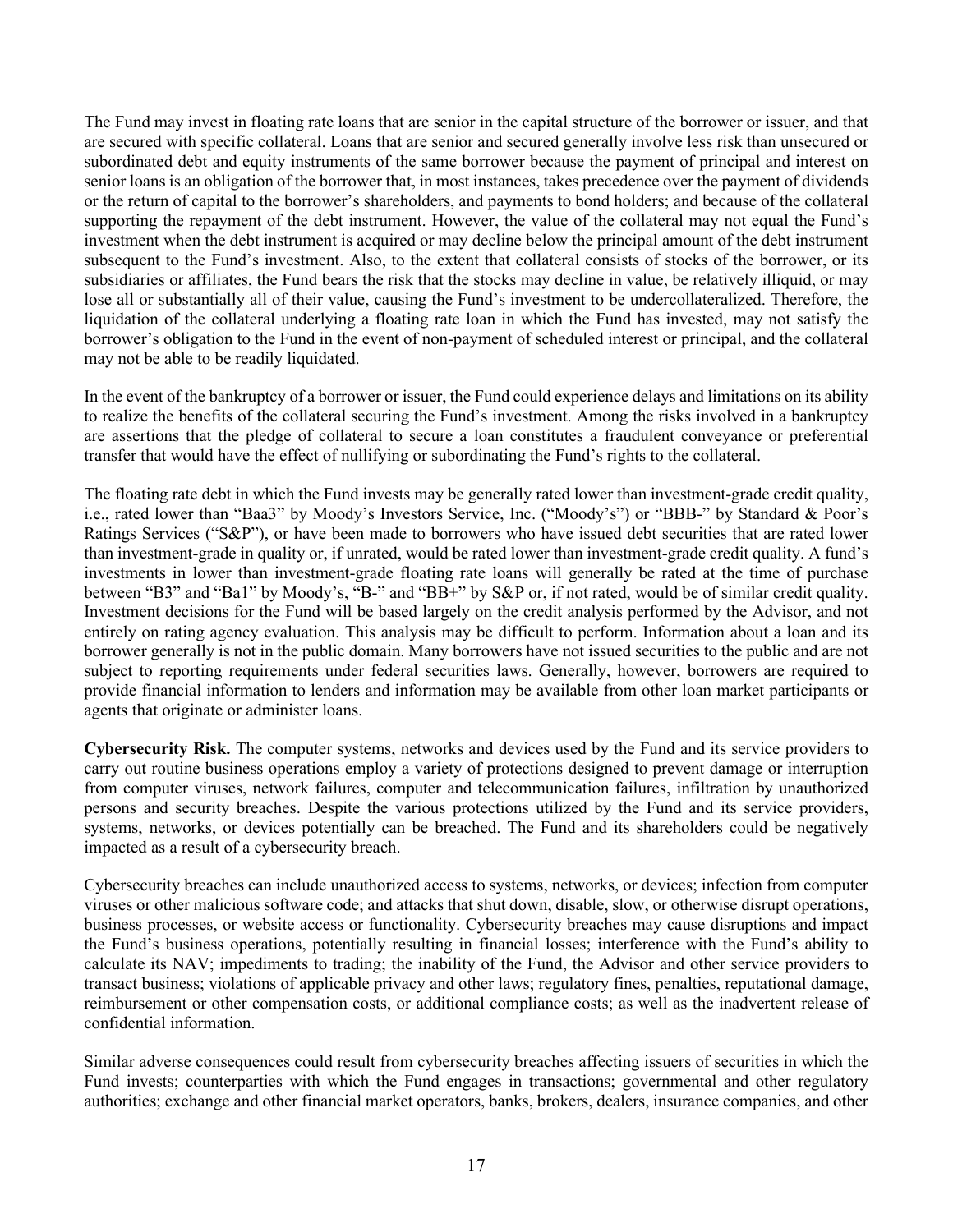financial institutions (including financial intermediaries and service providers for the Fund's shareholders); and other parties. In addition, substantial costs may be incurred by these entities in order to prevent any cybersecurity breaches in the future.

**Derivatives Risk.** The Fund may use derivatives including options and futures. The Fund's use of derivative instruments involves risks different from, or possibly greater than, the risks associated with investing directly in securities and other traditional investments. These risks include (i) the risk that the counterparty to a derivative transaction may not fulfill its contractual obligations; (ii) risk of mispricing or improper valuation; and (iii) the risk that changes in the value of the derivative may not correlate perfectly with the underlying reference asset. Derivatives may also be less tax efficient and subject to changing government regulation that could impact the Fund's ability to use certain derivatives or their cost. In addition, changes in government regulation of derivative instruments could affect the character, timing and amount of the Fund's taxable income or gains, and may limit or prevent the Fund from using certain types of derivative instruments as a part of its investment strategy, which could make the investment strategy more costly to implement or require the Fund to change its investment strategy. When a derivative is used for hedging, the change in value of the derivative may also not correlate specifically with the risk of the underlying asset being hedged. Derivative prices are highly volatile and may fluctuate substantially during a short period of time. Such prices are influenced by numerous factors that affect the markets, including, but not limited to: changing supply and demand relationships; government programs and policies; national and international political and economic events, and changes in interest rates, inflation and deflation. Trading derivative instruments involves risks different from, or possibly greater than, the risks associated with investing directly in securities including:

*Futures Risk.* The Fund's use of futures involves risks different from, or possibly greater than, the risks associated with investing directly in securities and other traditional investments and exposes the Fund to the risks associated with derivative instruments described above. These risks include (i) leverage risk (ii) risk of mispricing or improper valuation; and (iii) the risk that changes in the value of the futures contract may not correlate perfectly with the underlying index. Investments in futures contracts involve leverage, which means a small percentage of assets invested in futures can have a disproportionately large impact on the Fund. This risk could cause the Fund to lose more than the principal amount invested. In addition, futures contracts may become mispriced or improperly valued relative to the Advisor's expectations and may not produce the desired investment results. Additionally, changes in the value of futures contracts may not track or correlate perfectly with the underlying reference asset because of temporary, or even long-term, supply and demand imbalances. Most U.S. commodity futures exchanges impose daily limits regulating the maximum amount above or below the previous day's settlement price which a futures contract price may fluctuate during a single day. During a single trading day no trades may be executed at prices beyond the daily limit. Once the price of a particular futures contract has increased or decreased to the limit point, it may be difficult, costly or impossible to liquidate a position. It is also possible that an exchange or the Commodity Futures Trading Commission ("CFTC"), which regulates commodity futures exchanges, may suspend trading in a particular contract, order immediate settlement of a contract or order that trading to the liquidation of open positions only.

*Total Return Swap Risk.* A total return swap is a contract in which one party agrees to make periodic payments to another party based on the change in market value of the assets underlying the contract, which may include a specified security, basket of securities, or securities indices during the specified period, in return for periodic payments based on a fixed or variable interest rate or the total return from other underlying assets. Total return swap agreements may be used to obtain exposure to a security or market without owning or taking physical custody of such security or investing directly in such market. Total return swap agreements may effectively add leverage to the Fund's portfolio because, in addition to its total net assets, the Fund would be subject to investment exposure on the notional amount of the swap. The primary risks associated with total returns swaps are credit risk (if the counterparty fails to meet its obligations),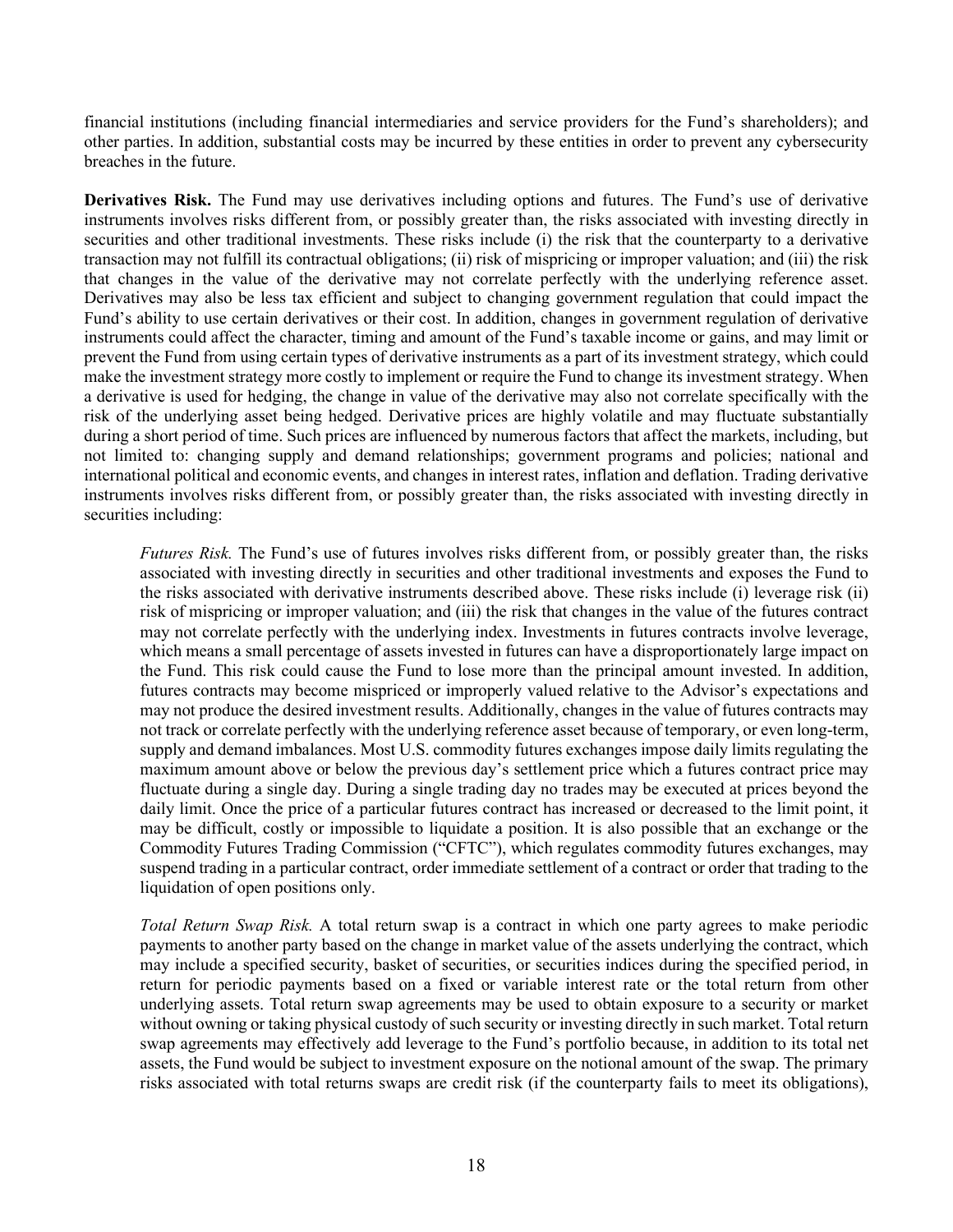liquidity risk (if there is no liquid market for the agreement or unfavorable changes occur to the underlying asset) and pricing risk (the risk of improper valuation).

**Dividend Yield Risk.** While the Fund may hold securities of companies that have historically paid a dividend, those companies may reduce or discontinue their dividends, thus reducing the yield of the Fund. Lower priced securities in the Fund may be more susceptible to these risks. Past dividend payments are not a guarantee of future dividend payments. Also, the market return of high dividend yield securities, in certain market conditions, may be worse than the market return of other investment strategies or the overall stock market.

**Duration Risk.** Longer-term securities may be more sensitive to interest rate changes. Given the recent, historically low interest rates and the potential for increases in those rates, a heightened risk is posed by rising interest rates to longer-term fixed income securities. Effective duration estimates price changes for relatively small changes in rates. If rates rise significantly, effective duration may tend to understate the drop in a security's price. If rates drop significantly, effective duration may tend to overstate the rise in a security's price. Duration should not be confused with maturity. The maturity of a fixed income security is a measure of the amount of time left until the security "matures" or repays its face value. In contrast, duration measures the price sensitivity of a fixed income security to changes in interest rates rather than the amount of time remaining to maturity. Longer duration tends to result in greater volatility and a greater sensitivity to interest rate changes. For example, a five-year duration means that the fixed income security will decrease in value by 5% if interest rates rise 1% and increase in value by 5% if interest rates fall 1%.

**Exchange Traded Note ("ETN") Risk.** Similar to ETFs, owning an ETN generally reflects the risks of owning the assets that comprise the underlying market benchmark or strategy that the ETN is designed to reflect. ETNs also are subject to issuer and fixed income risk. In addition, ETNs are subject to counterparty risk, which is the risk that the broker-dealer or bank that issues the notes will not fulfill its contractual obligation to complete the transaction with the Fund. ETNs constitute general unsecured contractual obligations of the banks or broker-dealers that issue them, and the Fund is relying on the creditworthiness of such banks or broker-dealers. ETNs that are linked to market volatility are subject to default risk of the issuer; may not provide an effective hedge as historical correlation trends between the reference volatility index or measure and other asset classes may not continue or may reverse, limiting or eliminating any potential hedging effect; may become mispriced or improperly valued when compared to expectations and may not produce the desired investment results; may have tracking risk if the ETN does not move in step with its reference index; and may become illiquid.

**Extension Risk.** Extension risk is the risk that if interest rates rise, repayments of principal on certain debt securities, including, but not limited to, floating rate loans and mortgage-related securities, may occur at a slower rate than expected and the expected maturity of those securities could lengthen as a result. Securities that are subject to extension risk generally have a greater potential for loss when prevailing interest rates rise, which could cause their values to fall sharply.

**Fixed Income Risk**. The value of the Fund's fixed income securities will fluctuate with changes in interest rates. Typically, a rise in interest rates causes a decline in the value of fixed income securities owned by the Fund. In general, the market price of fixed income securities with longer maturities will increase or decrease more in response to changes in interest rates than shorter-term securities. Other risk factors include credit risk (the risk that the debtor may default) and prepayment risk (the risk that the debtor may pay its obligation early, reducing the amount of interest payments). These risks could affect the value of a particular investment by the Fund, possibly causing the Fund's share price and total return to be reduced and fluctuate more than other types of investments.

**Floating Rate Loans Risk.** The Fund may invest in floating rate loans that are senior in the capital structure of the borrower or issuer, and that are secured with specific collateral. Loans that are senior and secured generally involve less risk than unsecured or subordinated debt and equity instruments of the same borrower because the payment of principal and interest on senior loans is an obligation of the borrower that, in most instances, takes precedence over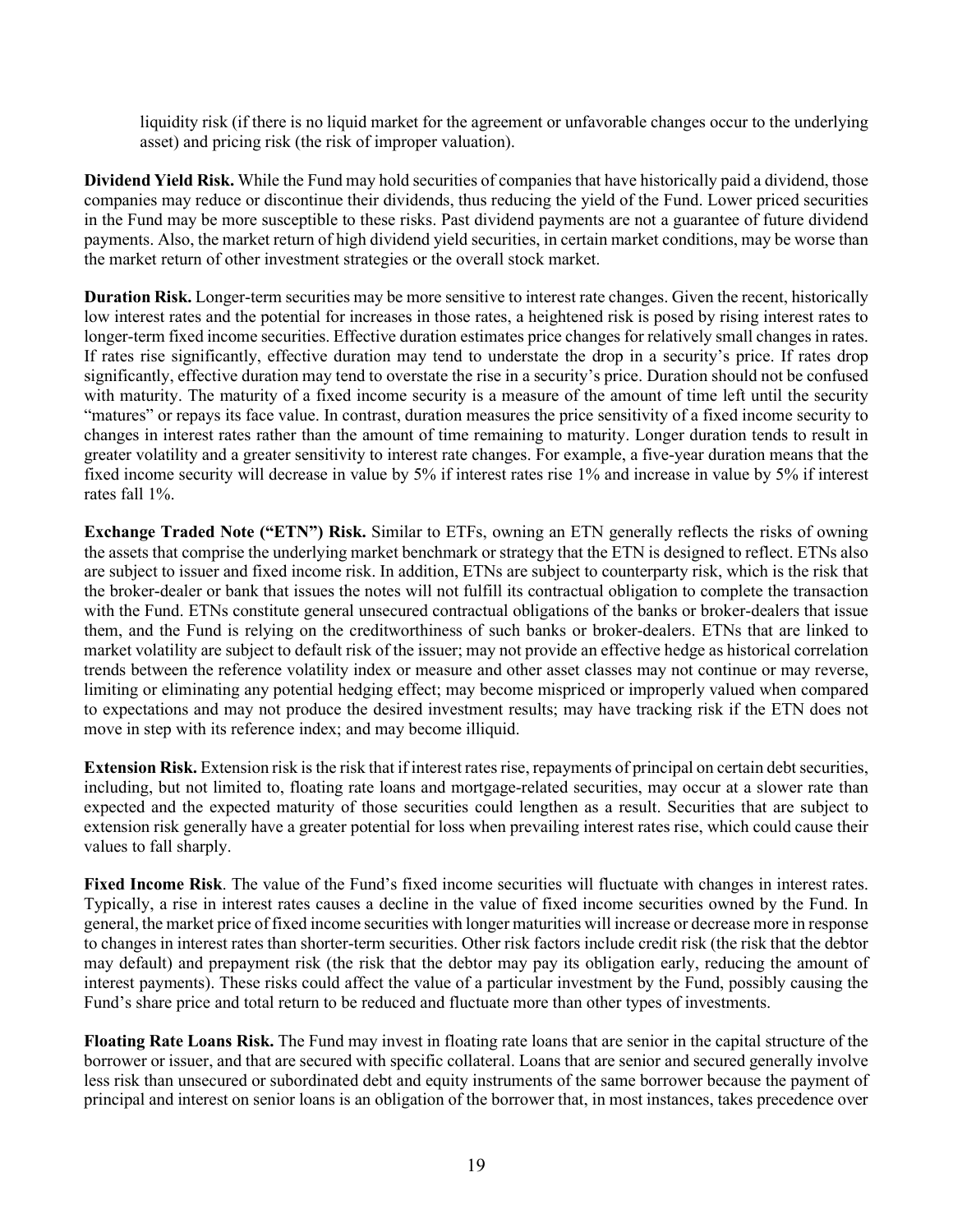the payment of dividends or the return of capital to the borrower's shareholders, and payments to bond holders; and because of the collateral supporting the repayment of the debt instrument. However, the value of the collateral may not equal the Fund's investment when the debt instrument is acquired or may decline below the principal amount of the debt instrument subsequent to the Fund's investment. Also, to the extent that collateral consists of stocks of the borrower, or its subsidiaries or affiliates, the Fund bears the risk that the stocks may decline in value, be relatively illiquid or may lose all or substantially all of their value, causing the Fund's investment to be undercollateralized. Therefore, the liquidation of the collateral underlying a floating rate loan in which the Fund has invested, may not satisfy the borrower's obligation to the Fund in the event of non-payment of scheduled interest or principal, and the collateral may not be able to be readily liquidated.

In the event of the bankruptcy of a borrower or issuer, the Fund could experience delays and limitations on its ability to realize the benefits of the collateral securing the Fund's investment. Among the risks involved in a bankruptcy are assertions that the pledge of collateral to secure a loan constitutes a fraudulent conveyance or preferential transfer that would have the effect of nullifying or subordinating the Fund's rights to the collateral.

Floating rate loans are also subject to interest rate risk arising from changes in short-term market interest rates. If short-term market interest rates fall, the yield on the Fund's shares will also fall. Conversely, when short-term market interest rates rise, because of the lag between changes in such short-term rates and the resetting of the floating rates on the floating rate debt in the Fund's portfolio, the impact of rising rates will be delayed to the extent of such lag. The impact of market interest rate changes on the Fund's yield will also be affected by whether, and the extent to which, the floating rate debt in the Fund's portfolio is subject to floors on the LIBOR base rate on which interest is calculated for such loans (a "LIBOR floor"). So long as the base rate for a loan remains under the LIBOR floor, changes in short-term interest rates will not affect the yield on such loans. In addition, to the extent that the interest rate spreads on floating rate debt in the Fund's portfolio experience a general decline, the yield on the Fund's shares will fall and the value of the Fund's assets may decrease, which will cause the Fund's net asset value to decrease.

On July 27, 2017, the United Kingdom's Financial Conduct Authority announced its intention to cease sustaining LIBOR after 2021. There remains uncertainty regarding the future utilization of LIBOR and the nature of any replacement rate. As such, the potential effect of a transition away from LIBOR on the Fund or the Fund's investments that use or may use a floating rate based on LIBOR cannot yet be determined.

The floating rate debt in which the Fund invests may be generally rated lower than investment-grade credit quality, i.e., rated lower than "Baa3" by Moody's Investors Service, Inc. ("Moody's") or "BBB-" by S&P Global Ratings ("S&P"), or have been made to borrowers who have issued debt securities that are rated lower than investmentgrade in quality or, if unrated, would be rated lower than investment-grade credit quality. Investment decisions for the Fund will be based largely on the credit analysis performed by the Advisor, and not entirely on rating agency evaluation. This analysis may be difficult to perform. Information about a loan and its borrower generally is not in the public domain. Many borrowers have not issued securities to the public and are not subject to reporting requirements under federal securities laws. Generally, however, borrowers are required to provide financial information to lenders and information may be available from other loan market participants or agents that originate or administer loans.

**Foreign Exchanges Risk.** Neither existing CFTC regulations nor regulations of any other U.S. governmental agency apply to derivative transactions on foreign markets. Some of these foreign markets, in contrast to U.S. exchanges, are so-called principals' markets in which performance is the responsibility only of the individual counterparty with whom the trader has entered into a commodity interest transaction and not of the exchange or clearing corporation. In these kinds of markets, there is risk of bankruptcy or other failure or refusal to perform by the counterparty.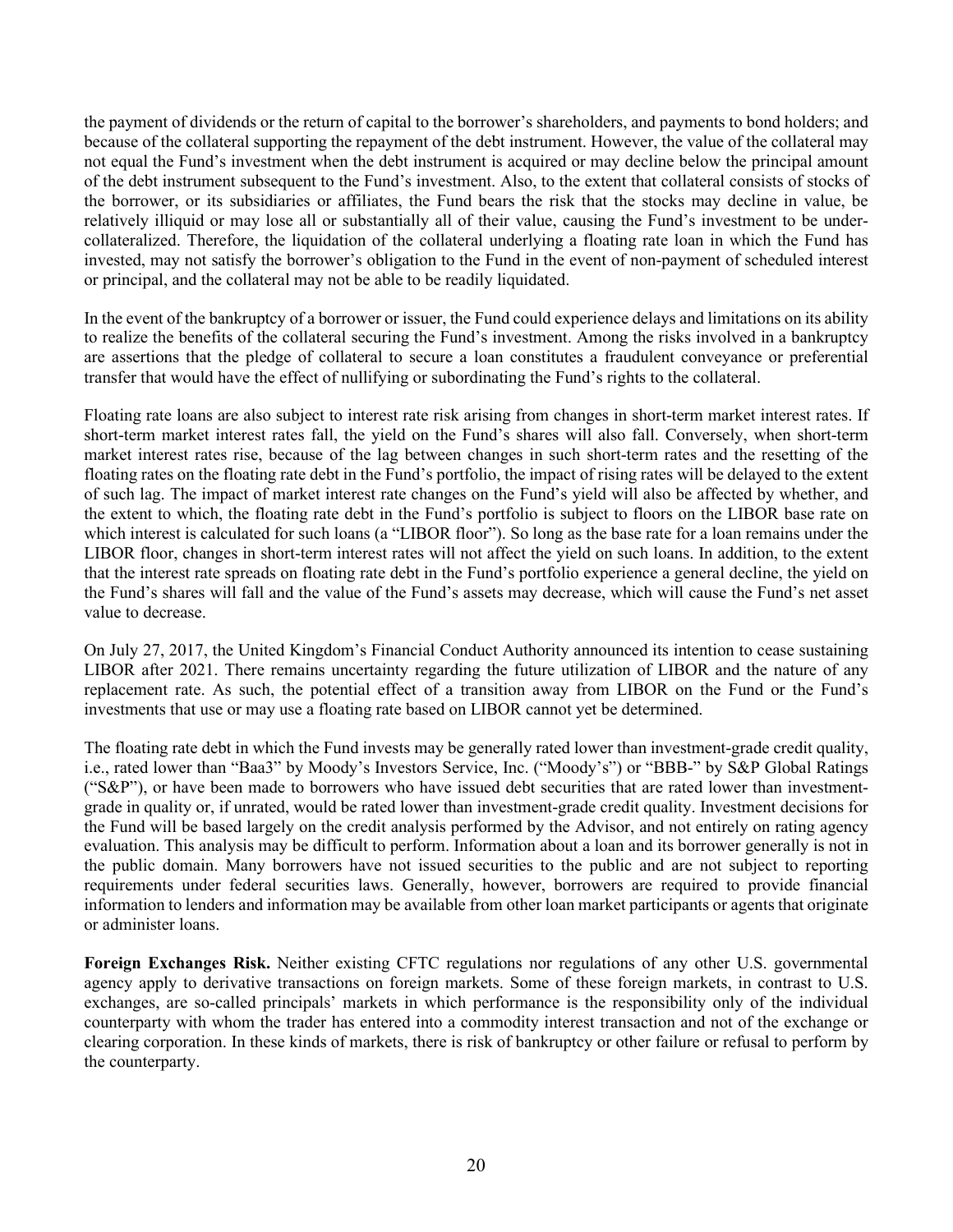**Foreign Currency Risk.** Currency trading risks include market risk, credit risk and country risk. Market risk results from adverse changes in exchange rates in the currencies the Fund is long or short. Credit risk results because a currency-trade counterparty may default. Country risk arises because a government may interfere with transactions in its currency.

**Forwards Risk.** Foreign currency forward contracts are a type of derivative contract whereby the Fund may agree to buy or sell a country's or region's currency at a specific price on a specific date, usually 30, 60, or 90 days in the future. These contracts are subject to the risk of political and economic factors applicable to the countries issuing the underlying currencies and may fall in value due to foreign market downswings or foreign currency value fluctuations. Forward foreign currency contracts are individually negotiated and privately traded so they are dependent upon the creditworthiness of the counterparty and subject to counterparty risk. The Fund's investment or hedging strategies may not achieve their objective. Derivative prices are highly volatile and may fluctuate substantially during a short period of time. Such prices are influenced by numerous factors that affect the markets, including, but not limited to: changing supply and demand relationships; government programs and policies; national and international political and economic events, changes in interest rates, inflation and deflation and changes in supply and demand relationships. Derivative contracts ordinarily have leverage inherent in their terms and low margin deposits normally required in trading derivatives permit a high degree of leverage. Accordingly, a relatively small price movement may result in an immediate and substantial loss to the Fund. The use of leverage may also cause the Fund to liquidate portfolio positions when it would not be advantageous to do so in order to satisfy its obligations or to meet collateral segregation requirements. The use of leveraged derivatives can magnify the Fund's potential for gain or loss and, therefore, amplify the effects of market volatility on the Fund's share price.

**Geographic Concentration Risk.** The Fund may be particularly susceptible to economic, political, regulatory or other events or conditions affecting countries within the specific geographic regions in which the Fund invests. Currency devaluations could occur in countries that have not yet experienced currency devaluation to date, or could continue to occur in countries that have already experienced such devaluations. As a result, the Fund's net asset value or market price may be more volatile than a more geographically diversified fund.

**Hedging Risk**. Hedging is a strategy in which the Fund uses a derivative to offset the risks associated with other Fund holdings. There can be no assurance that the Fund's hedging strategy will reduce risk or that hedging transactions will be either available or cost effective.

**Income Risk.** The Fund's distributions to shareholders may decline when prevailing interest rates fall, when the Fund experiences deterioration of the underlying debt securities it holds, or when the Fund realizes a loss upon the sale of a debt security.

**Index-Linked Derivative Securities Risk.** If the derivative is linked to the performance of an index, it will be subject to the risks associated with changes in that index.

**Inflation-Indexed Bond Risk.** Inflation-indexed bonds are fixed income securities whose principal values are periodically adjusted according to a measure of inflation. If the index measuring inflation falls, the principal value of inflation-indexed bonds will be adjusted downward, and consequently the interest payable on these securities (calculated with respect to a smaller principal amount) will be reduced. Repayment of the original bond principal upon maturity (as adjusted for inflation) is guaranteed in the case of U.S. Treasury inflation indexed bonds. For bonds that do not provide a similar guarantee, the adjusted principal value of the bond repaid at maturity may be less than the original principal. With regard to municipal inflation-indexed bonds and certain corporate inflationindexed bonds, the inflation adjustment is reflected in the semi-annual coupon payment. As a result, the principal value of municipal inflation-indexed bonds and such corporate inflation indexed bonds does not adjust according to the rate of inflation. The value of inflation-indexed bonds is expected to change in response to changes in real interest rates. Real interest rates are tied to the relationship between nominal interest rates and the rate of inflation. If nominal interest rates increase at a faster rate than inflation, real interest rates may rise, leading to a decrease in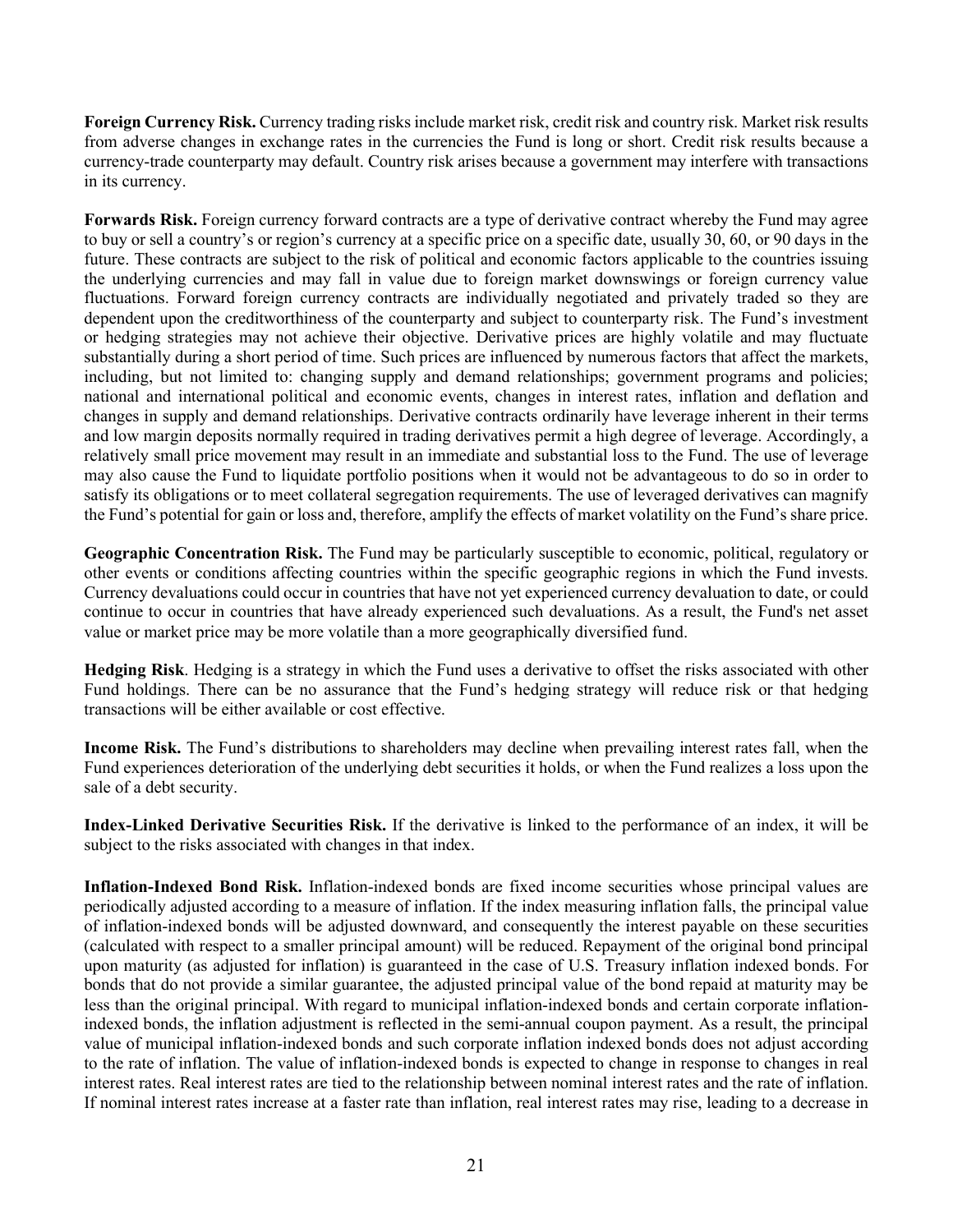value of inflation-indexed bonds. Inflation-indexed bonds may cause a potential cash flow mismatch to investors, because an increase in the principal amount of an inflation-indexed bond will be treated as interest income currently subject to tax at ordinary income rates even though investors will not receive repayment of principal until maturity. If the Fund invests in such bonds, it will be required to distribute such interest income in order to qualify for treatment as a regulated investment company and eliminate the Fund-level tax, without a corresponding receipt of cash, and therefore may be required to dispose of portfolio securities at a time when it may not be desirable.

**Inflation Protected Securities Risk.** Inflation-protected debt securities tend to react to changes in real interest rates. Real interest rates represent nominal (stated) interest rates reduced by the expected impact of inflation. In general, the price of an inflation-protected debt security can fall when real interest rates rise, and can rise when real interest rates fall. Interest payments on inflation-protected debt securities can be unpredictable and will vary as the principal and/or interest is adjusted for inflation.

**Interest Rate Risk**. Interest rate risk is the risk that bond prices overall, including the prices of securities held by the Fund, will decline over short or even long periods of time due to rising interest rates. Bonds with longer maturities tend to be more sensitive to interest rates than bonds with shorter maturities. For example, if interest rates go up by 1.0%, the price of a 4% coupon bond will decrease by approximately 1.0% for a bond with 1 year to maturity and approximately 4.4% for a bond with 5 years to maturity. The maturity and effective duration of the Fund's investment portfolio may vary materially, from time to time, and there is no assurance that the Fund will achieve or maintain any particular target maturity or effective duration of its investment portfolio.

**Inverse ETF and ETN Risk**. Investing in inverse ETFs and ETNs may result in increased volatility due to the ETF's or ETN's possible use of short sales of securities and derivatives such as options and futures. The use of leverage by an ETF or ETN increases risk to the Fund. The more the Fund invests in leveraged instruments, the more the leverage will magnify any gains or losses on those investments. During periods of increased volatility, inverse ETFs and ETNs may not perform in the manner they are designed.

**Investment Style Risk.** The particular type of investments in which the Fund focuses (such as large-capitalization stocks or growth stocks) may underperform other asset classes or the overall market. Individual market segments such as the large-cap, mid-cap and small-cap U.S. equity market segments tend to go through cycles of performing better or worse than other types of securities. These periods may last as long as several years. Additionally, a particular market segment could fall out of favor with investors, causing the Fund that focuses on that market segment to underperform those that favor other kinds of securities.

**Junk Bond Risk**. Lower-quality bonds, known as "high yield" or "junk" bonds are considered to be speculative with respect to the issuer's ability to pay interest and principal when due and present a significant risk for loss of principal and interest. These bonds offer the potential for higher return, but also involve greater risk than bonds of higher quality, including an increased possibility that the bond's issuer, obligor or guarantor may not be able to make its payments of interest and principal (credit quality risk). If that happens, the value of the bond may decrease, and the Fund's share price may decrease and its income distribution may be reduced. An economic downturn or period of rising interest rates (interest rate risk) could adversely affect the market for these bonds and reduce the Fund's ability to sell the bonds in its portfolio (liquidity risk). Such securities may also include "Rule 144A" securities, which are subject to resale restrictions. The lack of a liquid market for these bonds could decrease the value of the Fund's portfolio and net asset value per share.

**Leverage Risk**. Using derivatives can create leverage, which can amplify the effects of market volatility on the Fund's share price and make the Fund's returns more volatile. The use of leverage may cause the Fund to liquidate portfolio positions when it would not be advantageous to do so in order to satisfy its obligations. The use of leverage may also cause the Fund to have higher expenses than those of funds that do not use such techniques.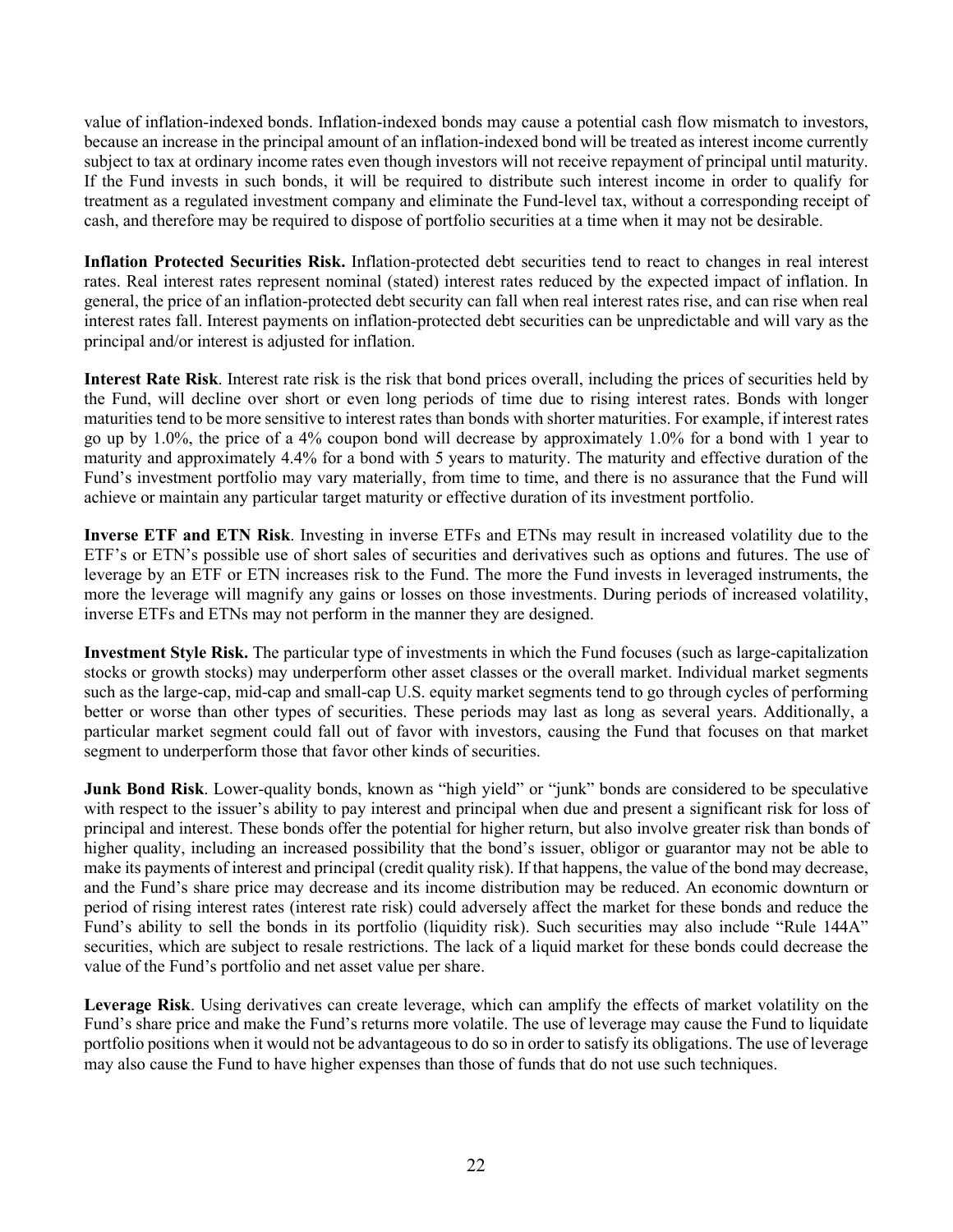**Leveraged ETF Risk**. Investing in leveraged ETFs will amplify the Fund's gains and losses. Most leveraged ETFs "reset" daily. Due to the effect of compounding, their performance over longer periods of time can differ significantly from the performance of their underlying index or benchmark during the same period of time.

**LIBOR Risk.** The Fund may invest in LIBOR-linked investments and it was announced that that LIBOR would be phased out by the end of 2021. Although many LIBOR rates were phased out at the end of 2021 as originally intended, a selection of widely used USD LIBOR rates will continue to be published until June 2023 in order to assist with the transition. While some instruments may contemplate a scenario where LIBOR is no longer available by providing for an alternative rate setting methodology, not all instruments may have such provisions and there is significant uncertainty regarding the effectiveness of any such alternative methodologies and potential for shortterm and long-term market instability. Because of the uncertainty regarding the nature of any replacement rate, the Fund cannot reasonably estimate the impact of the anticipated transition away from LIBOR at this time. If the LIBOR replacement rate is lower than market expectations, there could be an adverse impact on the value of preferred and debt securities with floating or fixed-to-floating rate coupons.

**Liquidity Risk**. Liquidity risk exists when particular investments of the Fund would be difficult to purchase or sell, possibly preventing the Fund from selling such illiquid securities at an advantageous time or price, or possibly requiring the Fund to dispose of other investments at unfavorable times or prices in order to satisfy its obligations. Liquid securities can become illiquid due to political, economic or issuer specific events; supply/demand imbalances; changes in a specific market's size or structure, including the number of participants; or overall market disruptions.

**Litigation Risk**. The Fund may be named in a lawsuit despite no wrongdoing by the Fund, its Advisor or any other service provider to the Fund. The defense of a lawsuit may detrimentally impact the Fund and its shareholders, including incurring legal defense cost, regulatory costs and increased insurance premiums.

**Loan Risk.** Investments in bank loans may subject the Fund to heightened credit risks because such loans tend to be highly leveraged and potentially more susceptible to the risks of interest deferral, default and/or bankruptcy. Senior floating rate loans are often rated below investment grade, but may also be unrated. The risks associated with these loans can be similar to the risks of below investment grade fixed income instruments. An economic downturn would generally lead to a higher non-payment rate, and a senior floating rate loan may lose significant market value before a default occurs. Moreover, any specific collateral used to secure a senior floating rate loan may decline in value or become illiquid, which would adversely affect the loan's value. Unlike the securities markets, there is no central clearinghouse for loan trades, and the loan market has not established enforceable settlement standards or remedies for failure to settle. Therefore, portfolio transactions in loans may have uncertain settlement time periods. Senior floating rate loans are subject to a number of risks described elsewhere in this Prospectus, including liquidity risk and the risk of investing in below-investment grade fixed income instruments.

**Market Volatility-Linked ETFs Risk**. ETFs that are linked to market volatility have the risks associated with investing in futures.

**MBS and CMO Risk.** MBS and CMOs are subject to credit risk because underlying loan borrowers may default. MBS and CMO default rates tend to be sensitive to overall economic conditions and to localized property vacancy rates and prices. Borrower default rates may be significantly higher than estimated. Certain individual securities may be more sensitive to default rates because payments may be subordinated to other securities of the same issuer. The Advisor's assessment, or a rating agency's assessment, of borrower credit quality, default rates and loss rates may prove to be overly optimistic. Additionally, MBS and CMOs are subject to prepayment risk because the underlying loans held by the issuers may be paid off prior to maturity at faster or lower rates than expected. The value of these securities may go down as a result of changes in prepayment rates on the underlying mortgages or loans. During periods of declining interest rates, prepayment rates usually increases and the Fund may have to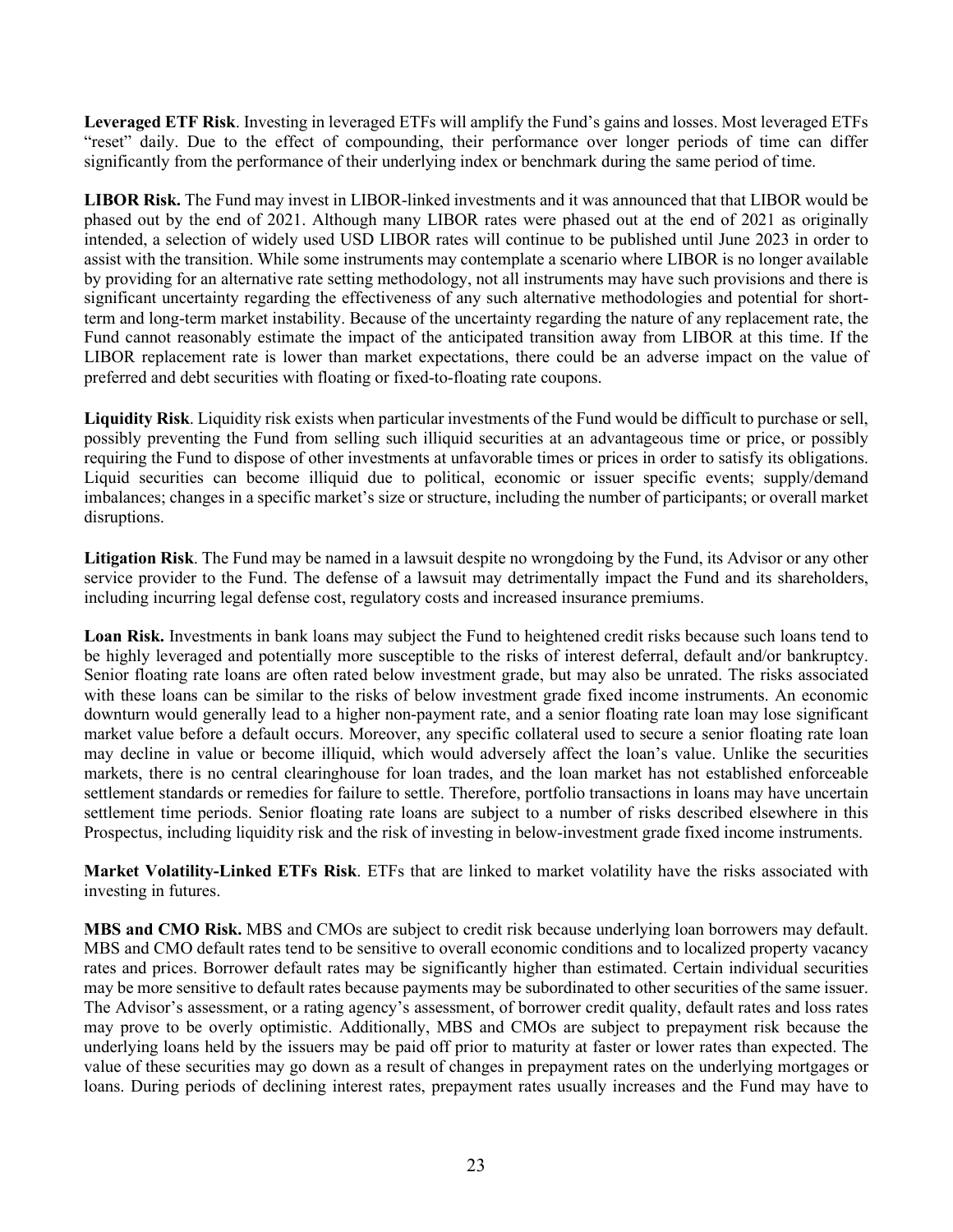reinvest prepayment proceeds at a lower interest rate. CMOs may be less susceptible to this risk because payment priorities within the CMO may have the effect of a prepayment lock out period.

**MLP and MLP-Related Securities Risk**. Investments in MLPs and MLP-related securities involve risks different from those of investing in common stock including risks related to limited control and limited rights to vote on matters affecting the MLP or MLP-related security, risks related to potential conflicts of interest between an MLP and the MLP's general partner, cash flow risks, dilution risks (which could occur if the MLP raises capital and then invests it in projects whose return fails to exceed the cost of capital raised) and risks related to the general partner's limited call right. MLPs and MLP-related securities are generally considered interest-rate sensitive investments. During periods of interest rate volatility, these investments may not provide attractive returns. Depending on the state of interest rates in general, the use of MLPs or MLP-related securities could enhance or harm the overall performance of the Fund.

MLPs do not pay U.S. federal income tax at the partnership level, subject to the application of certain partnership audit rules. Instead, each partner is allocated a share of the partnership's income, gains, losses, deductions and expenses. A change in current tax law or in the underlying business mix of a given MLP could result in an MLP being treated as a corporation for U.S. federal income tax purposes, which would result in such MLP being required to pay U.S. federal income tax on its taxable income. The classification of an MLP as a corporation for U.S. federal income tax purposes would have the effect of reducing the amount of cash available for distribution by the MLP. Thus, if any of the MLPs owned by the Fund were treated as corporations for U.S. federal income tax purposes, it could result in a reduction of the value of your investment in the Fund and lower income, as compared to an MLP that is not taxed as a corporation.

**Mortgage-Backed Securities Risk.** Mortgage-backed securities represent participating interests in pools of residential mortgage loans, some of which are guaranteed by the U.S. government, its agencies or instrumentalities. However, the guarantee of these types of securities relates to the principal and interest payments and not the market value of such securities. In addition, the guarantee only relates to the mortgage-backed securities held by the Fund and not the purchase of shares of the Fund.

Mortgage-backed securities do not have a fixed maturity and their expected maturities may vary when interest rates rise or fall. An increased rate of prepayments on the Fund's mortgage-backed securities will result in an unforeseen loss of interest income to the Fund as the Fund may be required to reinvest assets at a lower interest rate. A decreased rate of prepayments lengthens the expected maturity of a mortgage-backed security, causing the price of the mortgage-backed securities and the Fund's net asset value per share to fall and making the mortgage-backed securities more sensitive to interest rate changes. The prices of mortgage-backed securities may decrease more than prices of other fixed-income securities when interest rates rise. An unexpectedly high rate of defaults on the mortgages held by a mortgage pool will adversely affect the value of mortgage-backed securities and will result in losses to the Fund. The liquidity of mortgage-backed securities, and particularly non-agency non-investment grade mortgage-backed securities, may change over time. Mortgage-backed securities and other securities issued by participants in housing and commercial real estate finance, as well as other real estate-related markets have experienced extraordinary weakness and volatility in certain years.

Mortgage-backed securities issued or guaranteed by private issuers are also known as "non-agency mortgagebacked securities." Non-agency mortgage-backed securities are not subject to the same underwriting requirements as those with government or government-sponsored entity guarantees and, therefore, mortgage loans underlying privately issued mortgage-related securities may have less favorable collateral, credit risk or other underwriting characteristics, and wider variances in interest rate, term, size, purpose and borrower characteristics. The market for non-agency mortgage-backed securities is smaller and less liquid than the market for government-issued mortgage-backed securities.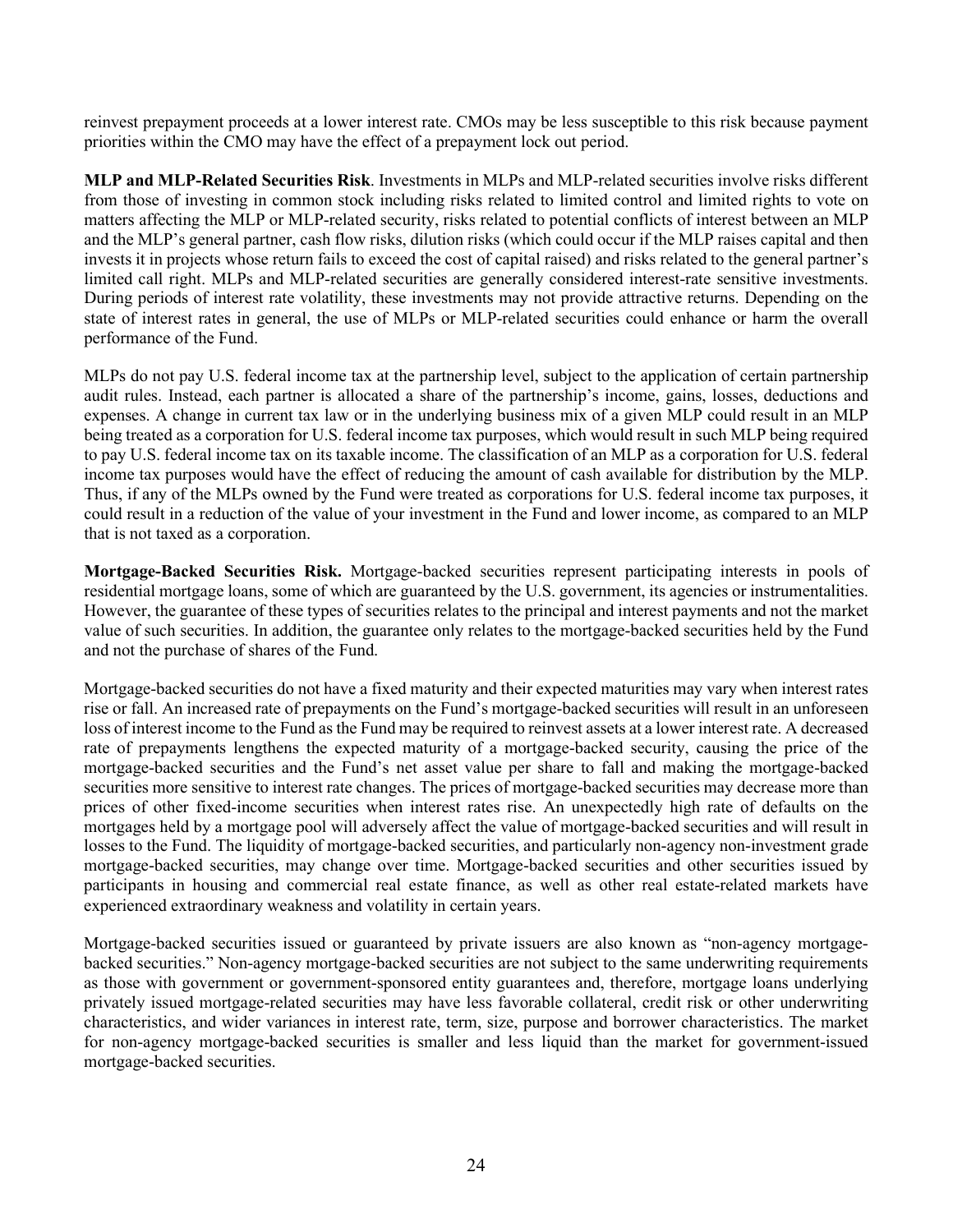Lower-quality notes, such as those considered "sub-prime" are more likely to default than those considered "prime" by a rating evaluation agency or service provider. An economic downturn or period of rising interest rates could adversely affect the market for sub-prime notes and reduce the Fund's ability to sell these securities. The lack of a liquid market for these securities could decrease the Fund's share price. Additionally, borrowers may seek bankruptcy protection which would delay resolution of security holder claims and may eliminate or materially reduce liquidity.

**Municipal Bond Risk.** The value of municipal bonds that depend on a specific revenue source or general revenue source to fund their payment obligations may fluctuate as a result of changes in the cash flows generated by the revenue source(s) or changes in the priority of the municipal obligation to receive the cash flows generated by the revenue source(s). In addition, changes in federal tax laws or the activity of an issuer may adversely affect the taxexempt status of municipal bonds. Investments in inverse floating rate securities typically involve greater risk than investments in municipal bonds of comparable maturity and credit quality and their values are more volatile than municipal bonds due to the leverage they entail.

**Over-the-Counter ("OTC") Trading Risk.** Certain of the derivatives in which the Fund may invest may be traded (and privately negotiated) in the OTC market. While the OTC derivatives market is the primary trading venue for many derivatives, it is largely unregulated. As a result and similar to other privately negotiated contracts, the Fund is subject to counterparty credit risk with respect to such derivative contracts.

**Preferred Stock Risk.** The value of preferred stocks will fluctuate with changes in interest rates. Typically, a rise in interest rates causes a decline in the value of preferred stock. Preferred stocks are also subject to credit risk, which is the possibility that an issuer of preferred stock will fail to make its dividend payments. Preferred stock prices tend to move more slowly upwards than common stock prices. In an issuer bankruptcy, preferred stockholders are subordinate to the claims of debtholders and may receive little or no recovery.

**Prepayment Risk.** The Fund may invest in debt securities that may be paid off early when the issuer of a debt security can repay the principal prior to a security's maturity. If interest rates are falling, the Fund may have to reinvest the unanticipated proceeds at lower interest rates, resulting in a decline in the Fund's income.

**Real Estate and REIT Risk**. The Fund is subject to the risks of the real estate market as a whole, such as taxation, regulations and economic and political factors that negatively impact the real estate market and the direct ownership of real estate. These may include decreases in real estate values, overbuilding, rising operating costs, interest rates and property taxes. In addition, some real estate related investments are not fully diversified and are subject to the risks associated with financing a limited number of projects.

Investing in REITs involves certain unique risks in addition to those associated with the real estate sector generally. REITs whose underlying properties are concentrated in a particular industry or region are also subject to risks affecting such industries and regions. REITs (especially mortgage REITs) are also subject to interest rate risks. By investing in REITs through the Fund, a shareholder will bear expenses of the REITs in addition to Fund expenses. An entity that fails to qualify as a REIT would be subject to a corporate level tax, would not be entitled to a deduction for dividends paid to its shareholders and would not pass through to its shareholders the character of income earned by the entity.

**Repurchase and Reverse Repurchase Agreements Risk.** The Fund may enter into repurchase agreements in which it purchases a security (known as the "underlying security") from a securities dealer or bank. In the event of a bankruptcy or other default by the seller of a repurchase agreement, the Fund could experience delays in liquidating the underlying security. The Fund may also experience losses in the event of a decline in the value of the underlying security while the Fund is seeking to enforce its rights under the repurchase agreement. Reverse repurchase agreements involve the sale of securities held by the Fund with an agreement to repurchase the securities at an agreed-upon price, date and interest payment, and involve the risk that (i) the other party may fail to return the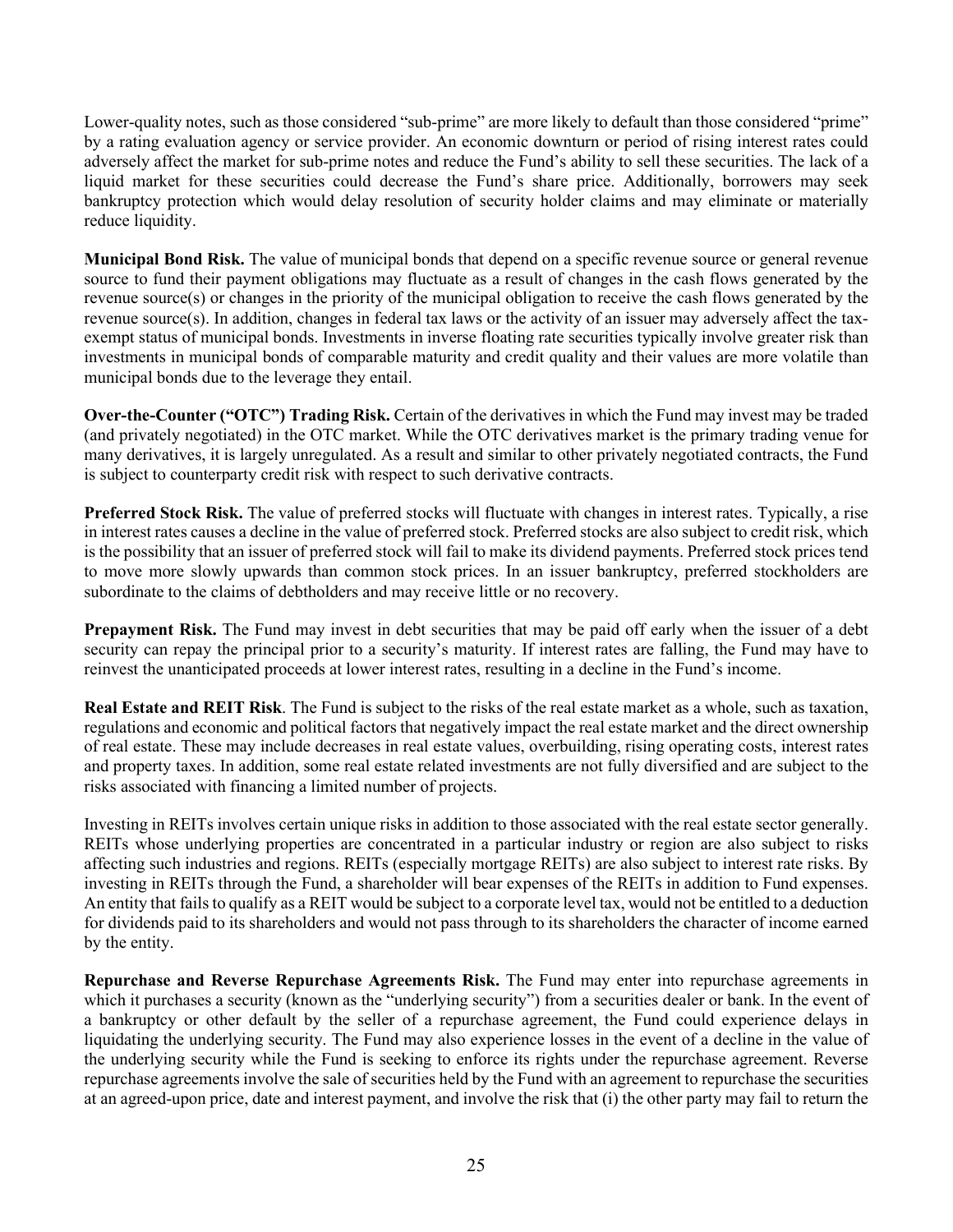securities in a timely manner, or at all, and (ii) the market value of assets that are required to be repurchased decline below the purchase price of the asset that has to be sold, resulting in losses to the Fund.

**Restricted Securities Risk.** The Fund may hold securities that are restricted as to resale under the U.S. federal securities laws. There can be no assurance that a trading market will exist at any time for any particular restricted security. Limitations on the resale of these securities may prevent the Fund from disposing of them promptly at reasonable prices or at all. The Fund may have to bear the expense of registering the securities for resale and the risk of substantial delays in effecting the registration. Also, restricted securities may be difficult to value because market quotations may not be readily available, and the values of restricted securities may have significant volatility.

**Risk Management Risk**. The measures that the Advisor or portfolio manager use to monitor and manage the risks of the Fund may not accomplish the intended results and the Fund may experience losses significantly greater than expected.

**Rule 144A Securities Risk.** The Fund may invest in securities that are normally purchased or resold pursuant to Rule 144A under the Securities Act. Rule 144A securities are restricted securities that are not publicly traded and may be subject to legal restrictions on resale. Rule 144A securities are generally not traded on established markets that are typically less active than the market for publicly-traded securities. As a result, Rule 144A securities may be illiquid, difficult to value and subject to wide fluctuations in value. Delay or difficulty in selling such securities may result in a loss to the Fund.

**Security Risk**. The value of the Fund may decrease in response to the activities and financial prospects of an individual security in the Fund's portfolio. The net asset value of the Fund will fluctuate based on changes in the value of the securities in which the Fund invests. The Fund may invest in securities that may be more volatile and carry more risk than some other forms of investment. The price of securities may rise or fall because of economic or political changes. Security prices in general may decline over short or even extended periods of time. Market prices of securities in broad market segments may be adversely affected by a prominent issuer having experienced losses, lack of earnings, failure to meet the market's expectations with respect to new products or services, or even by factors wholly unrelated to the value or condition of the issuer, such as changes in interest rates.

**Short Selling Risk**. If a security or other instrument sold short increases in price, the Fund may have to cover its short position at a higher price than the short sale price, resulting in a loss. The Fund may have substantial short security positions and must borrow those securities to make delivery to the buyer. The Fund may not be able to borrow a security that it needs to deliver or it may not be able to close out a short position at an acceptable price and may have to sell related long positions before it had intended to do so. Thus, the Fund may not be able to successfully implement its short sale strategy due to limited availability of desired securities or for other reasons.

The Fund also may be required to pay a commission and other transaction costs, which would increase the cost of the security sold short. The amount of any gain will be decreased, and the amount of any loss increased, by the amount of the commission, dividends, interest or expenses the Fund may be required to pay in connection with the short sale.

Until the Fund replaces a borrowed security, it is required to maintain a segregated account of cash or liquid assets with a broker or custodian to cover the Fund's short position. Generally, securities held in a segregated account cannot be sold unless they are replaced with other liquid assets. The Fund's ability to access the pledged collateral may also be impaired in the event the broker fails to comply with the terms of the contract. In such instances the Fund may not be able to substitute or sell the pledged collateral. Additionally, the Fund must maintain sufficient liquid assets (less any additional collateral pledged to the broker), marked-to-market daily, to cover the short sale obligations. This may limit the Fund's investment flexibility and may cause the Fund to miss favorable trading opportunities due to a lack of sufficient cash or readily marketable securities. This may also affect the Fund's ability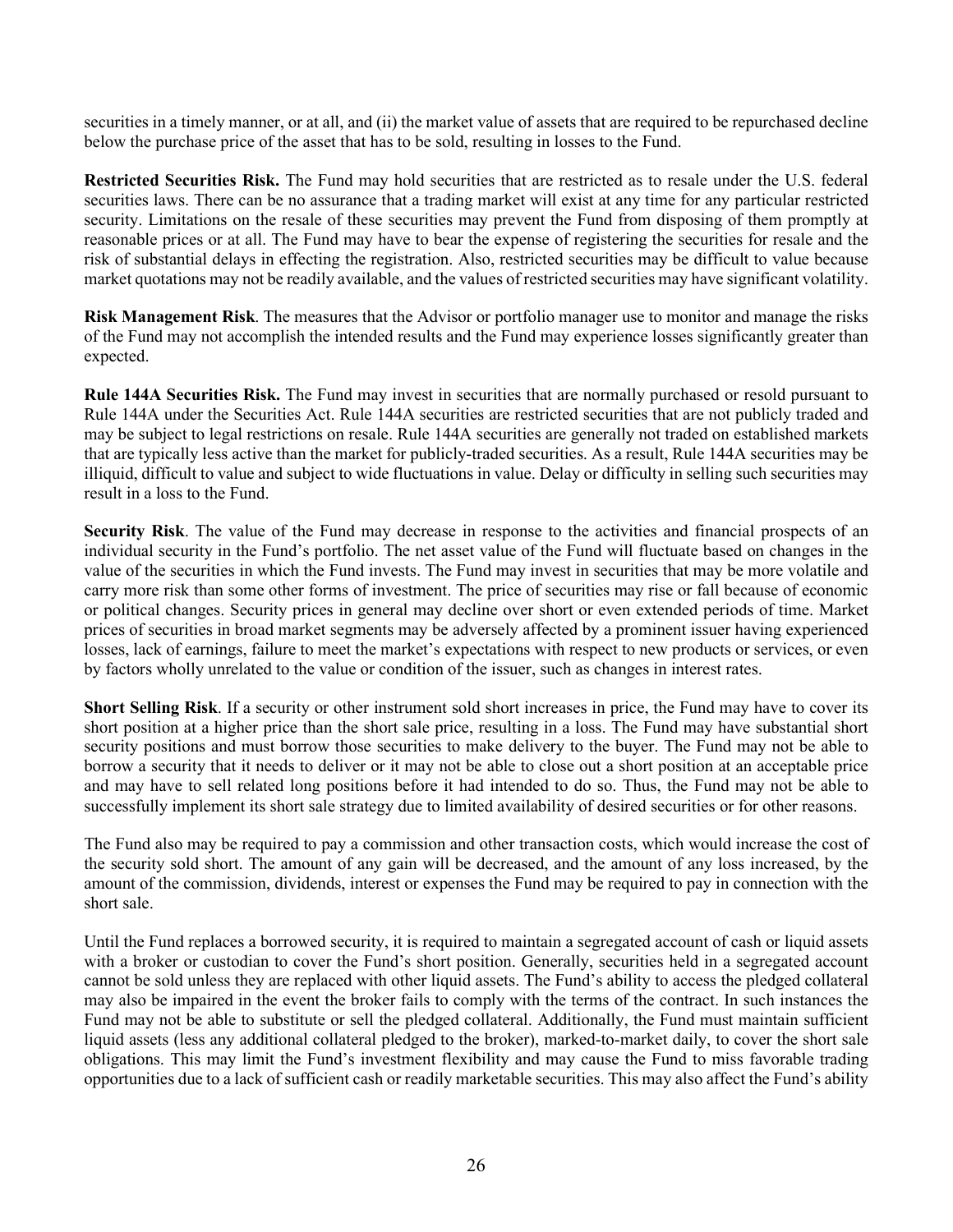to meet redemption requests or other current obligations. This requirement may also cause the Fund to realize losses on offsetting or terminated derivative contracts or special transactions.

Because losses on short sales arise from increases in the value of the security sold short, such losses are theoretically unlimited. By contrast, a loss on a long position arises from decreases in the value of the security and is limited by the fact that a security's value cannot go below zero.

**Sovereign Debt Risk.** The issuer of foreign debt or the governmental authorities that control the repayment of the debt may be unable or unwilling to repay principal or interest when due, and the Fund may have limited recourse in the event of a default. The market prices of sovereign debt, and the Fund's net asset value, may be more volatile than prices of U.S. debt obligations and certain emerging markets may encounter difficulties in servicing their debt obligations.

**Structured Note Risk**. The Fund may seek investment exposure to sectors through structured notes that may be exchange traded or may trade in the over the counter market. These notes are typically issued by banks or brokerage firms, and have interest and/or principal payments which are linked to changes in the price level of certain assets or to the price performance of certain indices. The value of a structured note will be influenced by time to maturity, level of supply and demand for this type of note, interest rate and market volatility, changes in the issuer's credit quality rating, and economic, legal, political, events that affect the industry, and adverse changes in the index or reference asset to which the payments are linked. In addition, there may be a lag between a change in the value of the underlying reference asset and the value of the structured note. Structured notes may also be subject to counterparty risk. The Fund may also be exposed to increased transaction costs when it seeks to sell such notes in the secondary market.

**Sub-Prime Mortgage Risk.** Lower-quality notes, such as those considered "sub-prime" are more likely to default than those considered "prime" by a rating evaluation agency or service provider. An economic downturn or period of rising interest rates could adversely affect the market for sub-prime notes and reduce the Fund's ability to sell these securities. The lack of a liquid market for these securities could decrease the Fund's share price. Additionally, borrowers may seek bankruptcy protection which would delay resolution of security holder claims and may eliminate or materially reduce liquidity.

**Underlying Fund Risk.** Other investment companies including mutual funds, ETFs and closed-end funds ("Underlying Funds") in which the Fund invests are subject to investment advisory and other expenses, which will be indirectly paid by the Fund. As a result, the cost of investing in the Fund will be higher than the cost of investing directly in the Underlying Funds and may be higher than other mutual funds that invest directly in stocks and bonds. In addition, when the Fund invests in Underlying Funds, there is a risk that the investment advisers of those Underlying Funds may make investment decisions that are detrimental to the performance of the Fund. Each of the Underlying Funds is subject to its own specific risks. Additional risks of investing in the Underlying Funds are described below:

• *BDC Risk*. BDCs may carry risks similar to those of a private equity or venture capital fund. BDC company securities are not redeemable at the option of the shareholder and they may trade in the market at a discount to their net asset value. A BDC is a form of investment company that is required to invest at least 70% of its total assets in securities (typically debt) of private companies, thinly traded U.S. public companies, or short-term high quality debt securities. The BDCs held by the Fund may leverage their portfolios through borrowings or the issuance of preferred stock. While leverage often serves to increase the yield of a BDC, this leverage also subjects a BDC to increased risks, including the likelihood of increased volatility 133 and the possibility that a BDC's common share income will fall if the dividend rate of the preferred shares or the interest rate on any borrowings rises. A significant portion of a BDC's investments are recorded at fair value as determined by its board of directors which may create uncertainty as to the value of the BDC's investments. Non-traded BDCs are illiquid and it may not be possible to redeem shares without paying a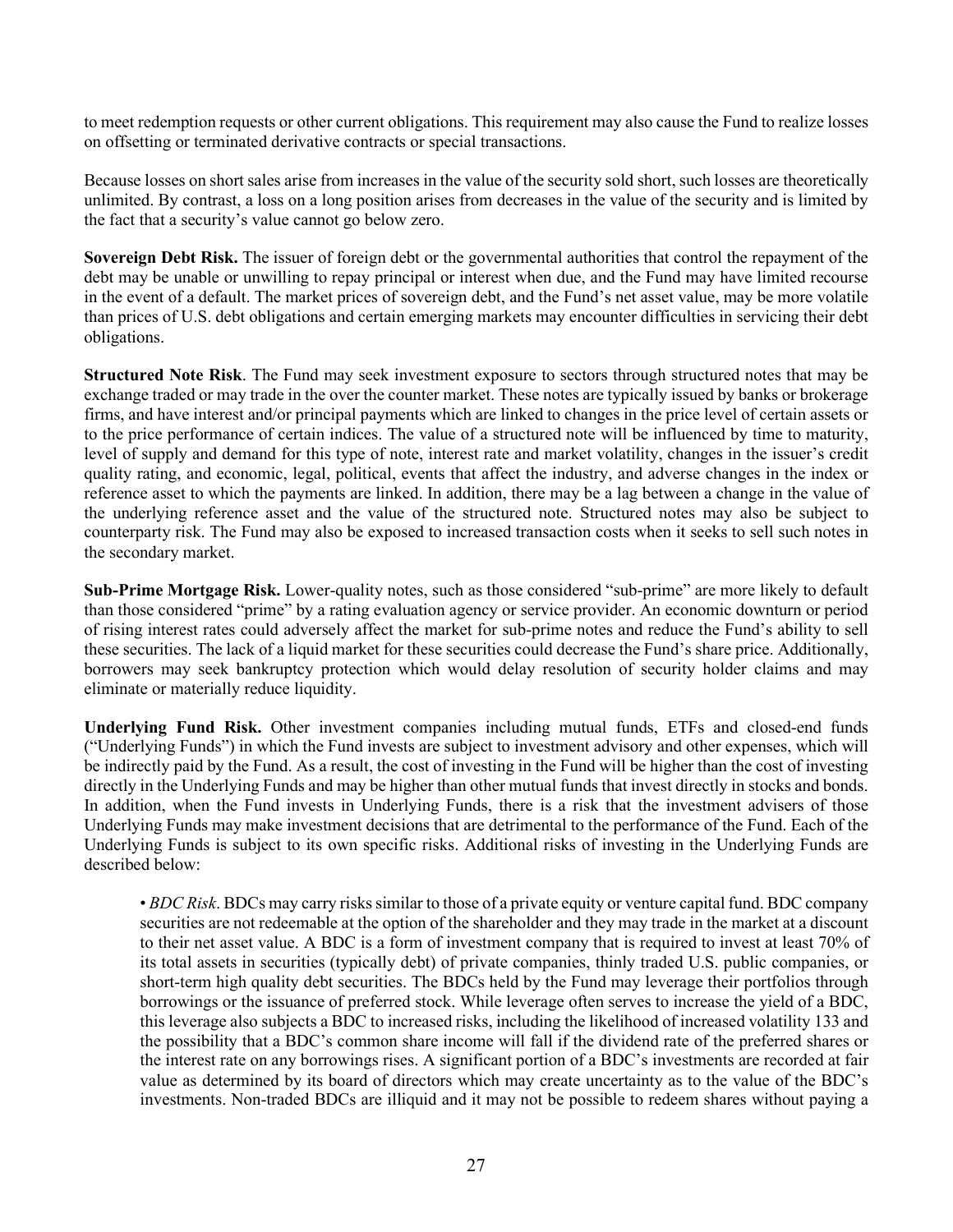substantial penalty or at all. Publicly-traded BDCs usually trade at a discount to their net asset value because they invest in unlisted securities and have limited access to capital markets. BDCs are subject to high failure rates among the companies in which they invest and federal securities laws impose restraints upon the organization and operations of BDCs that can limit or negatively impact the performance of a BDC. However, the Fund does not believe it would be liable for the actions of any entity in which it invests and that only its investment is at risk. Also, BDCs may engage in certain principal and joint transactions that a mutual fund or closed-end fund may not without an exemptive order from the SEC.

• *Closed-End Fund Risk*. Closed-end funds are subject to management risk because the adviser to the underlying closed-end fund may be unsuccessful in meeting the fund's investment objective. Closed-end funds may trade at a discount or premium to their net asset value and may trade at a larger discount or smaller premium subsequent to purchase by the Fund. Since closed-end funds trade on exchanges, the Fund will also incur brokerage expenses and commissions when it buys or sells closed-end fund shares.

• *ETF Risk*. Like a mutual fund, the value of an ETF can fluctuate based on the prices of the securities owned by the ETF, and ETFs are also subject to the following additional risks: (i) the ETF's market price may be less than its net asset value; (ii) an active market for the ETF may not develop or be maintained; and (iii) market trading in the ETF may be halted under certain circumstances.

• *ETF Tracking Risk*. Index-based or "passive" ETFs, which seek to track the performance of an underlying index, will not be able to replicate exactly the performance of the indices they track because the total return generated by the securities will be reduced by transaction costs incurred in adjusting the actual balance of the securities. In addition, passive ETFs will incur expenses not incurred by their applicable indices. Certain securities comprising the indices tracked by the passive ETFs may, from time to time, temporarily be unavailable, which may further impede the ETFs' ability to track their applicable indices.

• *Inverse Correlation Risk*. Underlying Funds that are inverse funds should lose value as the index or security tracked by such fund's benchmark increases in value; a result that is the opposite from traditional mutual funds. Successful use of inverse funds requires that the fund's adviser correctly predict short term market movements. If the Fund invests in an inverse fund and markets rise, the Fund could lose money. Inverse funds may also employ leverage such that their returns are more than one times that of their benchmark.

• *Inverse ETF and ETN Risk*. Investing in inverse ETFs and ETNs may result in increased volatility due to the ETF's or ETN's possible use of short sales of securities and derivatives such as options and futures. The use of leverage by an ETF or ETN increases risk to the Fund. The more the Fund invests in leveraged instruments, the more the leverage will magnify any gains or losses on those investments. During periods of increased volatility, inverse ETFs and ETNs may not perform in the manner they are designed.

• *Mutual Fund Risk.* Mutual funds are subject to management risk because the adviser to the mutual fund may be unsuccessful in meeting the fund's investment objective and may temporarily pursue strategies which are inconsistent with the investment objective of the Fund.

• *Leveraged ETF Risk*. Leveraged ETFs will amplify losses because they are designed to produce returns that are a multiple of the index to which they are linked. Most leveraged ETFs 134 "reset" daily. Due to the effect of compounding, their performance over longer periods of time can differ significantly from the performance of their underlying index or benchmark during the same period of time.

• *Strategies Risk*. Each Underlying Fund is subject to specific risks, depending on the nature of the fund. These risks could include liquidity risk, sector risk, and foreign currency risk, as well as risks associated with fixed income securities and commodities.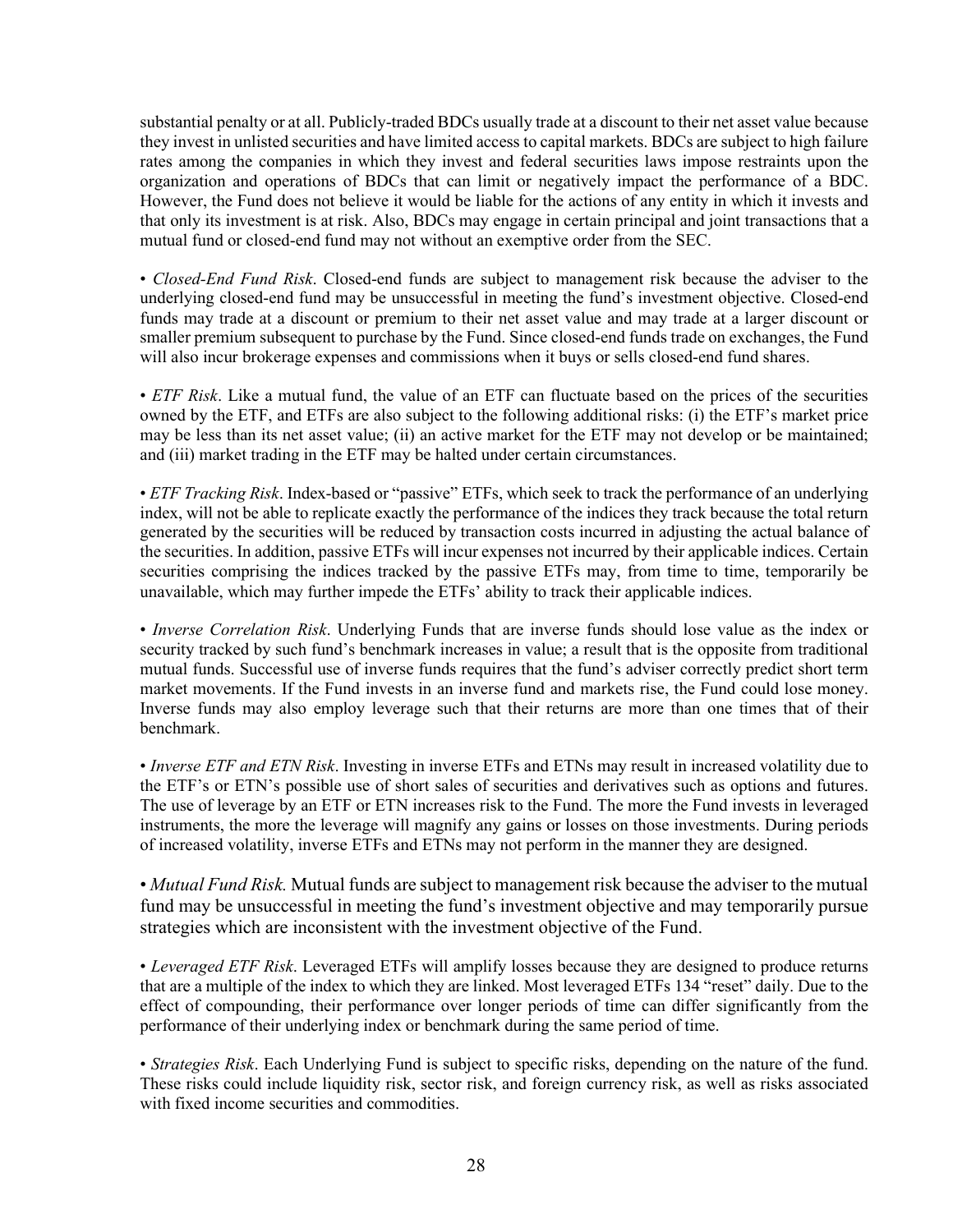**U.S. Government Obligations Risk.** U.S. Treasury obligations are backed by the "full faith and credit" of the U.S. government and generally have negligible credit risk. However, due to fluctuations in interest rates, the market value of such securities may vary during the period shareholders own shares of the Fund. Securities issued or guaranteed by federal agencies or authorities and U.S. government-sponsored instrumentalities or enterprises may not be backed by the full faith and credit of the U.S. government, which could affect the Fund's ability to recover should they default. No assurance can be given that the U.S. government will provide financial support to its agencies and authorities if it is not obligated by law to do so.

**Volatility Risk.** The Fund may have investments that appreciate or decrease significantly in value of short periods of time. This may cause the Fund's net asset value and market price per share to experience significant increases or declines in value over short periods of time, however, all investments long- or short-term are subject to risk of loss.

# **Exclusion of Advisor from Commodity Pool Operator Definition**

The Advisor has claimed an exclusion from the definition of commodity pool operator ("CPO") under the Commodity Exchange Act (the "CEA") and the rules of the CFTC and, therefore, is not subject to CFTC registration or regulation as a CPO. In addition, the Advisor is relying upon a related exclusion from the definition of commodity trading adviser under the CEA and the rules of the CFTC. The terms of the CPO exclusion require the Fund, among other things, to adhere to certain limits on its investments in commodity futures, commodity options and swaps, which in turn include non-deliverable currency forward contracts, as further described in the Fund's SAI. Because the Advisor and the Fund intend to comply with the terms of the CPO exclusion, the Fund may, in the future, need to adjust its investment strategies, consistent with its investment objective, to limit its investments in these types of instruments. The Fund is not intended as a vehicle for trading in the commodity futures, commodity options, or swaps markets. The CFTC has neither reviewed nor approved the Advisor's reliance on these exclusions, or the Fund, its investment strategies or this prospectus.

# <span id="page-30-0"></span>**SHAREHOLDER INFORMATION**

# **Purchasing and Selling Fund Shares on the Secondary Market**

General. Most investors will buy and sell shares of the Fund in secondary market transactions through their financial institution. Shares of the Fund will be listed for trading in the secondary market on the Exchange. The Exchange is currently open for business each day other than weekends and the following national holidays: New Year's Day, Martin Luther King Jr. Day, Presidents' Day, Good Friday, Memorial Day, Juneteenth National Independence Day, Independence Day, Labor Day, Thanksgiving Day, and Christmas Day.

The Fund's shares trade on the Exchange under the following symbol:

| Fund                                    | Symbol      |
|-----------------------------------------|-------------|
| Strategy Shares Halt Climate Change ETF | <b>NZRO</b> |

Shares of the Fund can be bought and sold throughout the trading day at their market price like other publicly traded equity securities. If you purchase shares of the Fund in the secondary market, there is no minimum investment. While shares of the Fund will typically be purchased and sold in the secondary market in "round lots" of 100 shares, your financial institution may permit you to purchase or sell shares in smaller "odd-lots" at no per-share price differential. When purchasing or selling Fund shares through your financial institution, you will pay customary brokerage commissions and charges, and you may pay some or all of the spread between the bid and offer price in the secondary market.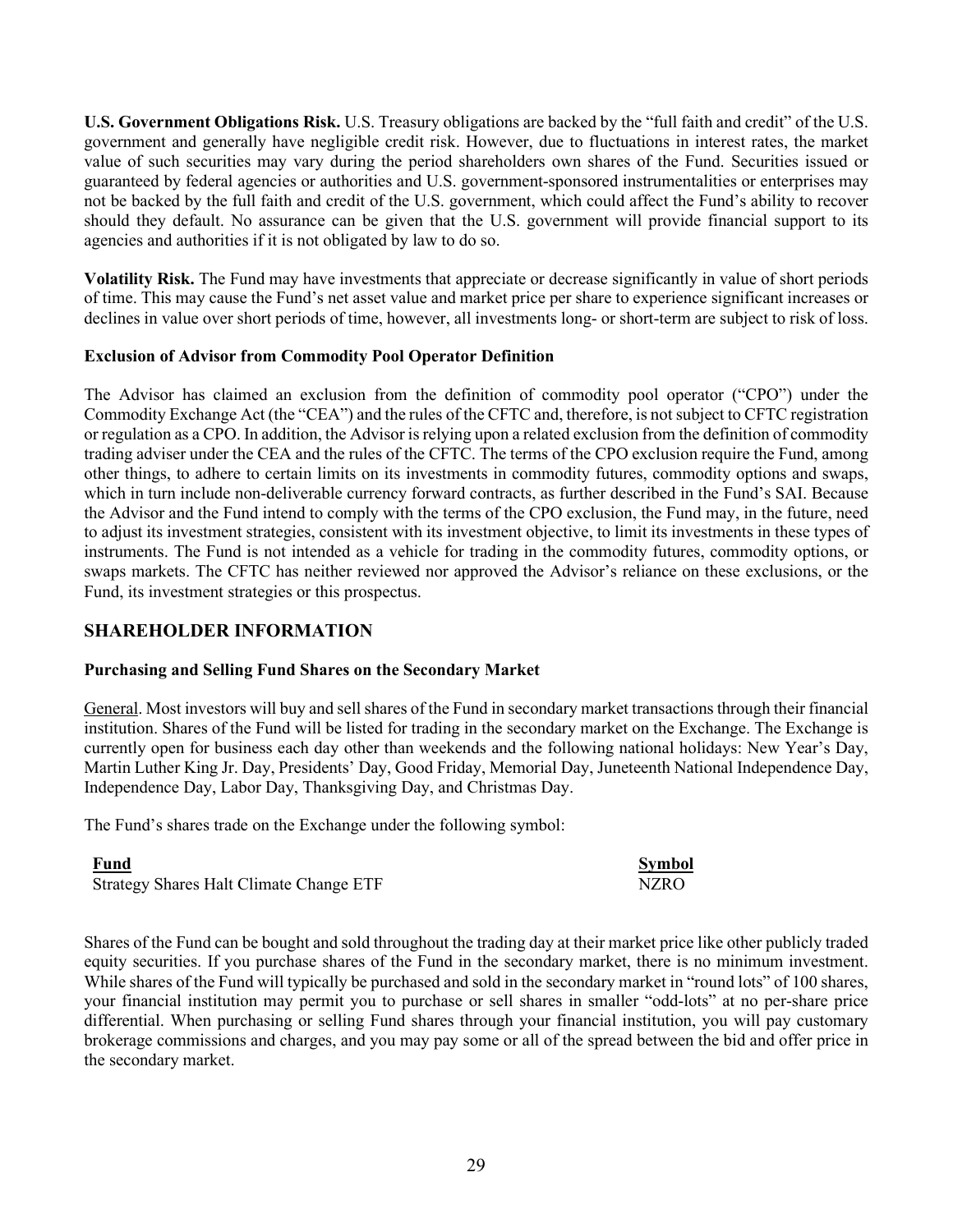The market price of Fund shares may be below (a discount), at, or above (a premium) their most recently calculated NAV and can be affected by market forces of supply and demand for the Fund's shares, the prices of the Fund's portfolio securities, economic conditions and other factors.

# **Purchasing Shares from and Redeeming Shares with the Fund**

General. On each Business Day, you may purchase shares directly from the Fund, and you may tender shares for redemption directly to the Fund in a Creation Unit or multiples thereof. Each Creation Unit is currently comprised of 25,000 shares. The number of shares comprising a Creation Unit may change over time. Once "created," shares of the Fund will generally trade in the secondary market in amounts less than a Creation Unit (see "Shareholder Information – Purchasing and Selling Fund Shares on the Secondary Market").

To purchase or redeem Creation Units of the Fund, you must be an Authorized Participant or you must purchase or redeem the shares through a financial institution that is an Authorized Participant. The Distributor will provide a list of Authorized Participants upon request.

The Fund processes orders for the purchase and redemption of Creation Units at the NAV next calculated after an order has been received in proper form by the Distributor.

Except where the purchase or redemption will include cash under certain circumstances, investors will generally be required to purchase Creation Units by making an in-kind deposit of specified instruments ("Deposit Instruments"), and shareholders redeeming Creation Units will generally receive an in-kind transfer of specified instruments ("Redemption Instruments"). The name and quantities of the instruments that constitute the Fund's Deposit Instruments and the names and quantities of the instruments that constitute the Fund's Redemption Instruments will be specified by the Fund each day, and these instruments are referred to, in the case of either a purchase or a redemption, as the "Creation Basket." If there is a difference between the net asset value attributable to a Creation Unit and the aggregate market value of the Creation Basket exchanged for the Creation Unit, the party conveying instruments with the lower value will also pay to the other an amount in cash equal to that difference.

The Fund generally does not offer or sell its shares outside of the U.S. Also, the Fund reserves the right to reject any purchase request at any time, for any reason, and without notice.

Additional information regarding the purchase and redemption of the Fund's Creation Units may be found in the "Purchase and Redemption of Creation Units" section of the SAI.

Continuous Offering. Because new shares may be created and issued on an ongoing basis during the life of the Fund, a "distribution," as such term is used in the Securities Act may be occurring. Broker-dealers and other persons are cautioned that some activities on their part may, depending on the circumstances, result in their being deemed participants in a distribution in a manner that could render them statutory underwriters and subject to the prospectus delivery and liability provisions of the 1933 Act. Any determination of whether one is an underwriter must take into account all the relevant facts and circumstances of each particular case.

Broker-dealers should also note that dealers who are not "underwriters" but are participating in a distribution (as compared to ordinary secondary market transactions), and thus dealing with shares that are part of an "unsold allotment" within the meaning of Section 4(3)(C) of the 1933 Act, would be unable to take advantage of the prospectus delivery exemption provided by Section 4(3) of the 1933 Act. For delivery of prospectuses to exchange members, the prospectus delivery mechanism of Rule 153 under the 1933 Act is available only with respect to transactions on a national securities exchange.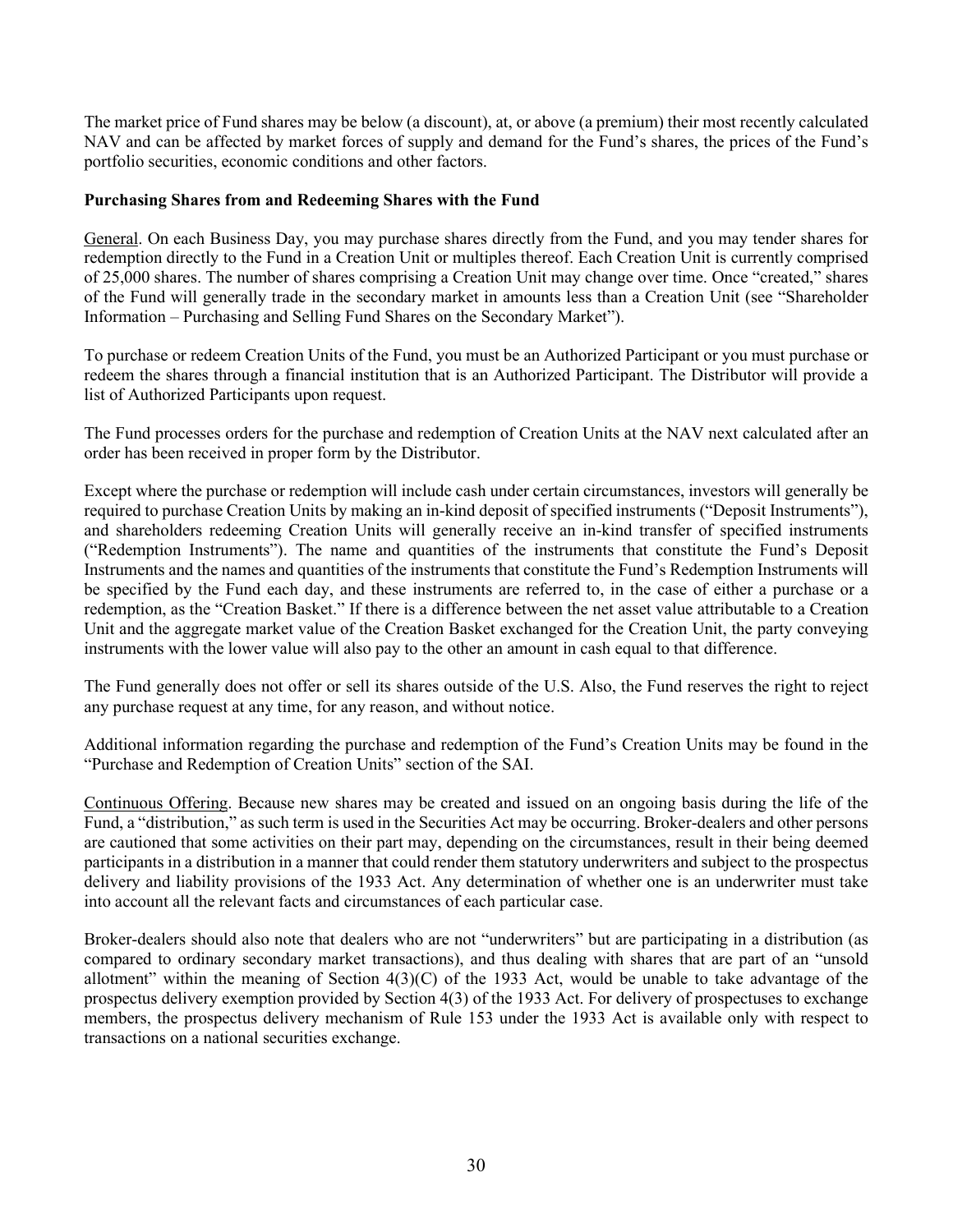# **Book Entry**

Shares are held in book-entry form, which means that no stock certificates are issued. The DTC, or its nominee, will be the record owner or registered owner of all outstanding shares of the Fund and is recognized as the owner of all such shares. Your beneficial interest in the shares of the Fund will be reflected on the records of the DTC or its participants. Participants in the DTC include securities brokers and dealers, banks, trust companies, clearing corporations and other institutions that directly or indirectly maintain a custodial relationship with the DTC. As a beneficial owner of shares of the Fund, you are not entitled to receive physical delivery of stock certificates or to have shares of any Fund registered in your name, and you are not considered a registered owner of those shares. Therefore, to exercise any right as an owner of Fund shares, you must rely on the procedures of the DTC and its participants. These procedures are the same as those that apply to any other stocks that you hold in book entry or "street name" form through your financial institution.

# **Calculation of Net Asset Value**

The Fund's NAV is determined by dividing the total value of the Fund's portfolio investments and other assets, less any liabilities, by the total number of shares outstanding as of the close of regular trading on the Exchange (normally 4:00 p.m., Eastern Time) on each day that the Exchange is open for business. Since the Fund may invest a portion of its investment portfolio in foreign securities that trade on weekends or other days that the Fund does not price it shares, the NAV of the Fund may change on days when shareholders will not be able to purchase or redeem Creation Units.

In computing the NAV for the Fund, current market value is used to value portfolio securities with respect to which market quotations are readily available, except short-term investments with remaining maturities of 60 days or less which are valued at amortized cost. Pursuant to Board-approved policies, the Fund relies on certain security pricing services to provide current market value of securities.

Securities for which market quotations are not readily available are valued at their "fair value" pursuant to Boardapproved procedures. Market quotations may not be readily available if: (1) a portfolio security is not traded in a public market or the principal market in which the security trades are closed; (2) trading in a portfolio security is suspended and not resumed prior to the normal market close; (3) a portfolio security is not traded in significant volume for a substantial period; (4) the value of a portfolio security has been materially affected by events occurring after the close of the market on which the security is principally traded; or (5) the Advisor determines that the quotation or price for a portfolio security provided by an independent pricing source is inaccurate. The securities of smaller companies in which the Fund may invest may be susceptible to fair valuation since these securities may be thinly traded and less liquid that their larger counterparts. Similarly, the Fund's investments in foreign securities, if any, are more likely to require a fair value determination because, among other things, events may occur between the closure of the foreign market and the time that the Fund calculates its NAV that affect the reported market value of these securities.

There can be no assurance that the Fund could purchase or sell a portfolio security at the price used to calculate the Fund's NAV. In the case of fair valued portfolio securities, lack of information and uncertainty as to the significance of information may lead to a conclusion that a prior valuation is the best indication of a portfolio security's present value. Fair valuations generally remain unchanged until new information becomes available. Consequently, changes in the fair valuation of portfolio securities may be less frequent and of greater magnitude than changes in the price of portfolio securities valued at their last sale price by an independent pricing service, or based on market quotations. Fair valuation determinations often involve the consideration of a number of subjective factors, and the fair value price may be higher or lower than a readily available market quotation.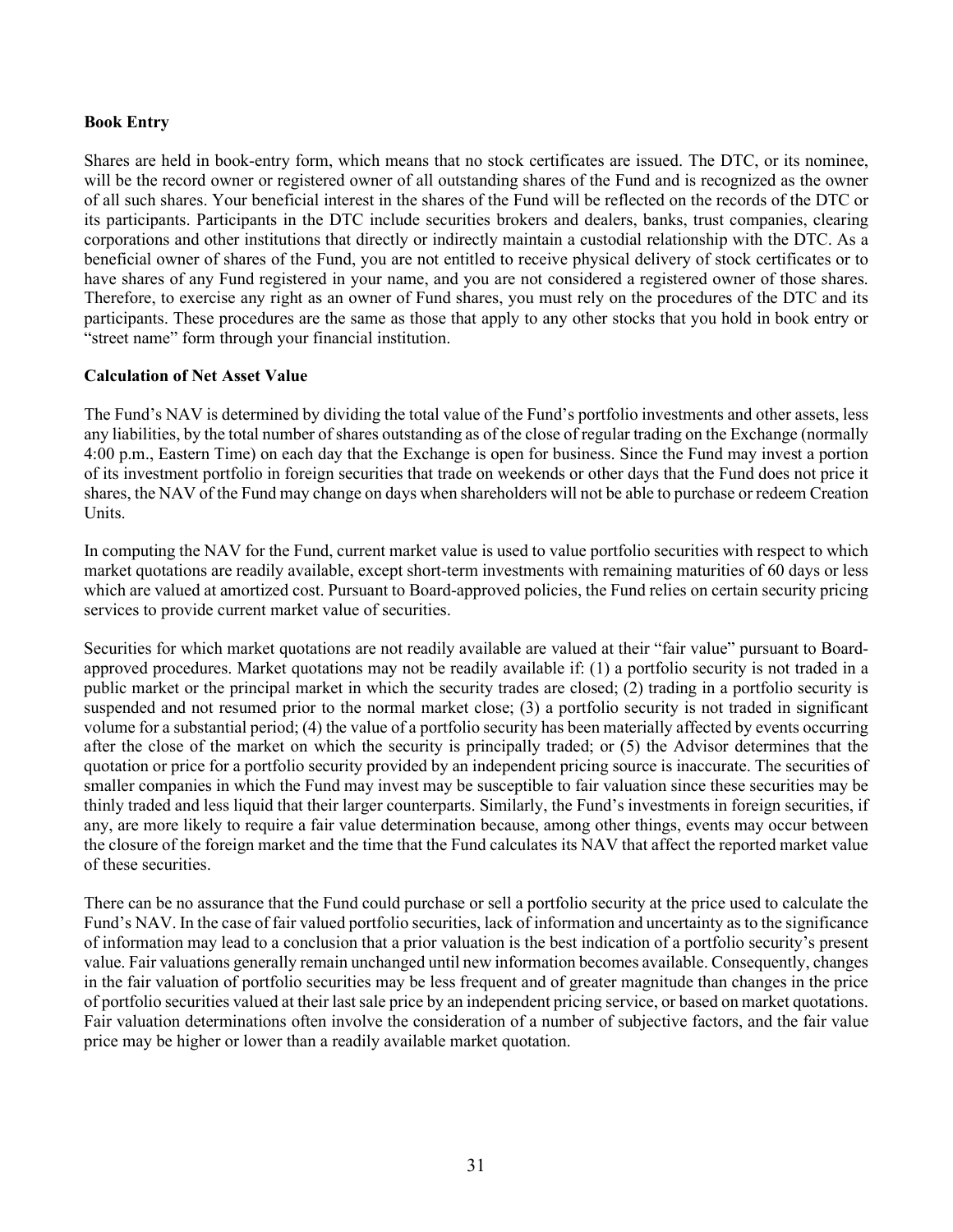# **Frequent Purchases and Sales of Fund Shares**

The Board has not adopted policies and procedures with respect to frequent purchases and sales of Fund shares. Frequent purchases and sales of the Fund's shares in the secondary market are not expected to subject the Fund to the harmful effects of market timing and excessive trading such as dilution, the disruption of portfolio management, an increase in portfolio trading costs, and/or the realization of capital gains since these transactions do not involve the Fund directly. It is not anticipated that these effects will materialize as a result of the issuance and redemption of Creation Units by the Fund since these transactions will generally be processed on an in-kind basis (that is for a basket of portfolio securities and not for cash). Transaction fees will be imposed on purchases and redemptions of Creation Units, which are intended to offset custodial and other costs to the Fund incurred in processing the transactions in-kind. To the extent that the Fund permits the purchase or redemption of Creation Units in part or wholly in cash, higher transaction fees will be imposed, which are intended to offset the Fund's increased trading costs to purchase or redeem portfolio securities in connection these transactions.

#### **Portfolio Holdings Information**

A description of the Fund's policies and procedures with respect to the disclosure of portfolio securities is available in the SAI.

# <span id="page-33-0"></span>**DISTRIBUTION OF THE FUND**

The Fund has adopted but has yet to implement a Rule 12b-1 Distribution Plan ("Plan"), pursuant to Rule 12b-1 under the 1940 Act. In accordance with the Plan, the Fund is authorized to pay an amount up to 0.25% of its average daily net assets each year for certain distribution-related activities and shareholder services.

No 12b-1 fees are currently paid by the Fund, and there are no plans to impose these fees. However, in the event 12b-1 fees are charged in the future, because the fees are paid out of the Fund's assets, over time these fees will increase the cost of your investment and may cost you more than certain other types of sales charges.

# **Additional Payments to Financial Intermediaries**

The Advisor and its affiliates may pay, out of their own profits and reasonable resources, amounts (including items of material value) to certain financial intermediaries for the sale of Fund shares or related services. The amounts of these payments could be significant, and may create an incentive for the financial intermediaries or their employees or associated persons to recommend or sell Fund shares to you. These payments are not reflected in the fees and expenses listed in the fee table section of this Prospectus because they are not paid by the Fund.

These payments are negotiated and may be based on such factors as the number or value of Fund shares that the financial intermediary sells or may sell; the value of client assets invested; or the type and nature of services or support furnished by the financial intermediary. These payments may be in addition to payments made by any Fund to a financial intermediary under the Plan, if implemented. Ask your financial intermediary for information about any payments it receives from the Advisor, their affiliates, or the Fund and any services the financial intermediary provides to the Fund. The SAI contains additional information on the types of additional payments that may be paid.

# <span id="page-33-1"></span>**MANAGEMENT OF THE FUND**

# **Investment Advisor**

Rational Advisors, Inc., a wholly owned subsidiary of Rational Capital LLC, has been retained by the Trust under a Management Agreement to act as the investment advisor to the Fund subject to the authority of the Board of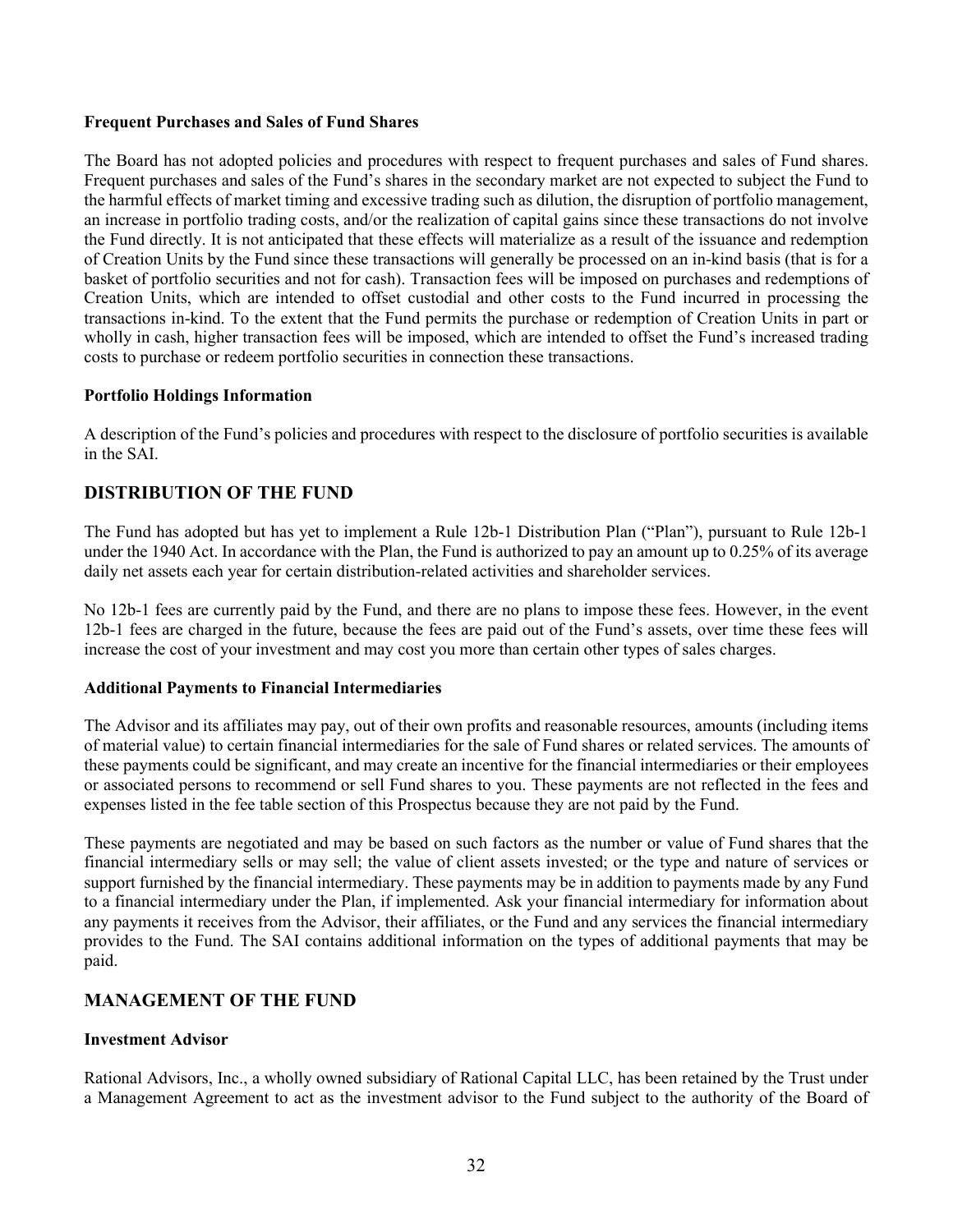Trustees. Management of mutual funds is currently its primary business. The Advisor is under common control with Catalyst Capital Advisors, LLC ("Catalyst") and AlphaCentric Advisors LLC, the investment advisors of other funds in the same group of investment companies also known as a "Fund Complex." Information regarding the funds in the Fund Complex can be found at http://intelligentalts.com. The Advisor oversees the day-to-day investment decisions for the Fund and continuously reviews, supervises and administers the Fund's investment program. The address of the Advisor is 53 Palmeras St., Suite 601, San Juan, PR 00901.

A discussion of the Trustees' review and approval of the Advisor's investment advisory agreement with the Trust will be available in the Fund's first annual or semi-annual report to shareholders.

# **Portfolio Managers**

David Miller, Charles Ashley, and Robert Gough are jointly and primarily responsible for the day-to-day management of the Fund. Mr. Miller is the Lead Portfolio Manager of the Fund.

**David Miller**, Owner and Senior Portfolio Manager of the Advisor since 2016, has served as a Portfolio Manager of the Fund since 2022. He is the Chief Investment Officer of the Advisor and Catalyst Capital Advisors LLC ("Catalyst"), an affiliate of the Advisor, since 2016 and 2006, respectively. He co-founded Catalyst in 2006 and is responsible for the day-to-day management of several funds managed by Catalyst. Mr. Miller is also a member of Catalyst International Advisors LLC since 2019, Insights Media LLC since 2019, and Catalyst Insurance Corporation II since 2018. He received a BS in Economics from the University of Pennsylvania, Wharton School and a MBA in Finance from the University of Michigan, Ross School of Business.

**Charles Ashley**, Portfolio Manager of the Advisor since 2019 and Catalyst since November 2017, has served as a Portfolio Manager of the Fund since 2022. Mr. Ashley joined Rational in February 2016 as a senior analyst to provide investment research and assist with the day-to-day management of several mutual funds. Prior to joining the Advisor, he was the Executive Vice President of Absocold Corporation, a privately held white goods manufacturer, since 2013. From 2006 to 2013, he served in various sales and management roles with Absocold Corporation. His previous experience also includes equity sales and equity research at BMO Capital Markets in 2012. Mr. Ashley has an MBA from the University of Michigan Ross School of Business and a B.A. from the Michigan State University Eli Broad College of Business.

**Robert Gough**, Portfolio Manager of the Advisor since 2022, has served as a Portfolio Manager of the Fund since 2022. Since 2020, Mr. Gough has been the Principal of Bor Yam LLC, a consulting firm. From 2017 to 2020, he was the Chief Executive Officer of DOPE, a casual apparel company. From 2014 to 2015, he was involved with the business development of Quotient Technology, a digital media and promotions technology company. From 2012 to 2014, he was the co-founder and President of Eckim, a Rakuten LinkShare Advertisers Award-winning online marketing company. From 2010 to 2013, Mr. Gough was the main investor and advisor of Community Recycling Solutions, a recycling business. From 2007 to 2012, he was employed by Finish Line, a retailer of athletic apparel. Mr. Gough received the Indiana Governor's Award for Tomorrow's Leaders in 2009. He graduated from the Indiana University, Kelley School of Business with a Bachelors in Marketing and Distribution Management, with a minor in Economics.

The SAI provides additional information about the portfolio managers' compensation, management of other accounts, and ownership of securities in the Fund.

# **Manager-of-Managers Order**

An affiliate of the Advisor has received an exemptive order (the "Order") from the SEC that permits the Advisor, with the Trust's Board of Trustees' approval, to enter into or materially amend sub-advisory agreements with one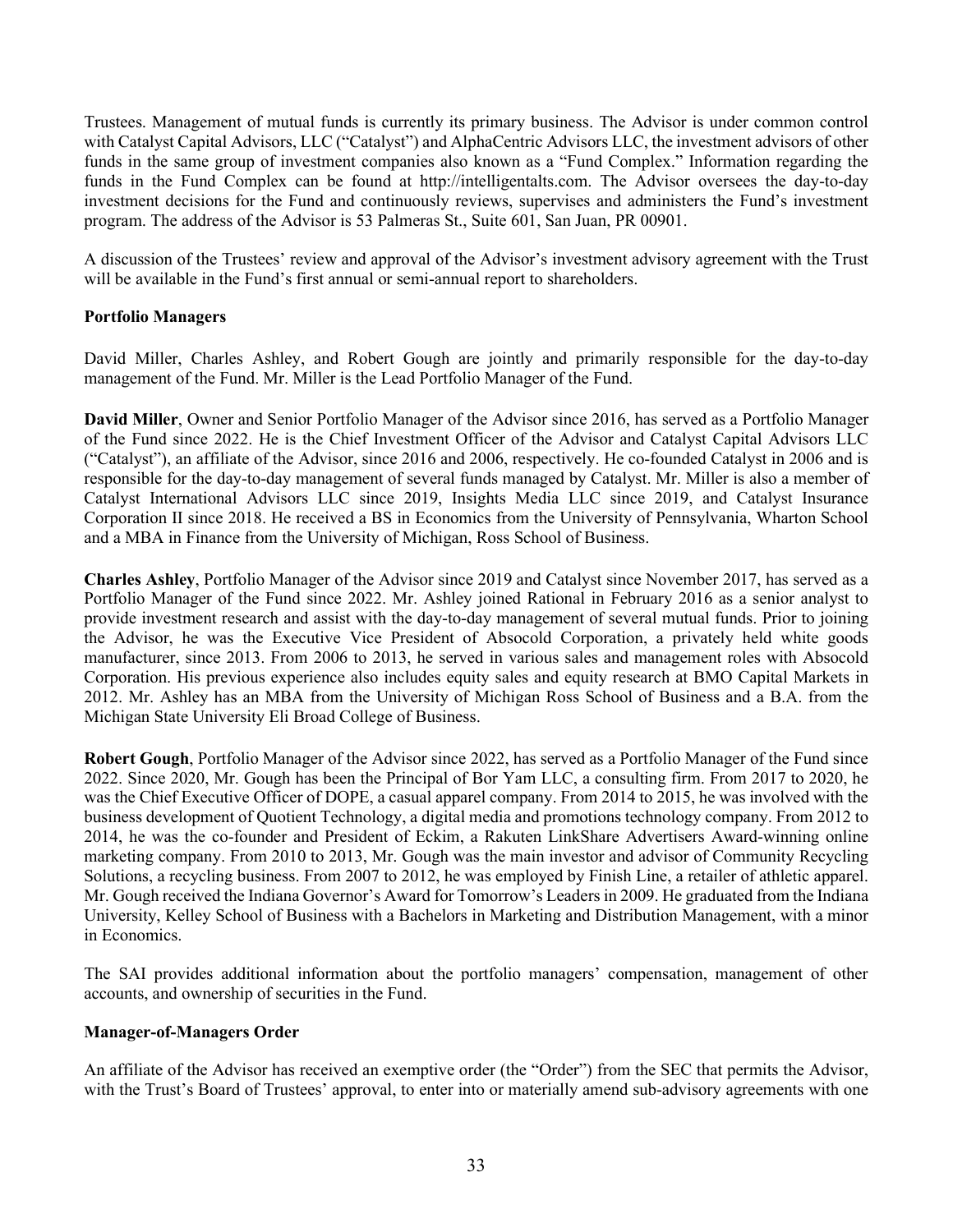or more sub-advisers who are not affiliated with the Advisor without obtaining shareholder approval. Shareholders will be notified if and when a new sub-adviser is employed by the Advisor within 90 days of such change.

# **Fees Paid to Advisor**

As full compensation for its services to the Fund, the Advisor receives monthly compensation from the Fund at the annual rate of 0.95% of the Fund's average daily net assets. In consideration of the fees paid with respect to the Fund, the Adviser has agreed to pay all routine expenses of the Fund (including, without limitation, transfer agent fees, administrative fees and expenses, custodian fees, legal fees, accounting fees, any other expenses (including clerical expenses) of issue, sale, repurchase or redemption of shares, expenses of registering or qualifying shares for sale, transfer taxes, all expenses of preparing the Trust's registration statement and prospectus for the Fund, and the cost of printing and delivering to shareholders prospectuses and reports), except the Fund's management fee; taxes; brokerage commissions and trading costs; interest expense (including borrowing costs and overdraft charges); short sale dividends and interest expenses; acquired fund fees and expenses; and non-routine or extraordinary expenses of the Fund (such as litigation or reorganizational costs), each of which is paid by the Fund.

# <span id="page-35-0"></span>**DIVIDENDS AND DISTRIBUTIONS**

**Distributions.** The Fund does not offer a dividend reinvestment service to facilitate the reinvestment of distributions into additional Fund shares. The Fund intends to declare and dividends on investment income, if any, annually. The Fund also intends to make distributions of net capital gains, if any, at least annually. Dividends and capital gains distributions will be paid in cash.

**Dividend Reinvestment Services.** If you hold Fund shares through a broker that offers a dividend reinvestment service, you may elect to reinvest dividends and capital gains distributed by the Fund in additional shares of that Fund. Contact your broker to determine whether a reinvestment service is available and to discuss any related charges associated with the use of the reinvestment service.

As with all ETFs, reinvestment of dividend and capital gains distributions in additional shares of the Fund will occur after the ex-dividend date (the date when a distribution of dividends or capital gains is deducted from the price of the Fund's shares). The exact number of days depends on your broker. During that time, the amount of your distribution will not be invested in the Fund and therefore will not share in the Fund's income, gains, and losses. A shareholder will have an adjusted basis in the additional shares of the Fund acquired through a reinvest service equal to the amount of the reinvested distribution and the holding for the new shares shall commence on the day after such shares are credited to the shareholder's account.

# <span id="page-35-1"></span>**TAX CONSEQUENCES**

There are many important tax consequences associated with investment in the Fund offered by this Prospectus. The following is a brief summary of certain federal income tax consequences relating to an investment in the Fund. It is not a substitute for personal tax advice. You may also be subject to state and local tax on the Fund's distributions and the sale of Fund shares. Consult your personal tax adviser about the potential tax consequences of your investment in the Fund under all applicable tax laws. For more information, please see the SAI section "Taxes."

**Taxation of Distributions.** The Fund is treated as a separate entity for Federal tax purposes. The Fund intends to qualify as a "regulated investment company" ("RIC") for U.S. federal income tax purposes. If the Fund qualifies as a RIC, and satisfies certain distribution requirements, it will not be required to pay U.S. federal income taxes on income and gains it distributes to its shareholders.

The Fund intends to distribute substantially all of its net investment income (including net realized capital gains and tax-exempt interest income, if any) to its shareholders at least annually. Generally, distributions are subject to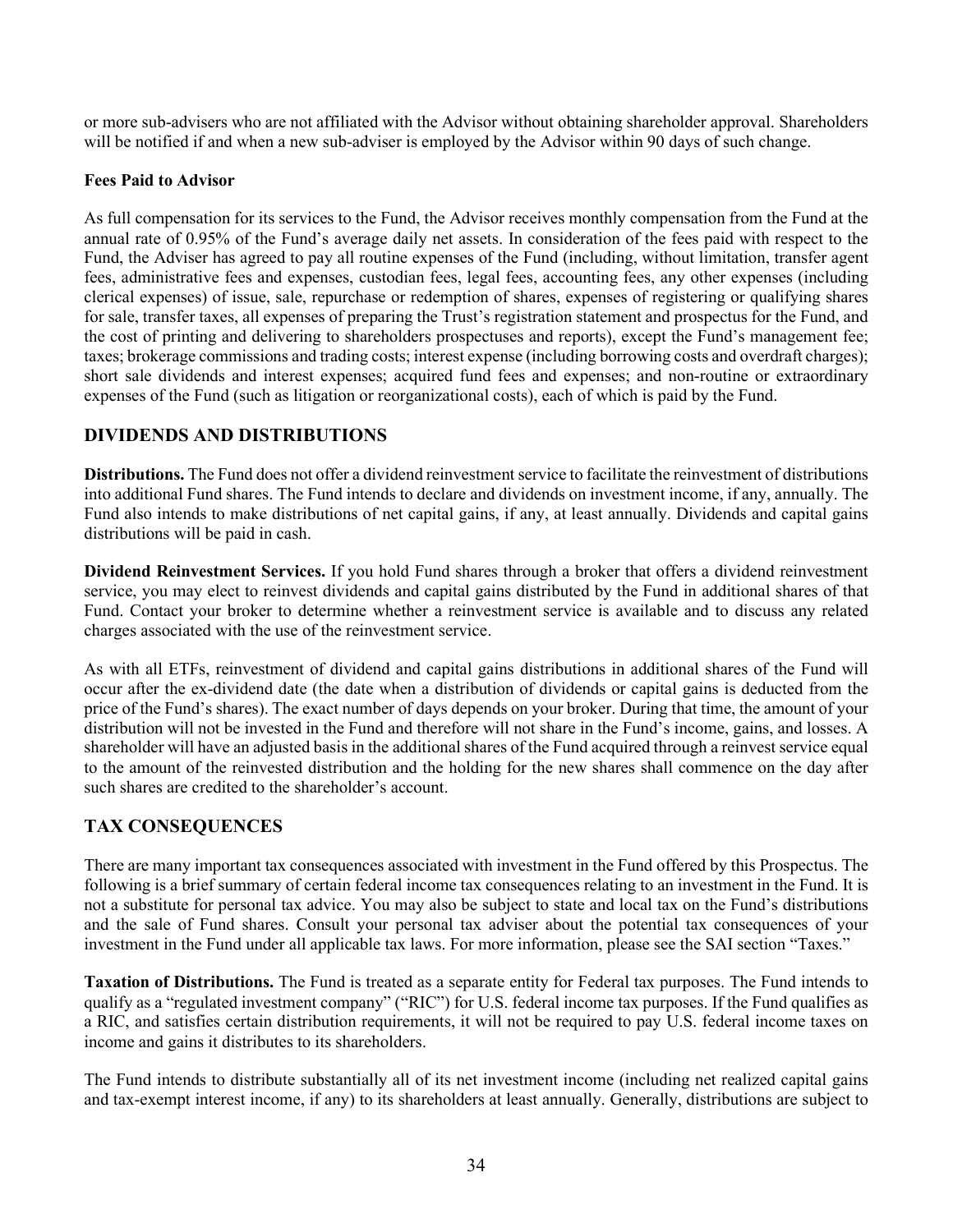federal income tax for the year in which they are paid. Distributions paid in January but declared by the Fund in October, November or December of the previous year may be taxable to shareholders in the previous year.

Generally, you are required to pay federal income tax on any dividends and other distributions, including capital gains distributions received, that are paid from the Fund's current and accumulated earnings and profits. This applies whether dividends and other distributions are received in cash or as additional shares. Distributions in excess of the Fund's current and accumulated earnings and profits are treated as a tax-free return of capital to the extent of your basis in the Shares and as capital gain thereafter. A written statement will accompany any such distribution informing you that the distribution is a return of capital. If you hold Fund shares in a tax-qualified retirement account, you generally will not be subject to federal taxation on Fund distributions until you begin receiving distributions from your retirement account.

Distributions paid out of the Fund's income and net short-term gains, if any, are taxable as ordinary income or qualified dividend income. Distributions representing long-term capital gains, if any, will be taxable to you as longterm capital gains no matter how long you have held the shares. Distributions are taxable to you even if they are paid from income or gains earned by the Fund before your investment (and thus were included in the price paid).

Individuals, trusts and estates whose income exceeds certain threshold amounts will be subject to a 3.8% Medicare contribution tax on "net investment income." Net investment income includes any ordinary dividends and capital gain distributions from the Fund as well as any capital gains recognized on the sale or exchange of Fund shares.

Distributions of investment income designated by the Fund as derived from "qualified dividend income" (income from taxable domestic corporations and certain qualified corporations) will be taxed at the rate applicable to longterm capital gains, provided holding period and other requirements are met at both the shareholder and Fund level. Long-term capital gain distributions paid to certain high-income taxpayers are subject to a regular tax rate of 20%. High income taxpayers, for this purpose, are defined as individuals and married couples filing jointly whose taxable income exceeds \$441,450 and \$496,600, respectively, per year.

**Foreign Securities.** The Fund may be subject to foreign withholding taxes on income it earns from investing in foreign securities which may reduce the return on such investments.

**Backup Withholding.** If you fail to furnish the Fund with your correct and certified Social Security or Taxpayer Identification Number, the Fund may be required to withhold federal income tax (backup withholding) from dividends, capital gain distributions and redemptions. You are urged to read the additional information concerning withholding provided in the SAI.

**Non-U.S. Investors.** If you are not a citizen or permanent resident of the U.S., the Fund's ordinary income dividends will generally be subject to a 30% U.S. withholding tax, unless a lower treaty rate applies or such income is effectively connected with a U.S. trade or business. The Fund may, under certain circumstances, designate all or a portion of a dividend as an "interest-related dividend" that if received by a nonresident alien or foreign entity generally would be exempt from the 30% U.S. withholding tax, provided that certain other requirements are met. The Fund may also, under certain circumstances, designate all or a portion of a dividend as a "short-term capital gain dividend" which if received by a nonresident alien or foreign entity generally would be exempt from the 30% U.S. withholding tax, unless the foreign person is a nonresident alien individual present in the U.S. for a period or periods aggregating 183 days or more during the taxable year.

**Taxes on Exchange-Listed Sales and Cash Redemptions of Creation Units.** You will recognize a taxable gain or loss upon the sale of the Fund's shares in the secondary market and upon the cash redemption of the Fund's Creation Unit. Currently, any capital gain or loss realized from the sale of the Fund's shares for cash will generally be treated as long-term capital gain or loss if those shares have been held for more than one year and as short-term capital gain or loss if those shares have been held for one year or less. Any capital loss arising from the sale or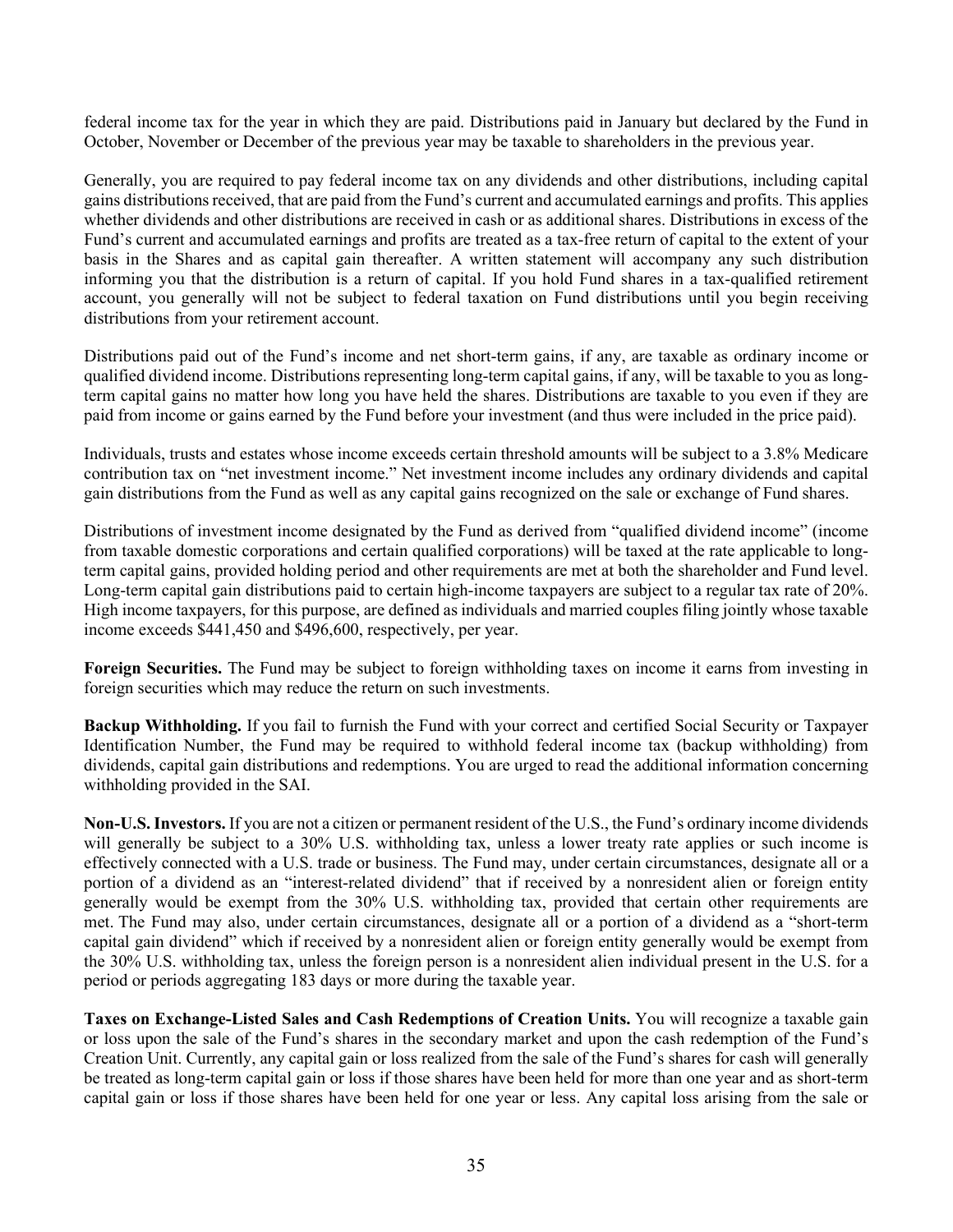disposition of the Fund's shares held for six months or less will be treated as long-term capital loss to the extent of the amount of capital gain dividends received or undistributed capital gain deemed received with respect to the shares. All or a portion of any loss recognized upon the disposition of the Fund's shares may be disallowed under "wash sale" rules if other shares of the Fund are purchased (whether through reinvestment of distributions or otherwise) within 30 days before or after the disposition. If disallowed, the loss will be reflected in an adjustment to the basis of the shares that you acquired.

**Taxes on In-Kind Purchases and Redemptions of Creation Units.** An Authorized Participant who exchanges securities or securities and cash for a Creation Unit will generally recognize a gain or loss equal to the difference between the market value of the Creation Unit at the time of purchase (plus any cash received by the Authorized Participant as part of the issue) and the exchanger's aggregate basis in the securities surrendered and the amount of any cash paid for the Creation Unit. An Authorized Participant who exchanges a Creation Unit for securities or securities and cash will generally recognize a gain or loss equal to the difference between the exchanger's basis in the Creation Unit (plus any cash paid by the Authorized Participant as part of the redemption) and the aggregate market value of the securities and cash received for the Creation Unit. The Internal Revenue Service, however, may assert that a loss realized upon an exchange of primarily securities for a Creation Unit cannot be deducted currently under the rules governing "wash sales," or on the basis that there has been no significant change in economic position. Persons exchanging securities should consult their own tax adviser with respect to whether wash sale rules apply and when a loss might be deductible. Under current federal tax laws, any capital gain or loss realized upon redemption of a Creation Unit is generally treated as long-term capital gain or loss if the shares have been held for more than one year and as short-term capital gain or loss if the shares have been held for one year or less. If you purchase or redeem Creation Units, you will be sent a confirmation statement showing how many Creation Units of the Fund you purchased and sold and at what price.

If the Fund redeems Creation Units in cash, it may recognize more capital gains than it will if it redeems Creation Units in-kind.